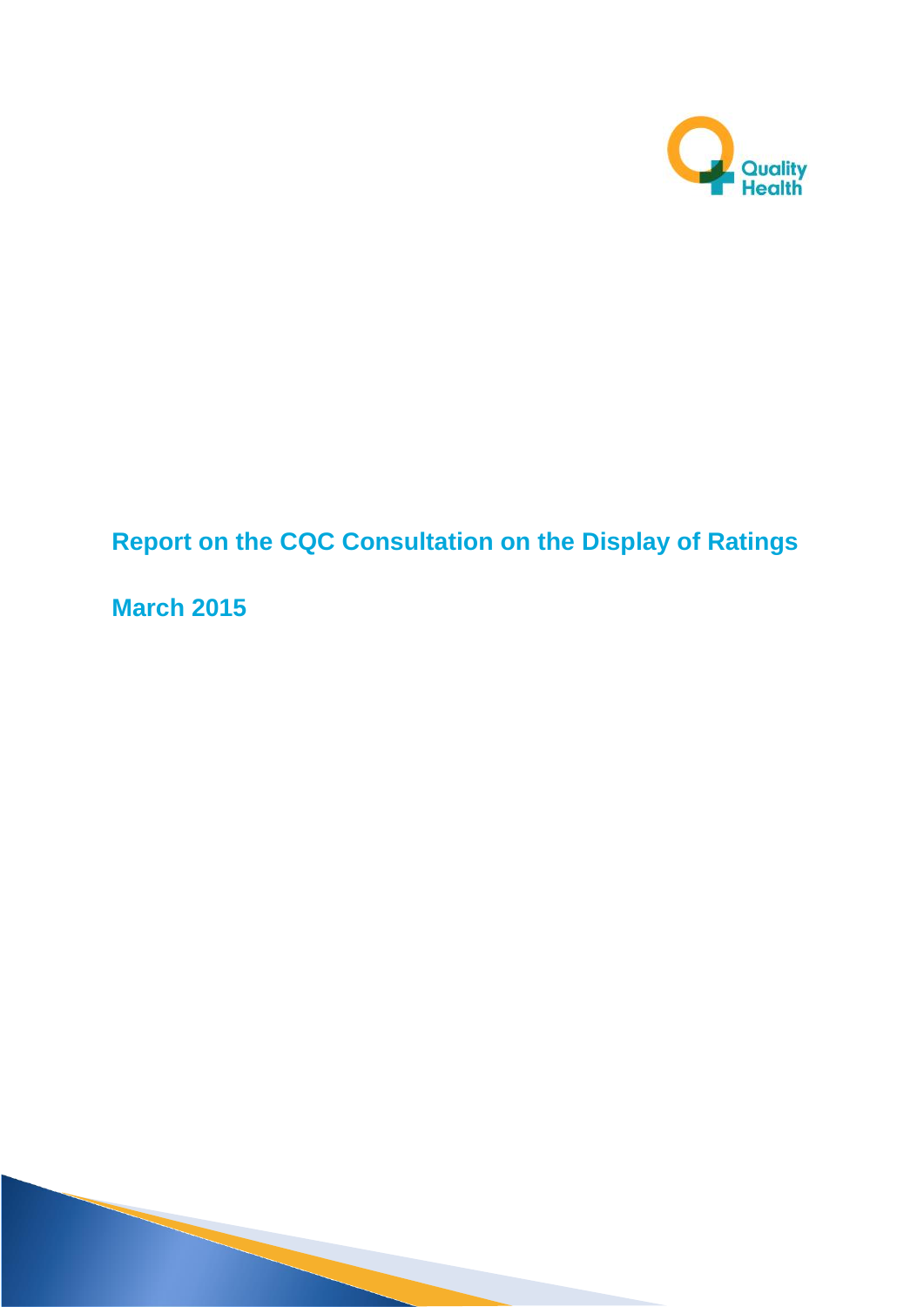

# **Contents**

| 2.             |                                                                             |  |
|----------------|-----------------------------------------------------------------------------|--|
| 3.             |                                                                             |  |
|                |                                                                             |  |
|                |                                                                             |  |
|                |                                                                             |  |
|                | 4. Display of ratings posters evaluation Public Online Community  48        |  |
| 5 <sub>1</sub> | Questions & Answers from the live Q&A on the requirement to display ratings |  |
|                |                                                                             |  |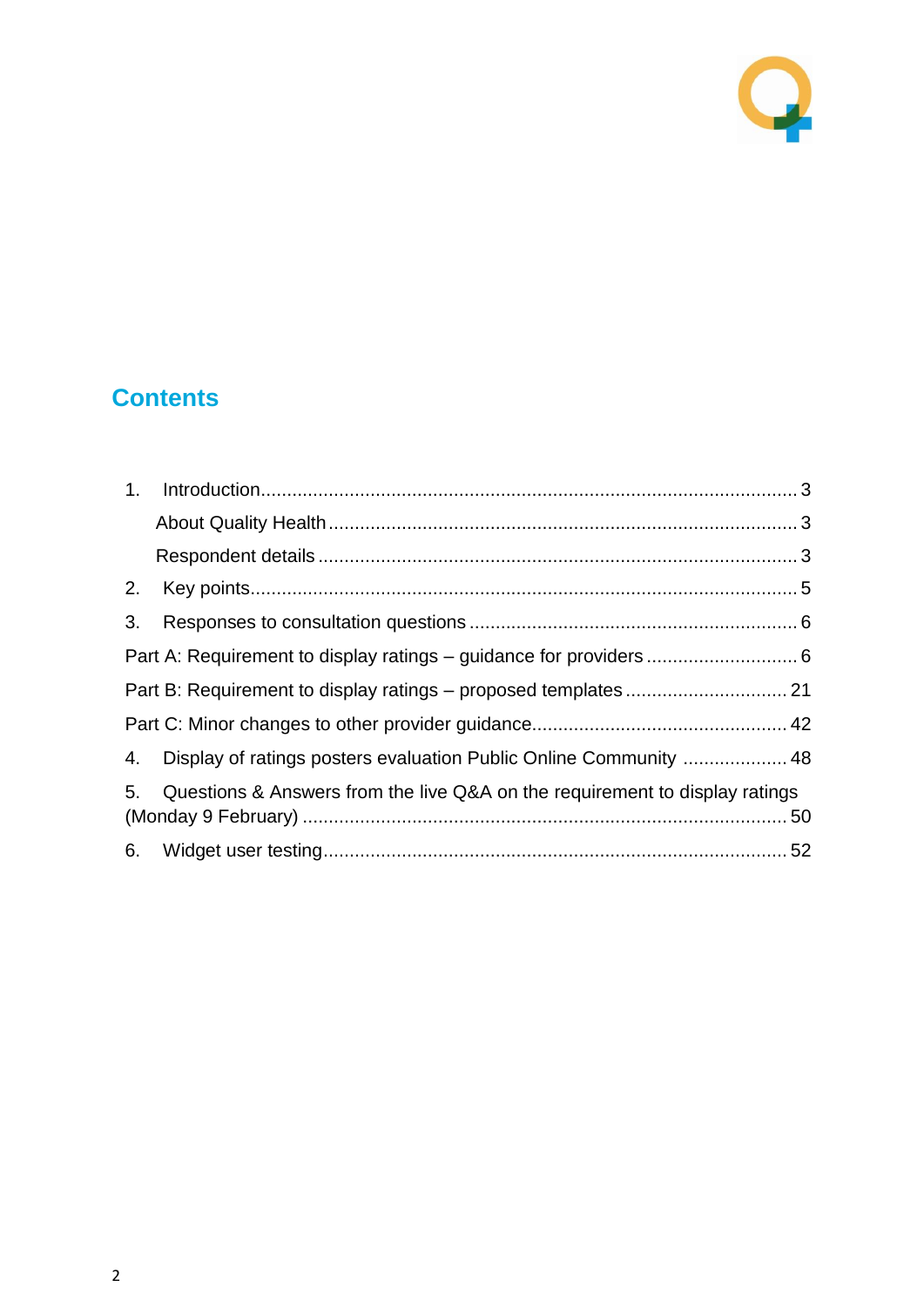

## <span id="page-2-0"></span>**1. Introduction**

### <span id="page-2-1"></span>**About Quality Health**

Quality Health is an independent healthcare consultancy, commissioned by the Care Quality Commission to support this consultation process. The consultation documents and the various processes for collecting feedback were designed and organised by the Care Quality Commission. Quality Health has reviewed, analysed and reported on the data collected from all aspects of the process. The conclusions reached in this report are therefore the conclusions of Quality Health based solely on the responses provided to the consultation; they do not necessarily represent our own views or the views of the Care Quality Commission.

### <span id="page-2-2"></span>**Respondent details**

1. Consultation questions

223 respondents replied to the 15 consultation questions via the webform:

- 114 Providers
- 58 Healthcare Professionals
- 19 Social Care Professionals
- 13 Members of the Public
- 3 Commissioners of Services
- 4 Carers
- 5 Voluntary and Community Services Representatives
- 3 Stakeholders
- 2 CQC Staff Members
- 2 Non-specified.

In addition, 44 members of the Public Online Community (POC) answered questions 9 and 10 of the consultation questions.

Feedback from the CQC external co-production workshop has also been included.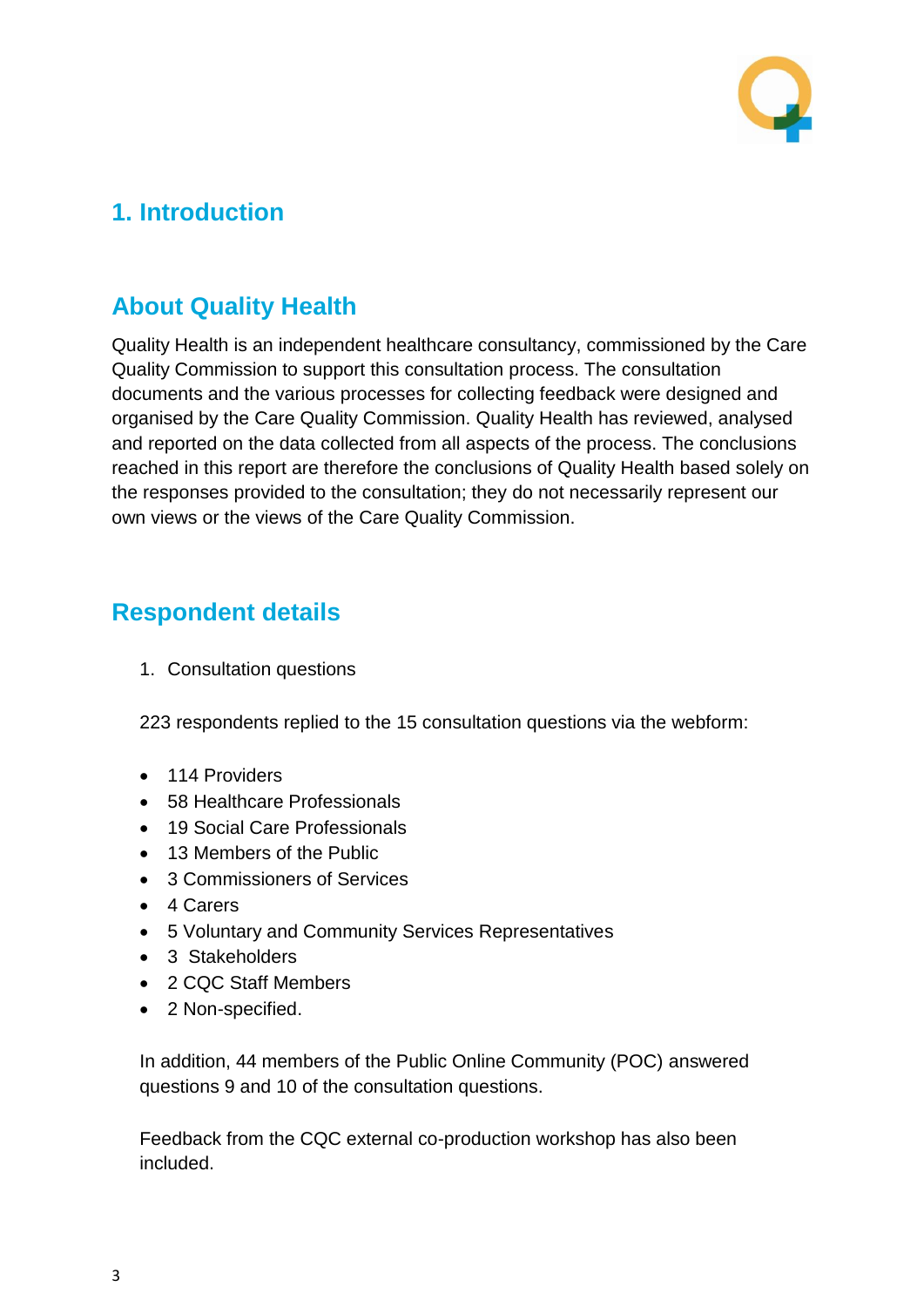

26 Stakeholders submitted written responses addressing many or all of the consultation questions.

Up to 20 children, young people and supporting adults from the Young People's Advisory Group addressed questions relating to the display of ratings posters.

61 respondents contributed to the consultation via focus groups and their contributions are included in the answers to the 15 consultation questions:

- 11 African asylum seekers/people living with HIV
- 9 Members of a South Asian Women's Group
- 8 Carers
- 7 People with learning difficulties
- 13 African Caribbean women
- 13 people of Somali heritage
- 10 members of International Community Organisation of Sunderland (ICOS), Polish community group
- 10 members of the Harrow Association of Somali Voluntary Organisations (HASVO), Somali community group.
- 2. 44 members of the Public Online Community (POC) answered questions on the display of ratings posters.
- 3. A live Q&A was held on  $9<sup>th</sup>$  of February, during which 47 questions were asked on the requirement to display ratings.
- 4. Widget user testing was conducted with five users to identify issues with the CQC widget.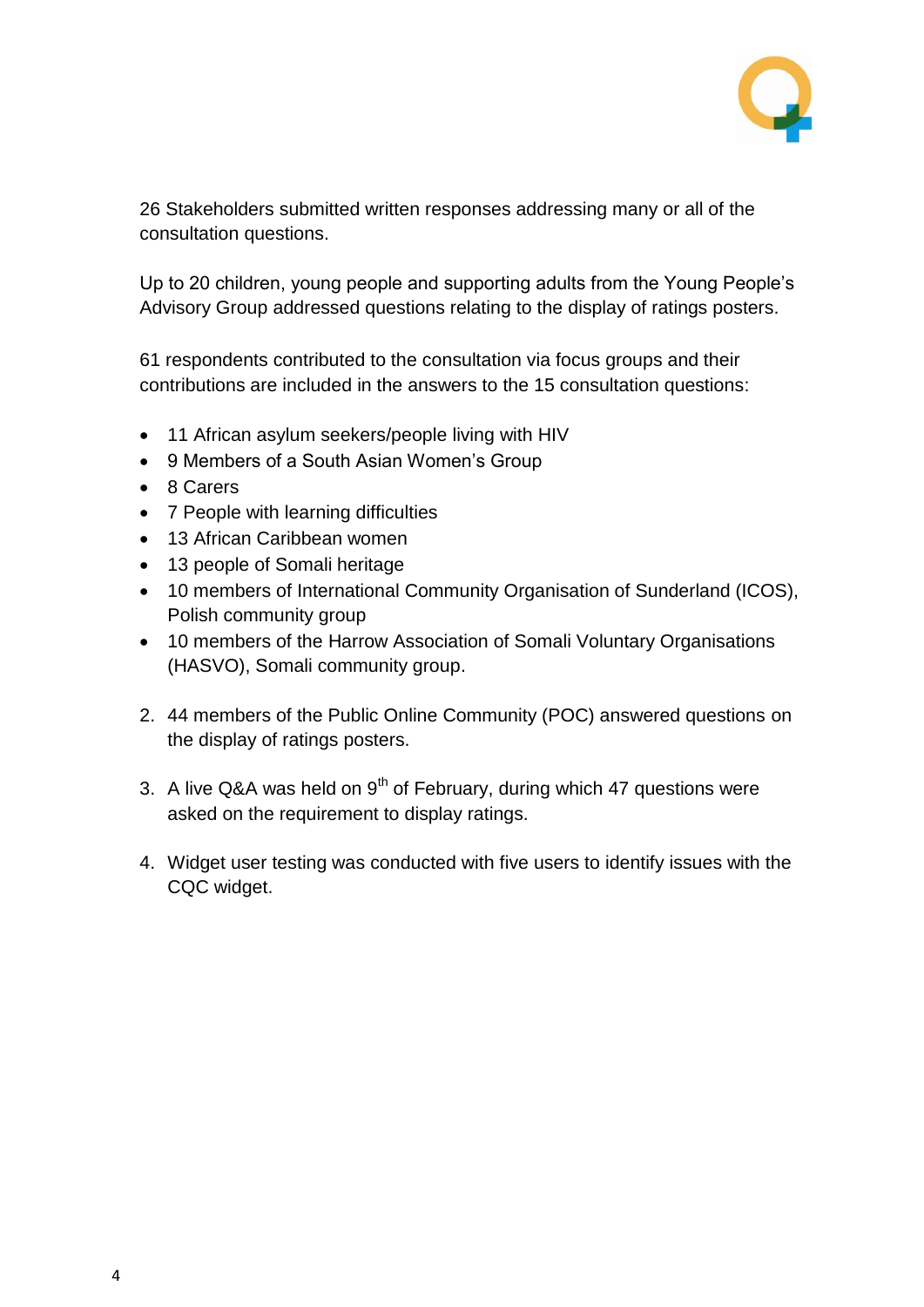

## <span id="page-4-0"></span>**2. Key points**

Overall respondents felt that the guidance was clear, though some areas of confusion were identified.

It was felt that the requirement to display ratings conspicuously was clear though some respondents felt that what constituted conspicuous could be open to interpretation.

Overall, the majority of respondents supported making CQC materials mandatory, a minimum size, the requirement to use colour and guidance on where to display ratings, though some respondents felt this was too prescriptive and that providers should be able to use their own judgement on how and where best to conspicuously display their ratings.

The overwhelming majority of respondents agreed that vehicles such as ambulances should not be considered locations and therefore not have to display ratings.

Most respondents didn't feel that there was anything else that CQC could include in the template posters or to provide to help providers meet this regulation, however some did feel there were things to add and made suggestions accordingly.

In general respondents felt that posters shouldn't be too detailed as that would be confusing and they wouldn't be read. They felt that more detail should made available, but through other means.

In part C of the consultation, the majority of respondents felt that it was clear what providers had to do meet the requirements and that there was nothing missing from the guidance and nothing that should be removed.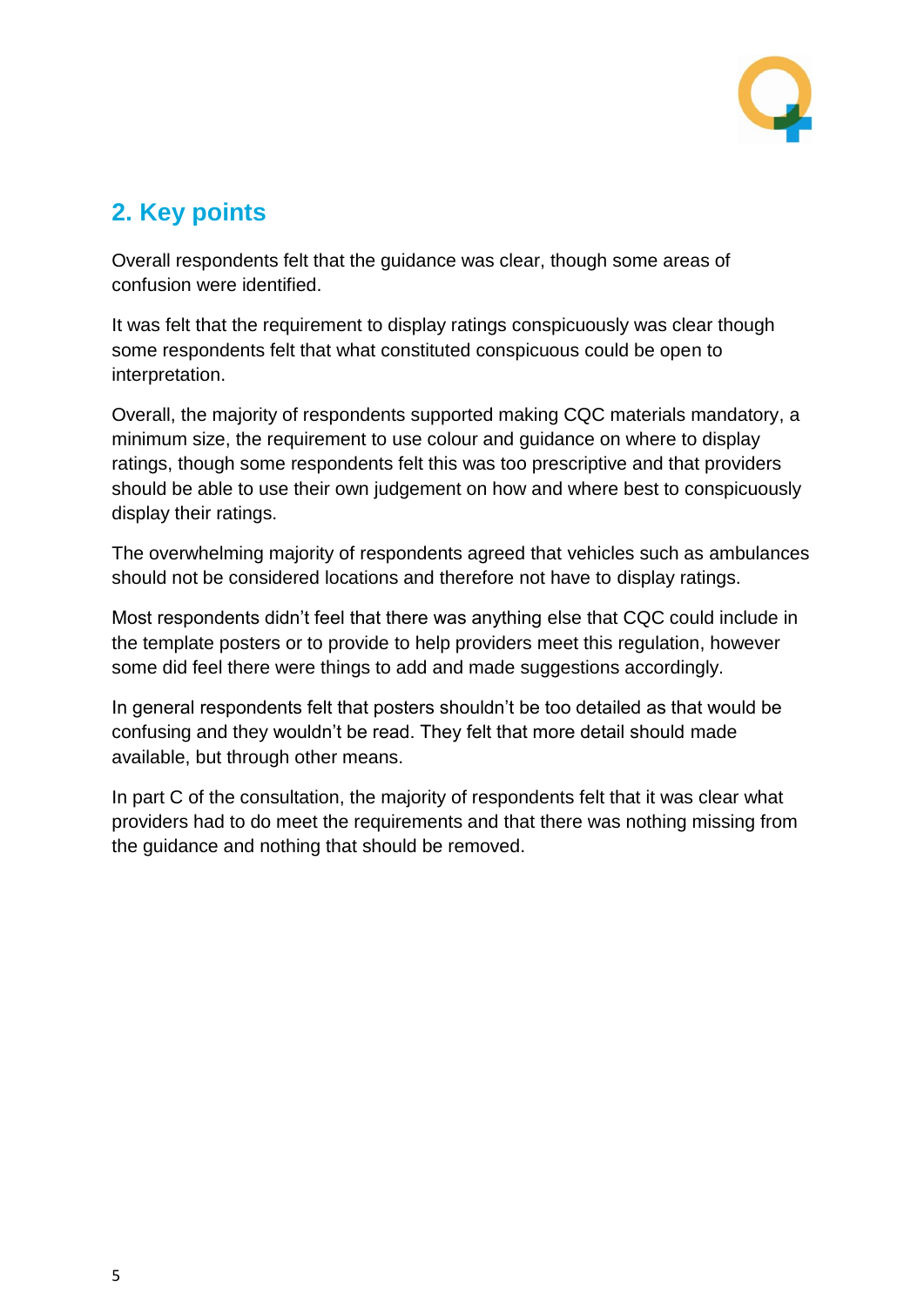

# <span id="page-5-0"></span>**3. Responses to consultation questions**

### <span id="page-5-1"></span>**Part A: Requirement to display ratings – guidance for providers**

1. Is the guidance clear? Yes/No

214 respondents replied to this question.

The vast majority of the respondents thought the guidance was clear though a small number, mostly providers and a few healthcare professionals, thought the guidance wasn't clear.

| Q1. Is the guidance clear?              |                |                |                        |  |  |
|-----------------------------------------|----------------|----------------|------------------------|--|--|
| <b>Respondent type</b>                  | <b>Yes</b>     | <b>No</b>      | <b>Total responses</b> |  |  |
| <b>Providers</b>                        | 84             | 18             | 102                    |  |  |
| <b>Healthcare Professional</b>          | 45             | $\overline{7}$ | 52                     |  |  |
| <b>Social Care Professional</b>         | 15             | $\overline{2}$ | 17                     |  |  |
| Member of the Public                    | 8              | 1              | 9                      |  |  |
| <b>Stakeholders</b>                     | 16             | 4              | 20                     |  |  |
| <b>Commissioner of Services</b>         | 3              | $\Omega$       | 3                      |  |  |
| <b>Voluntary and Community Services</b> | 5              | $\Omega$       | 5                      |  |  |
| Carer                                   | $\overline{2}$ | $\Omega$       | $\overline{2}$         |  |  |
| <b>CQC Staff Member</b>                 | 1              | 1              | $\overline{2}$         |  |  |
| Non-specified                           | $\overline{2}$ | $\Omega$       | $\overline{2}$         |  |  |
| Total                                   | 181            | 33             | 214                    |  |  |

#### If no – are there any areas that are confusing? Is anything missing?

27 respondents answered this question. The main areas of confusion for respondents surrounded the display of ratings on websites. Some felt it wasn't clear what exactly needed to be displayed online and where. There was some confusion around exemptions from the requirement to display ratings – e.g., for dentists or prisons. It was also highlighted that in some circumstances it could be difficult to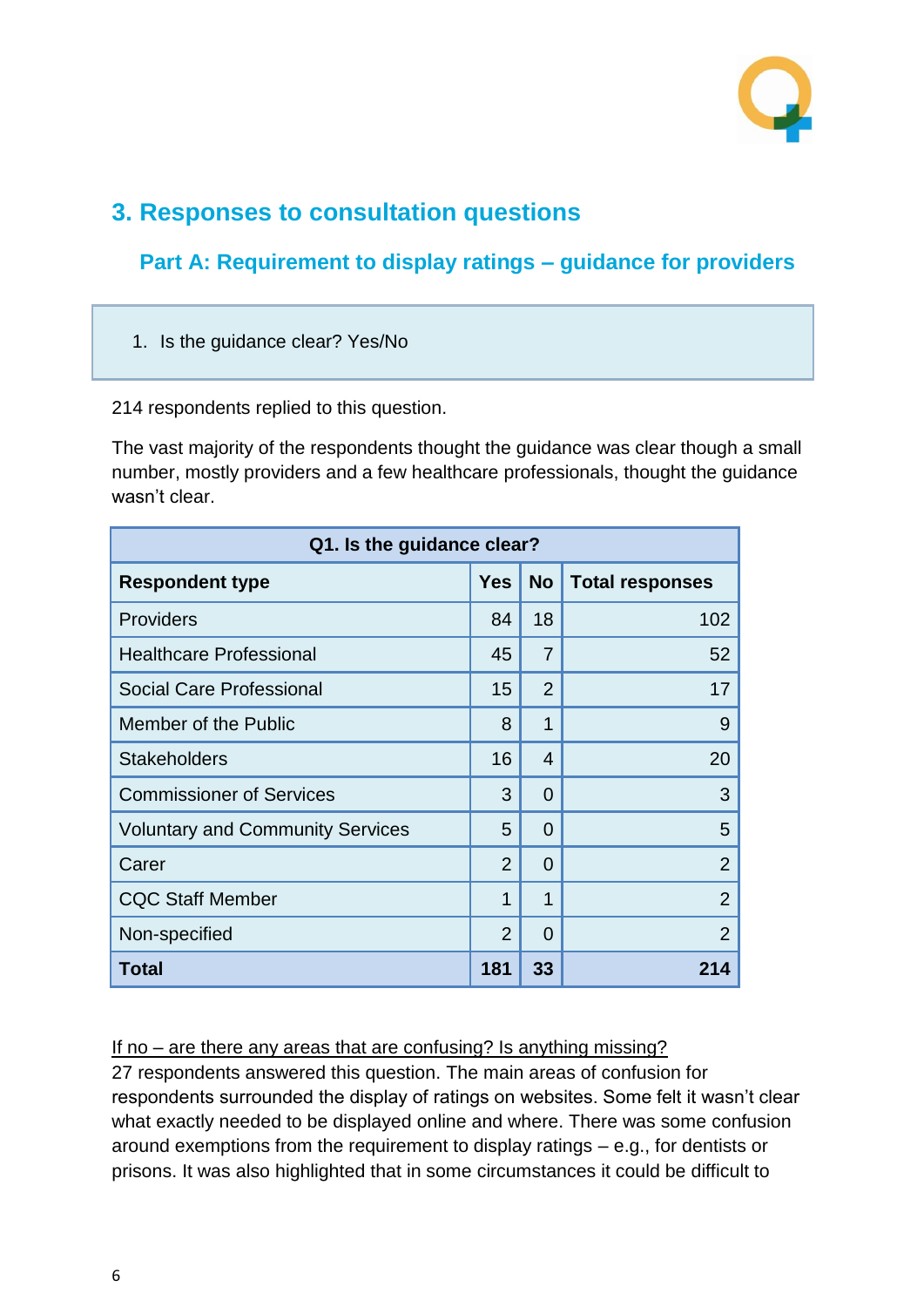

meet the display requirements or to clearly understand how – especially for multi-site organisations such as trusts or community services/supported living and so on. The guidance on community health was felt by some respondents to need more clarification in general.

The key themes are displayed on the following table followed by example quotes for each theme.

| Areas of confusion/missing from guidance        | No. of respondents |
|-------------------------------------------------|--------------------|
| 1. Clarification on website display             |                    |
| 2. Sometimes difficult to know where to display |                    |
| 3. Confusion about exemptions                   |                    |
| 4. Community health services guidance unclear   |                    |
| 5. Too long                                     |                    |

Clarification on website display

- The landing pages of web sites are busy places and we would like to have a clear link to the page that has the template and the inspection details on. This would be in a prominent position and clearly displayed. If this is not acceptable many providers will be forced to put such a large html module at the bottom of the page and it would be less prominent. Please clarify for us if this is acceptable.
- More info on what to put on website and where and on what pages. Does it have to be available on home page, contact us, every page? Is there going to be an iframe/widget to add?

Difficult to know where to display in some cases

- It possibly can't be given variables what about mixed organisations e.g. GP surgery providing intermediate care - what about GP surgeries hospitals use to provide care e.g. hospital physiotherapy, psychiatry nurses, multi-site community services.
- There needs to be some clarity around where Supported Living providers should place their ratings if their service is provided in people's homes. Signs displaying the CQC logo would feel out of place in a private flat. In most of our Supported Living locations there is no foyer or office.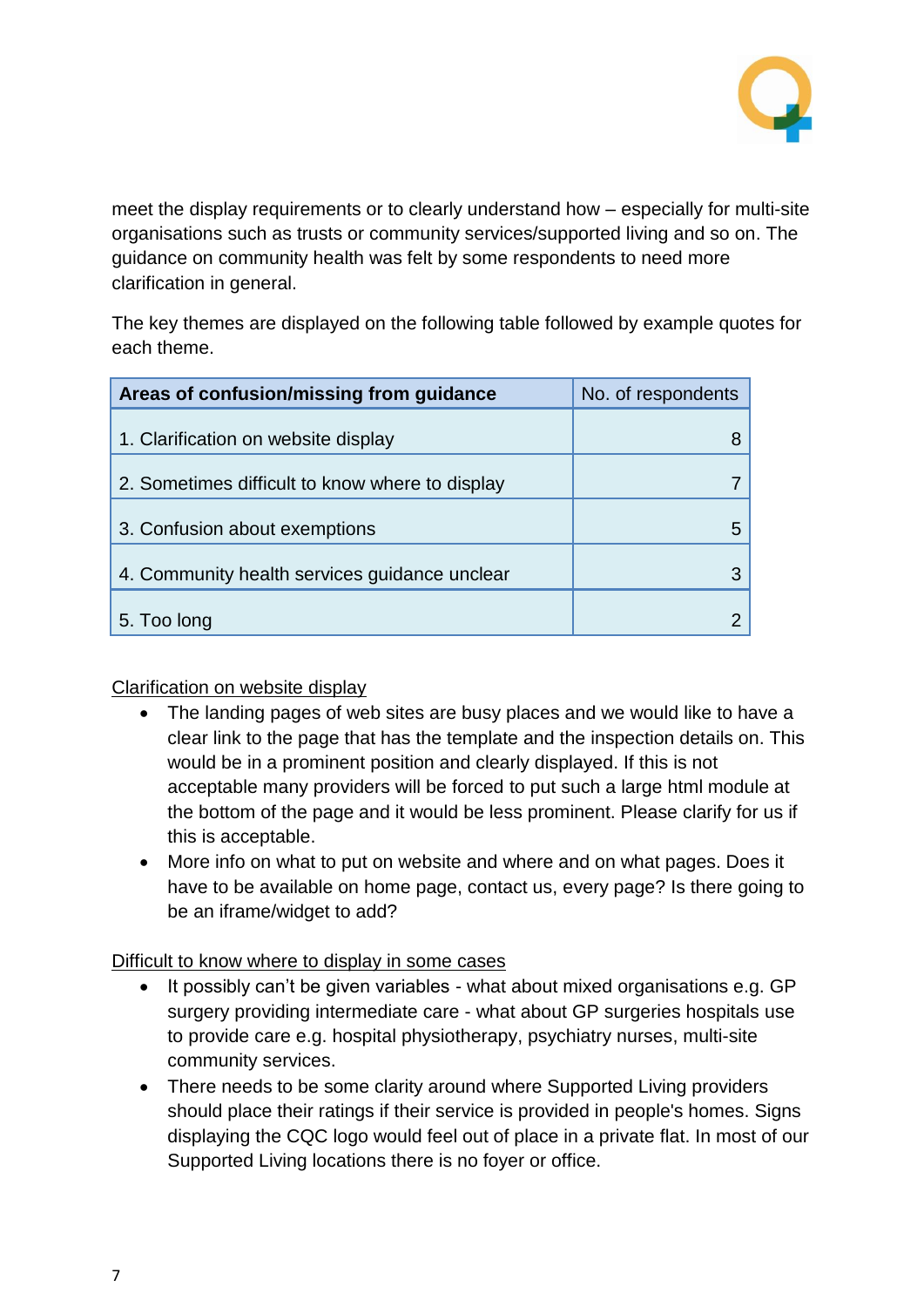

• The guidance requires that ratings for core services are displayed at the entrance to these areas. Whilst this is easy to comply with for discrete areas such as critical care, it is not clear how providers will be expected to comply with more dispersed services such as medicine, surgery and end of life. Also what is the guidance for sites which are used by a number of providers, e.g. outpatients in a community hospital.

#### Confusion about exemptions

- There is no reference at all about what providers do who are subject to inspection but not rated. For example, dentists. Do they display theirs, and how?
- We provide healthcare services to prisons. The guidance makes exemptions for prisons to display ratings. Are healthcare providers (including in-reach mental health services) to prison services expected to display ratings as they may be of use to prisoners receiving healthcare services?
- It doesn't say what dentists have to do if they are registered with the CQC, only if they aren't registered with CQC.

#### Community health services guidance unclear

- The display of ratings in community services is a little confusing. Further explanation has been provided in response to question 2.
- The requirements for community services providers is unclear. The requirement to display "at any location that is visited or may be visited by members of the public" will be difficult to achieve in sites that are not owned by us. For example, we may be delivering a clinic once a week in another Trust's premises. They will be displaying their rating. How/when should we display ours? The clinic room is not our room. Should we bring a poster with us to all our clinics to display?
- The guidance on displaying ratings in community health service settings is confusing. It is unclear what integrated trusts which provide acute and community based services should display particularly where the trust has been given a rating overall but its community based services have not been inspected. It is impractical and unreasonable for trusts to display ratings in community bases - many of which are shared with a number of other providers, some of which may also be registered with CQC. This will result in a confusing array of rating posters. The number and range of community bases from which services are provided also makes display of ratings impractical e.g. Homerton delivers services from over 80 community bases. The proposal/guidance to include information about ratings within client's notes is similarly impractical and it is hard to see how it will truly help people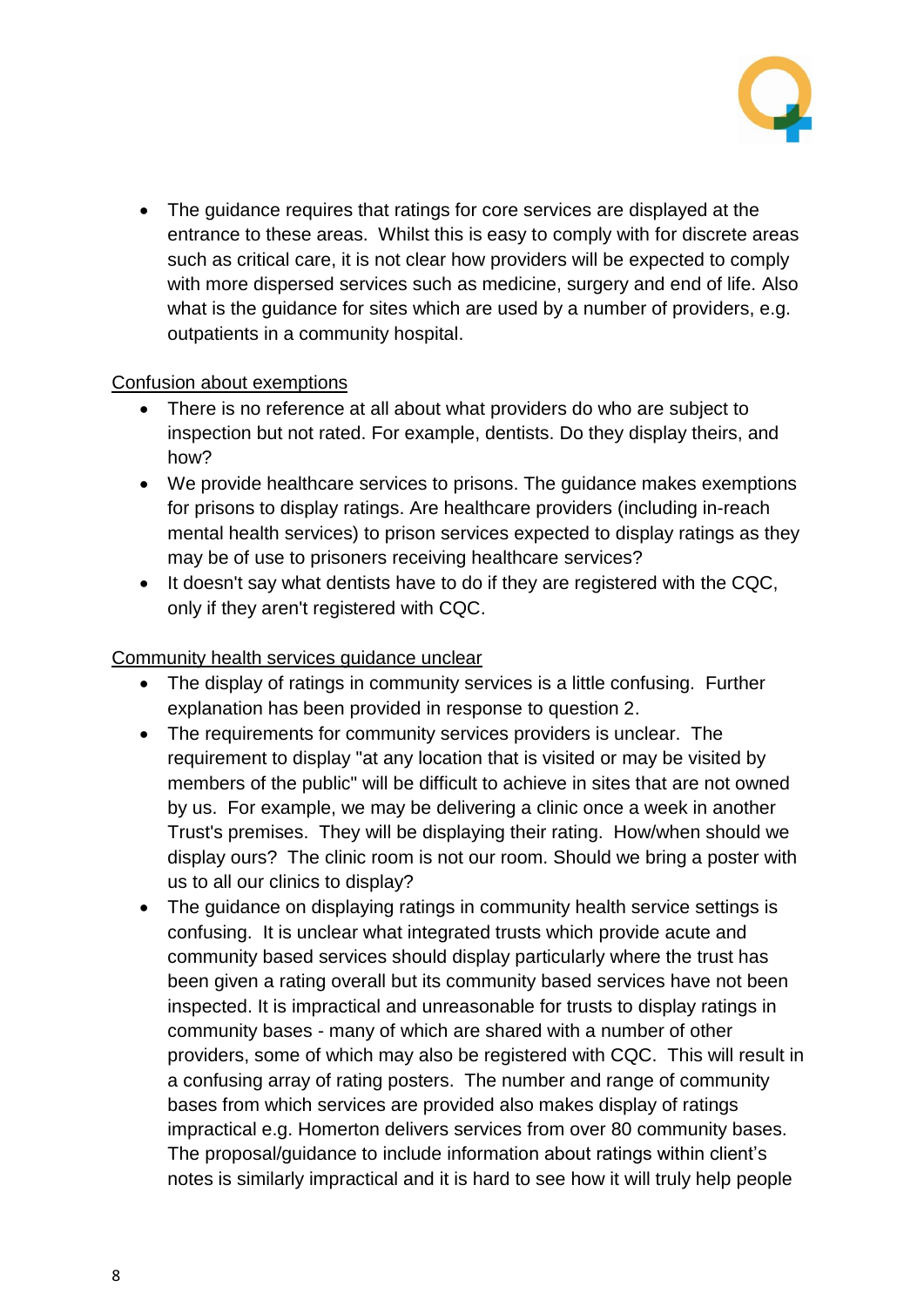

who use services make choices about their care. Displaying ratings for the 8 core services in an acute hospital is impractical for services which are pathways e.g. medical care/care of older people and for the surgical pathway. An individual ward may provide services for more than one core service and it would be confusing to the public (and not particularly helpful) to have ratings displayed in line with the current proposals.

#### Too long

- As with most consultations and guidance, they are much too long the paper usage is horrifying.
- But it is far too long.

#### Other answers included

- The guidance states: 'Different services will need to display their ratings in different ways, taking into account their different circumstances and characteristics.' We believe that recognising different circumstances and characteristics is the right approach, as it offers a more personalised and less institutional response. However the guidance could be much clearer on the flexibility that will be allowed. Without this clarity local inspectors will apply their own, often inconsistent judgements about what is acceptable.
- There is reference to the conspicuous display of ratings given that this is a statutory requirement, providers and inspectors alike will require a firm definition of what is meant by conspicuous.
- The guidance is clear in part but I believe the guidance should also include providers being advised to display the date of the inspection that led to the rating. The guidance currently only refers to the date of publication of the rating, but in some circumstances this may be months after the initial inspection took place and therefore providers may have had time to make any necessary improvements resulting from the inspection. This would reflect the fact that inspections represent a snapshot in time.
- Information has to be meaningful for patients. If a provider has been rated as inadequate - if this is displayed for patients to see every day I am not sure it promotes confidence in care. Equally where a service has been rated good and the overall score for the trust is requires improvement which should be displayed.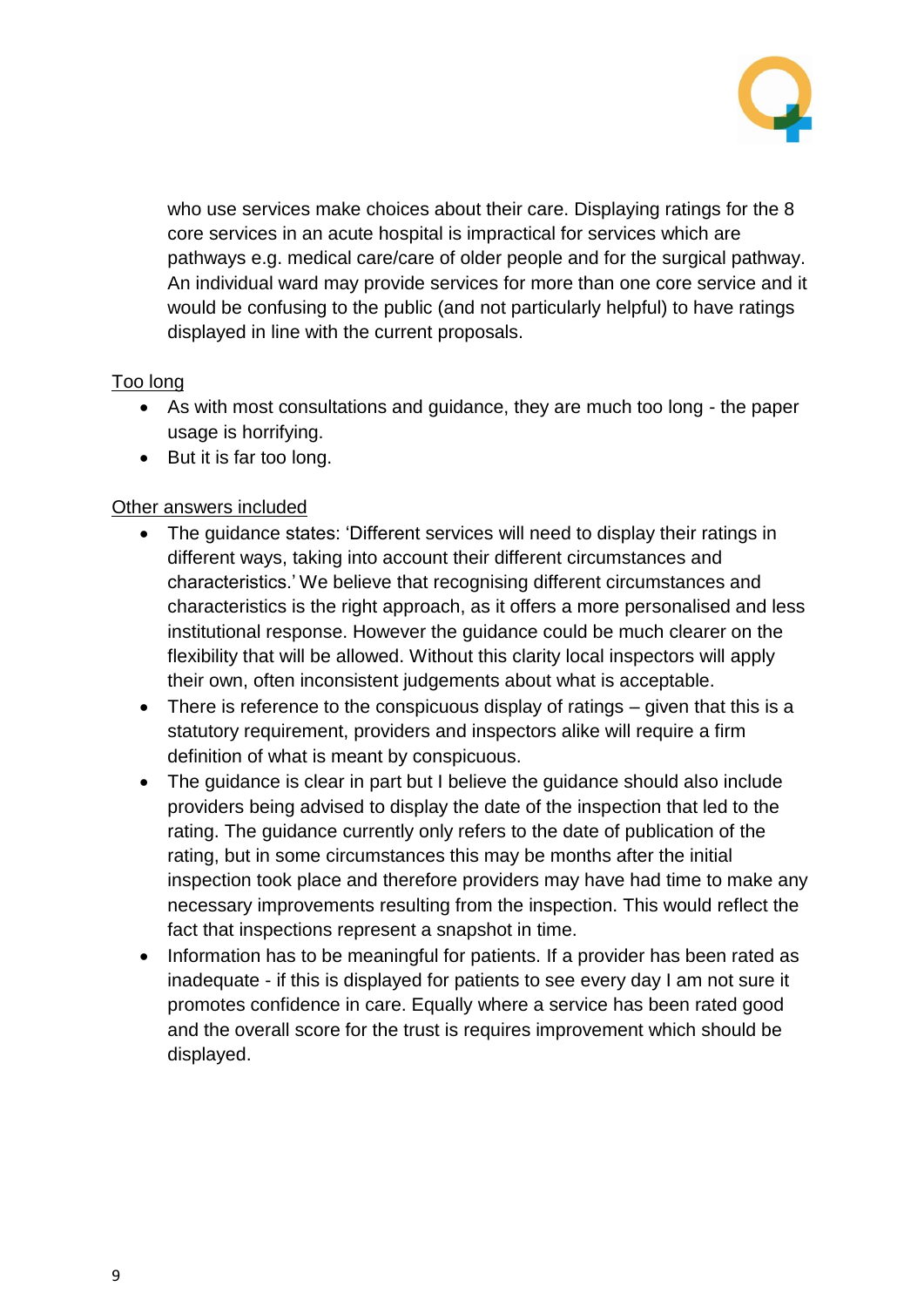

2. Does the guidance make it clear that providers must display their rating conspicuously to the public? Yes/No

207 respondents replied to this question.

The overwhelming majority of all respondent types feel that the guidance makes it clear that providers must display their rating conspicuously to the public.

| Q2. Is it clear that ratings must be conspicuously displayed to the<br>public |                |                |                        |  |
|-------------------------------------------------------------------------------|----------------|----------------|------------------------|--|
| <b>Respondent type</b>                                                        | <b>Yes</b>     | <b>No</b>      | <b>Total responses</b> |  |
| <b>Providers</b>                                                              | 94             | 6              | 100                    |  |
| <b>Healthcare Professional</b>                                                | 47             | 4              | 51                     |  |
| Social Care Professional                                                      | 16             | 1              | 17                     |  |
| Member of the Public                                                          | 7              | $\overline{2}$ | 9                      |  |
| <b>Commissioner of Services</b>                                               | 3              | 0              | 3                      |  |
| Carer                                                                         | $\overline{2}$ | 0              | $\overline{2}$         |  |
| <b>Voluntary and Community Services</b>                                       | 5              | 0              | 5                      |  |
| <b>Stakeholders</b>                                                           | 16             | 1              | 17                     |  |
| <b>CQC Staff Member</b>                                                       | 1              | 0              |                        |  |
| Non-specified                                                                 | $\overline{2}$ | 0              | 2                      |  |
| <b>Total</b>                                                                  | 193            | 14             | 207                    |  |

#### What would make it clearer?

12 respondents answered this question. Because of the low respondent numbers and the variety of responses, no clear themes emerged, although two Stakeholders referred to the problem of consistently understanding or achieving "conspicuous". The responses are shown below.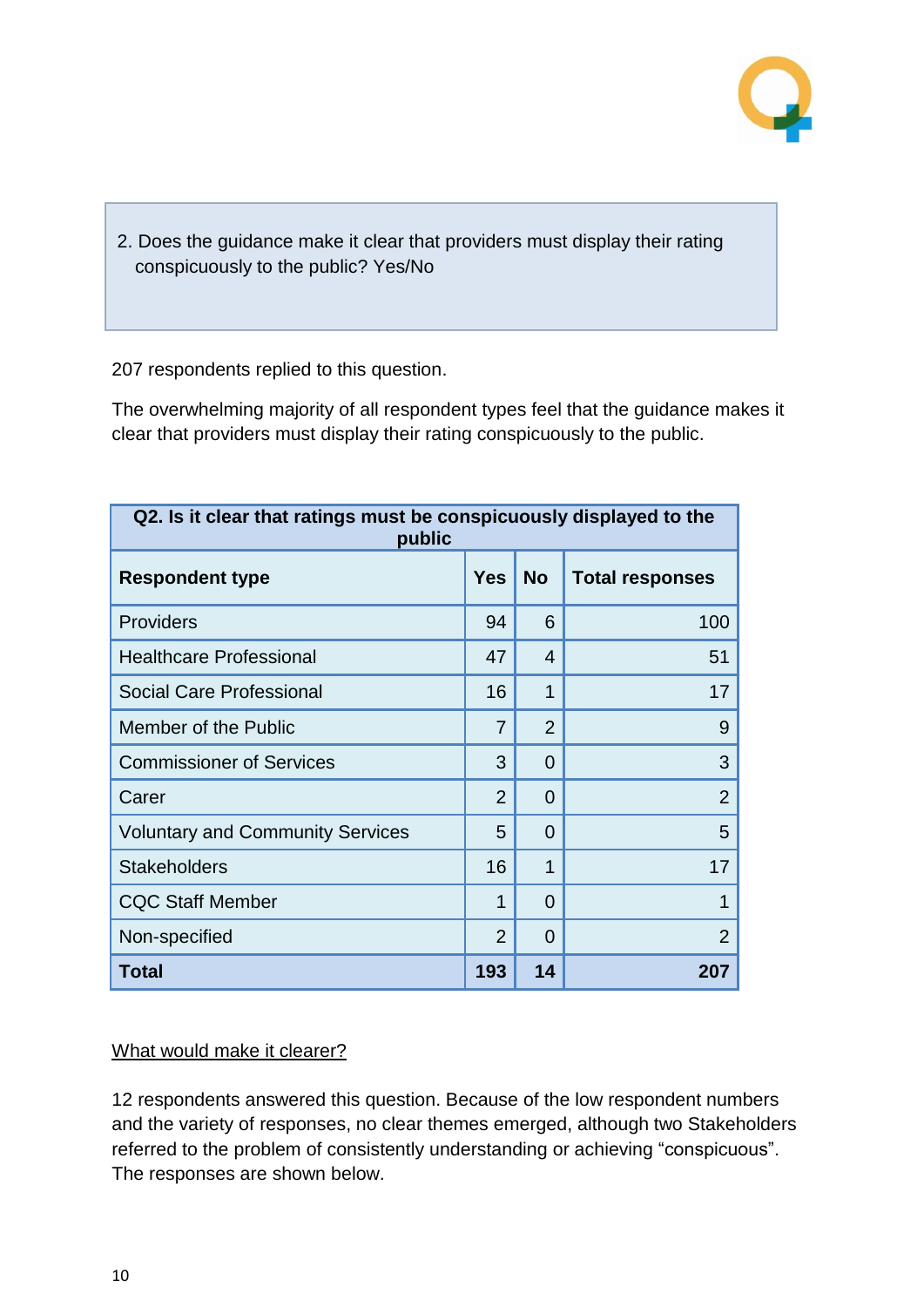

- The guidance should provide examples of what is meant by conspicuously for different providers, particularly for those who may not have members of the public visit their premises such as home care providers and ambulance trusts.
- The challenges to achieving the 'conspicuous display' of ratings to all service users are significant and make this in most all cases a practical impossibility. We recommend that trusts be given the autonomy, without fear of penalisation, to consider and decide the best location for publishing ratings at locations other than a designated 'main site', taking into account the particular needs of their care settings and the views of relevant local patient and service user groups.
- There is room for improvement here.
- The necessity to provide information in language that is understood by the people who use the service, such as Easy Read or Braille.
- Felt the guidance does not mention service where the person does not live or stay on the premises that is displayed - shared lives, how do we ensure the people who use this type of service are aware. We would not be able to display the rating in each of the shared lives carers homes where the person lives.
- To what purpose does it serve to clarify whose service is it?
- Dental practices are not mentioned.
- As a mental health and community trust we provide services from 99 sites, it is not practical and indeed it is costly to display ratings in each area. Agree that displaying detail on the website is appropriate.
- As a mental health trust it is clear as to where ratings should be displayed within an inpatient setting. However, with regards to community services, these could be held in a variety of buildings, which do not belong to the provider. The guidance is not particularly clear around where the ratings would need to be displayed and believe clearer guidance is required to avoid misinterpretation. These buildings could have a number of providers using a building, therefore, the public area could hold a number of different service ratings which could cause confusion.
- It would be clearer if some examples of how ratings may be displayed conspicuously were provided.
- In Learning Disability services, the ratings may be displayed conspicuously but still be of no use to service users. Will your templates take this into account?
- The requirement to display the rating is clear, but the way in which CQC will judge whether this requirement is met is not at all clear.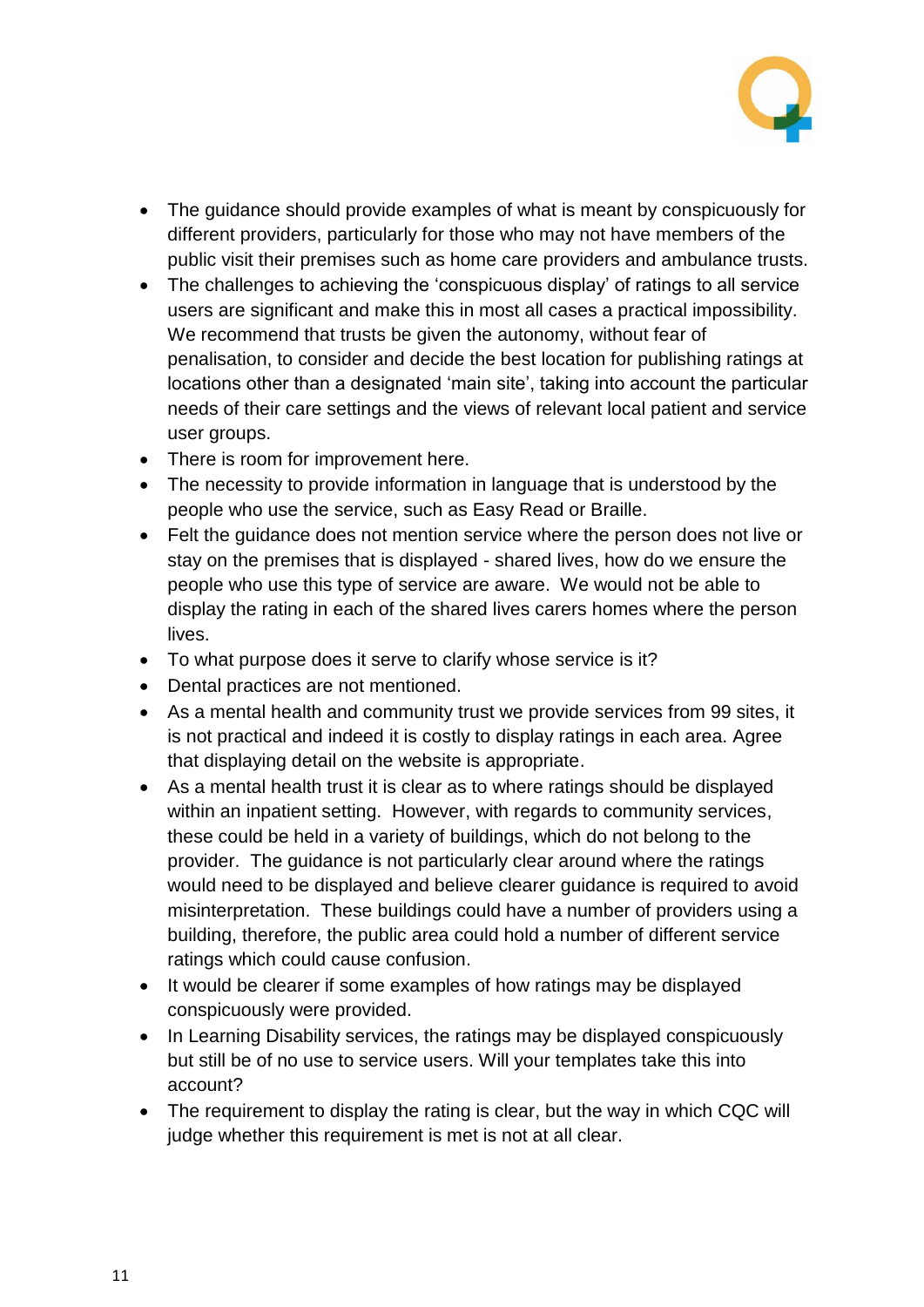

3. Currently this guidance recommends rather than requires providers to use our templates. Would you support us making it mandatory to use CQC materials to meet the requirements of the regulation? Yes/No

211 respondents replied to this question.

Although, overall, around two thirds of respondents support making the use of CQC materials mandatory, nearly one third did not, including more than half of the healthcare professionals and almost half of the providers and stakeholders. In written submissions where respondents were able to add more than a yes or no, many felt that this was too prescriptive and others suggested that it didn't account for the variety and complexity of organisations and locations where care was delivered or the range of care users. Many felt that there should be more scope for providers to decide how they go about fulfilling the requirements. Example responses are shown below:

- Standardisation does not reflect specific communication needs and is likely to result in tokenistic compliance with the regulation rather than meaningful communication about service performance.
- We do not feel the guidance should be overly proscriptive. It is important that providers are able to display their ratings in the way that they deem most appropriate.
- We approve of CQC having produced templates for providers but we do not believe that there use should be mandatory, as the templates cannot anticipate all permutations and varying ways providers will have to display and disseminate their rating.

| Q3. Would you support making use of CQC materials mandatory? |            |               |                      |  |
|--------------------------------------------------------------|------------|---------------|----------------------|--|
| <b>Respondent type</b>                                       | <b>Yes</b> |               | No   Total responses |  |
| <b>Providers</b>                                             | 68         | 32            | 100                  |  |
| <b>Healthcare Professional</b>                               | 30         | 22            | 52                   |  |
| Social Care Professional                                     | 14         | $\mathcal{P}$ | 16                   |  |
| Member of the Public                                         | 5          | 4             |                      |  |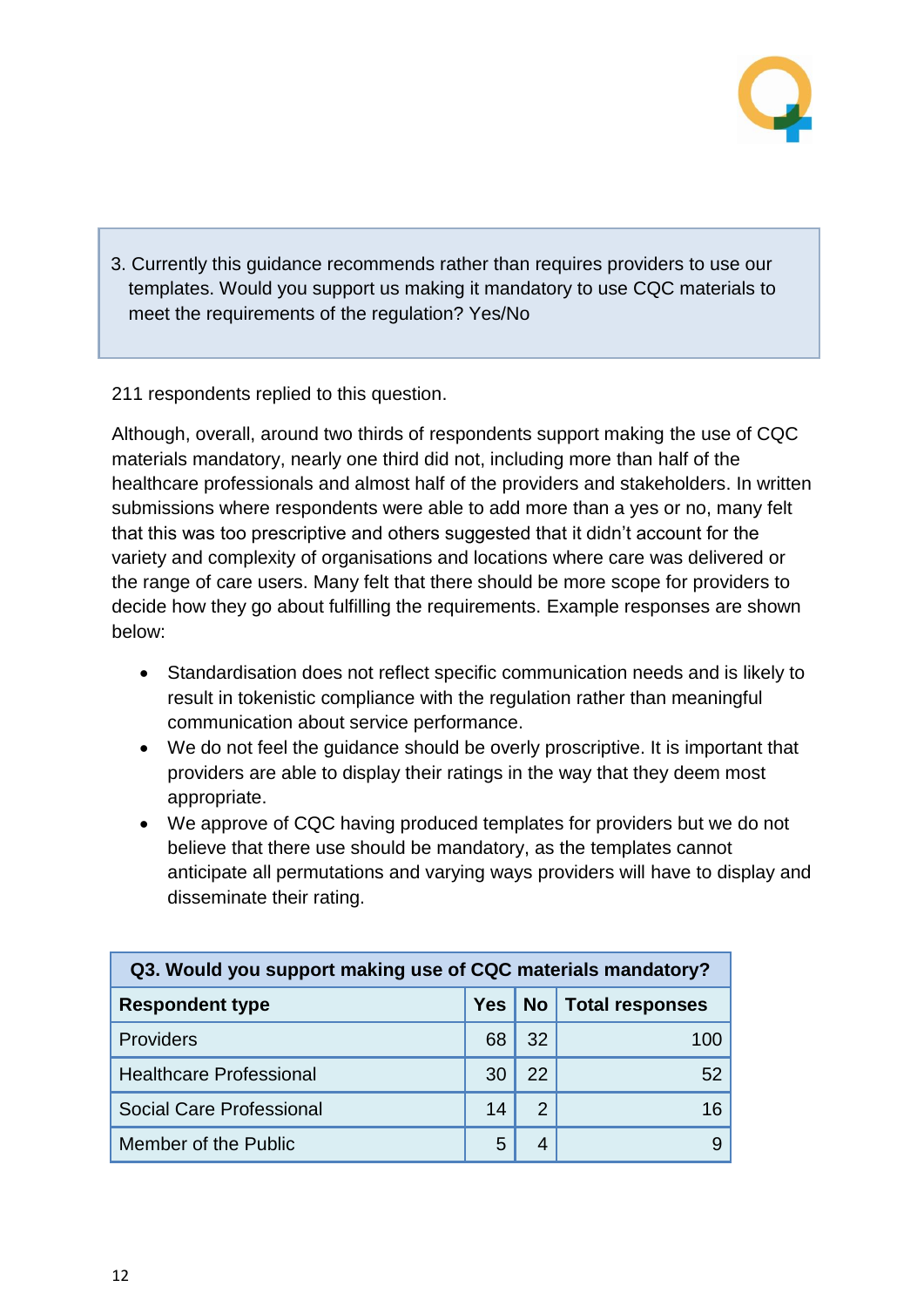

| <b>Commissioner of Services</b>         | 2        | 1              |    |
|-----------------------------------------|----------|----------------|----|
| <b>Stakeholders</b>                     | 12       | 9              | 21 |
| Carer                                   | 2        | 0              |    |
| <b>Voluntary and Community Services</b> | 3        | $\overline{2}$ | 5  |
| <b>CQC Staff Member</b>                 |          | 0              |    |
| Non-specified                           | $\Omega$ | $\overline{2}$ |    |
| <b>Total</b>                            | 137      | 74             |    |

4. Do you agree that vehicles (including ambulances) should not be thought of as 'locations' and therefore should not be required to display a rating? Yes/No

207 respondents replied to this question.

Overall, a significant majority of respondents agree that vehicles should not be thought of as "locations" and therefore should not be required to display a rating. This applies across all respondent types with the exception of carers who either did not agree or declined to answer this question.

| 4. Do you agree that vehicles (including ambulances) should not be<br>thought of as 'locations' and therefore should not be required to<br>display a rating? |            |                |                        |  |
|--------------------------------------------------------------------------------------------------------------------------------------------------------------|------------|----------------|------------------------|--|
| <b>Respondent type</b>                                                                                                                                       | <b>Yes</b> | <b>No</b>      | <b>Total responses</b> |  |
| <b>Providers</b>                                                                                                                                             | 82         | 19             | 101                    |  |
| <b>Healthcare Professional</b>                                                                                                                               | 40         | 12             | 52                     |  |
| Social Care Professional                                                                                                                                     | 14         | 3              | 17                     |  |
| Member of the Public                                                                                                                                         | 7          | 1              | 8                      |  |
| <b>Commissioner of Services</b>                                                                                                                              | 3          | 0              | 3                      |  |
| Carer                                                                                                                                                        | 0          | $\overline{2}$ | $\mathcal P$           |  |
| <b>Voluntary and Community Services</b>                                                                                                                      | 5          | 0              | 5                      |  |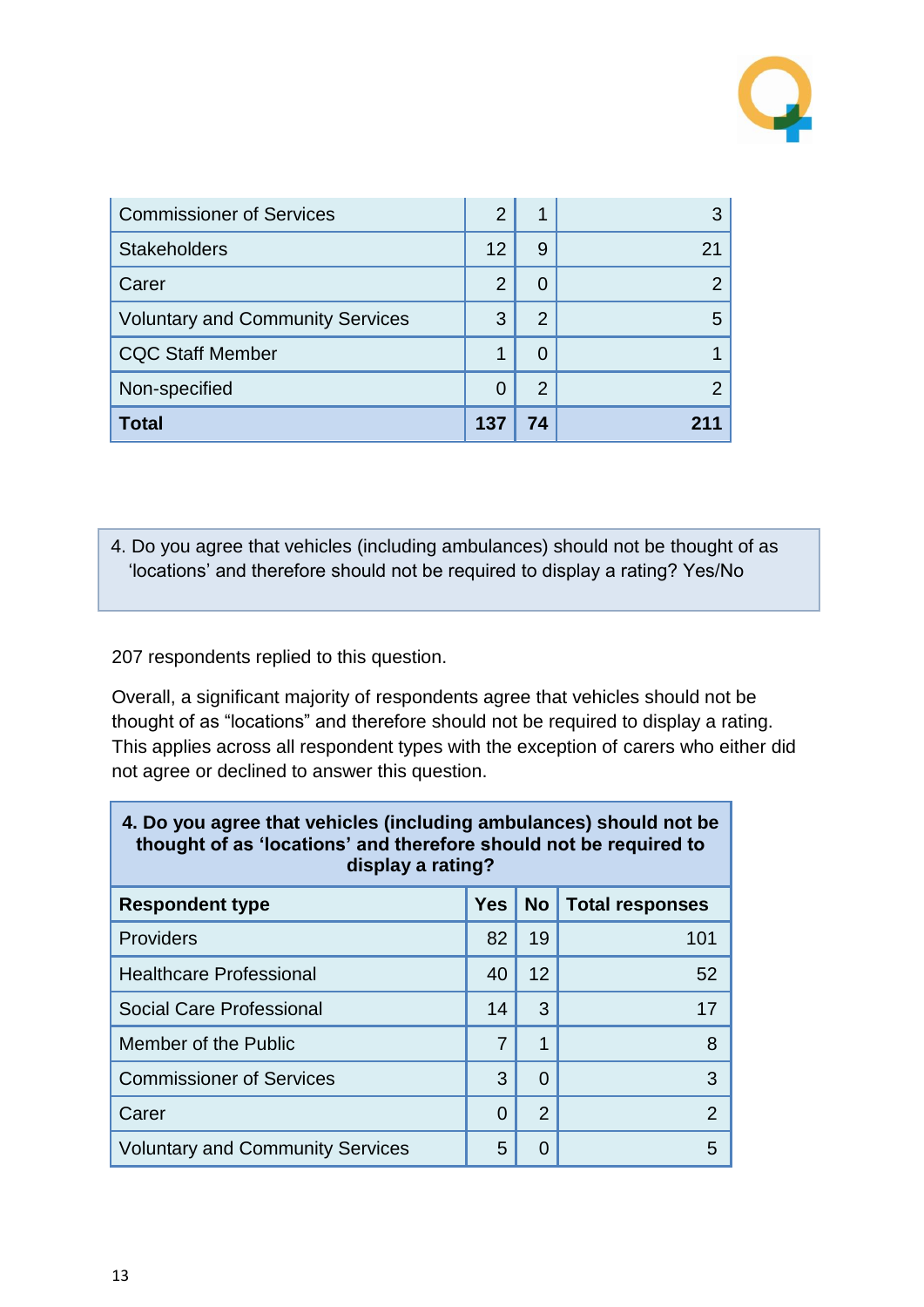

| <b>Stakeholders</b> | 15  |    |  |
|---------------------|-----|----|--|
| CQC Staff Member    |     |    |  |
| Non-specified       | ◠   |    |  |
| <b>Total</b>        | 169 | 38 |  |

5. For physical display of ratings, should the minimum display size be A3 or A4?

200 respondents replied to this question.

The majority of respondents think the minimum display size should be A4. However concern was expressed by a number of respondents about a minimum requirement across the board given that some people would be required to display the posters in their own homes. Some respondents felt that stipulating size, colour, location etc. was in general too prescriptive and that providers should be allowed more leeway to use their own judgement based on their own service and location/s on the best way to conspicuously display ratings.

 The size of the physical display should be left to the discretion of the provider. This is a key question, a care home is a service user's home, to put a notice up is acceptable but to suggest a minimum size of A3 would be totally unacceptable especially in a small care home.

| Q5. Should the minimum size be A3 or A4? |                |    |                        |  |
|------------------------------------------|----------------|----|------------------------|--|
| <b>Respondent type</b>                   | A <sub>3</sub> | A4 | <b>Total responses</b> |  |
| <b>Providers</b>                         | 14             | 85 | 99                     |  |
| <b>Healthcare Professional</b>           | 10             | 41 | 51                     |  |
| Social Care Professional                 | 3              | 14 | 17                     |  |
| Member of the Public                     | 3              | 4  |                        |  |
| <b>Commissioner of Services</b>          | 0              | 3  |                        |  |

1 Carer said posters should be large so they capture the eye.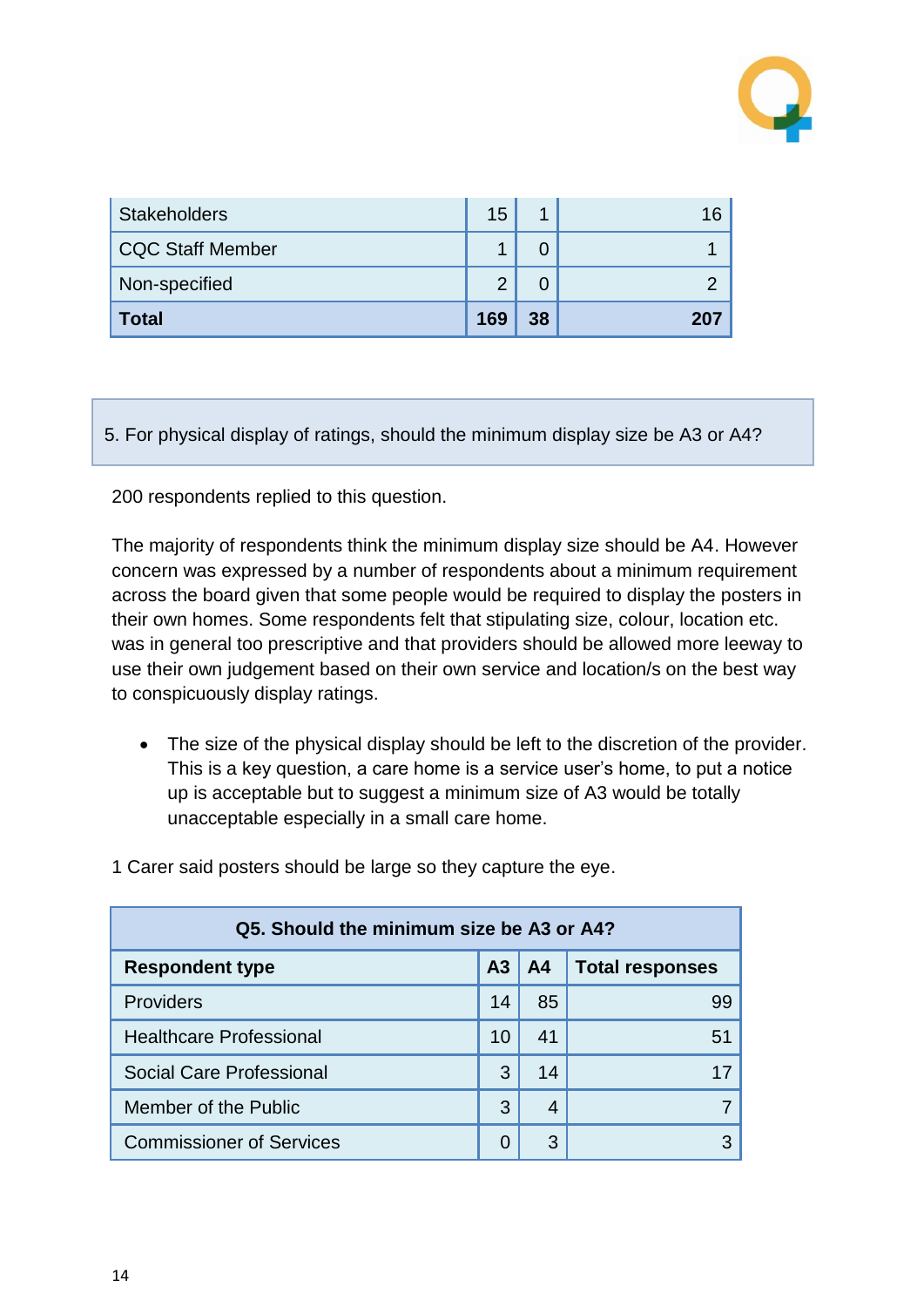

| Carer                                   |    | 1              |     |
|-----------------------------------------|----|----------------|-----|
| <b>Voluntary and Community Services</b> | 3  | $\overline{2}$ | 5   |
| <b>Stakeholders</b>                     | ာ  | 12             | 14  |
| Non-specified                           |    | $\overline{2}$ |     |
| Total                                   | 37 | 163            | 200 |

The Children and Young People's Advisory Group felt that bigger is better across all services – A3 for GP practices, A2 or A1 for hospital display.

6. For physical display of ratings, should we require that they are printed in colour? Yes/No

206 respondents replied to this question.

Most respondents think that CQC should require that physical displays of ratings be printed in colour, although over one third do not think so. In some of the written responses, where respondents were able to specify why they didn't think colour should be mandatory, respondents highlighted issues of cost and of lack of access to colour printers in some organisations/locations. Example responses are shown below:

- This should be at the discretion of providers, providing that the information is clear, legible and easily accessible.
- Whether the display is in black & white or colour should also be at the provider's discretion.
- Why would the notice need to be in colour? Surely that is a matter for the provider.
- No as there will not always be access to colour printing within a home.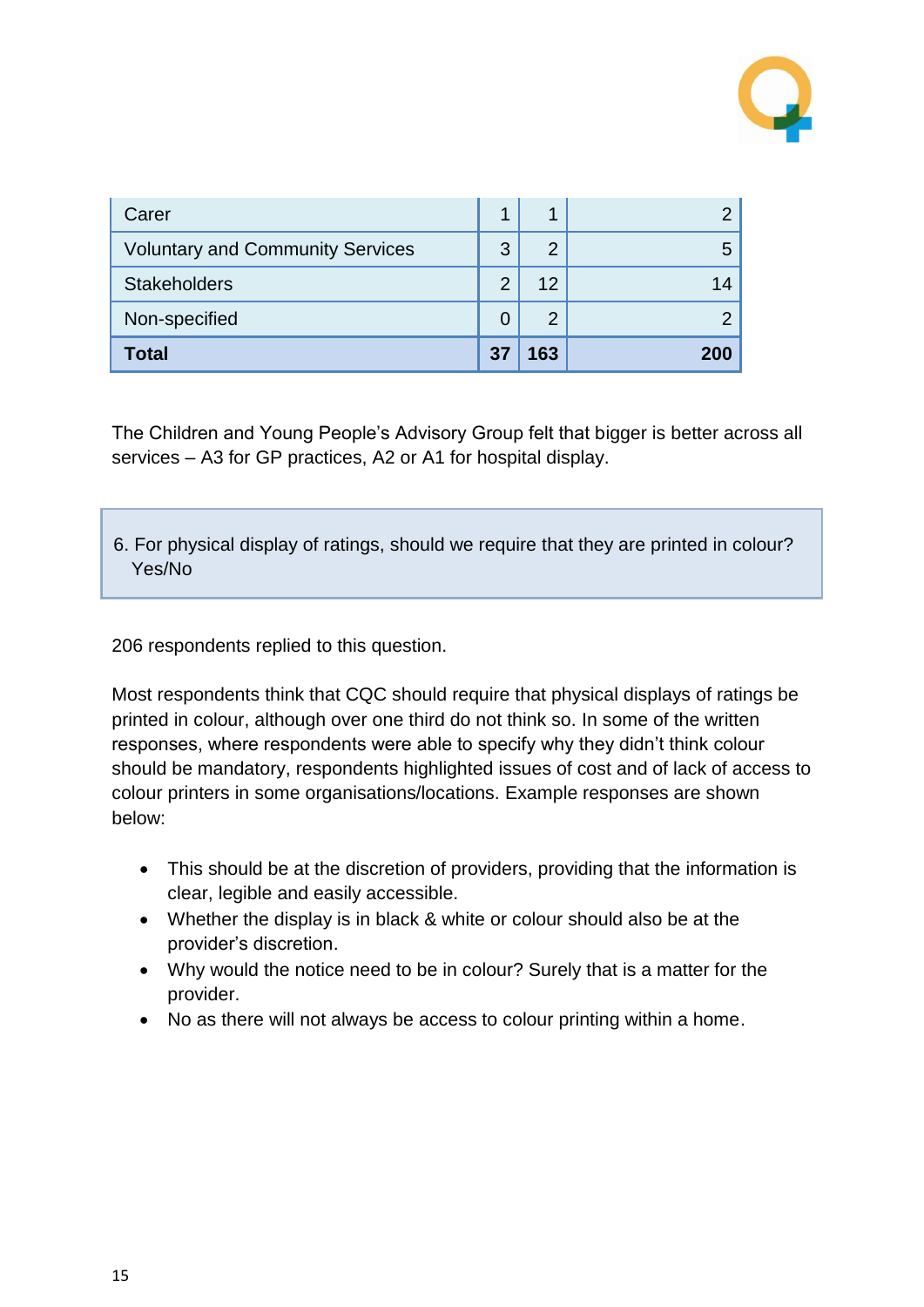

| Q6. For physical display of ratings, should we require that they are<br>printed in colour? |                |                |                        |  |
|--------------------------------------------------------------------------------------------|----------------|----------------|------------------------|--|
| <b>Respondent type</b>                                                                     | <b>Yes</b>     | <b>No</b>      | <b>Total responses</b> |  |
| <b>Providers</b>                                                                           | 63             | 37             | 100                    |  |
| <b>Healthcare Professional</b>                                                             | 31             | 21             | 52                     |  |
| <b>Social Care Professional</b>                                                            | 14             | 3              | 17                     |  |
| Member of the Public                                                                       | 5              | $\overline{2}$ | 7                      |  |
| <b>Commissioner of Services</b>                                                            | $\overline{2}$ | 1              | 3                      |  |
| Carer                                                                                      | $\overline{2}$ | $\overline{2}$ | 4                      |  |
| <b>Voluntary and Community Services</b>                                                    | 4              | 1              | 5                      |  |
| <b>Stakeholders</b>                                                                        | 7              | 9              | 16                     |  |
| Non-specified                                                                              | 1              | 1              | $\overline{2}$         |  |
| Total                                                                                      | 129            | 77             | 206                    |  |

The overwhelming consensus within the Children and Young People's Advisory Group was also that the posters must be displayed in colour.

7. As well as rating hospitals overall, CQC also provides a rating against different core services provided. The regulation requires this to be physically displayed but does not specify where. Currently this guidance suggests that core service level ratings should be displayed at the entrance to each core service ward. Do you agree? Yes/No

198 respondents replied to this question.

The majority of respondents agree that core service level ratings should be displayed at the entrance to each core service wards with the exception of Members of the Public, half of whom disagree. Many written responses highlighted reservations about being too prescriptive in situations where ratings may be displayed in people's homes.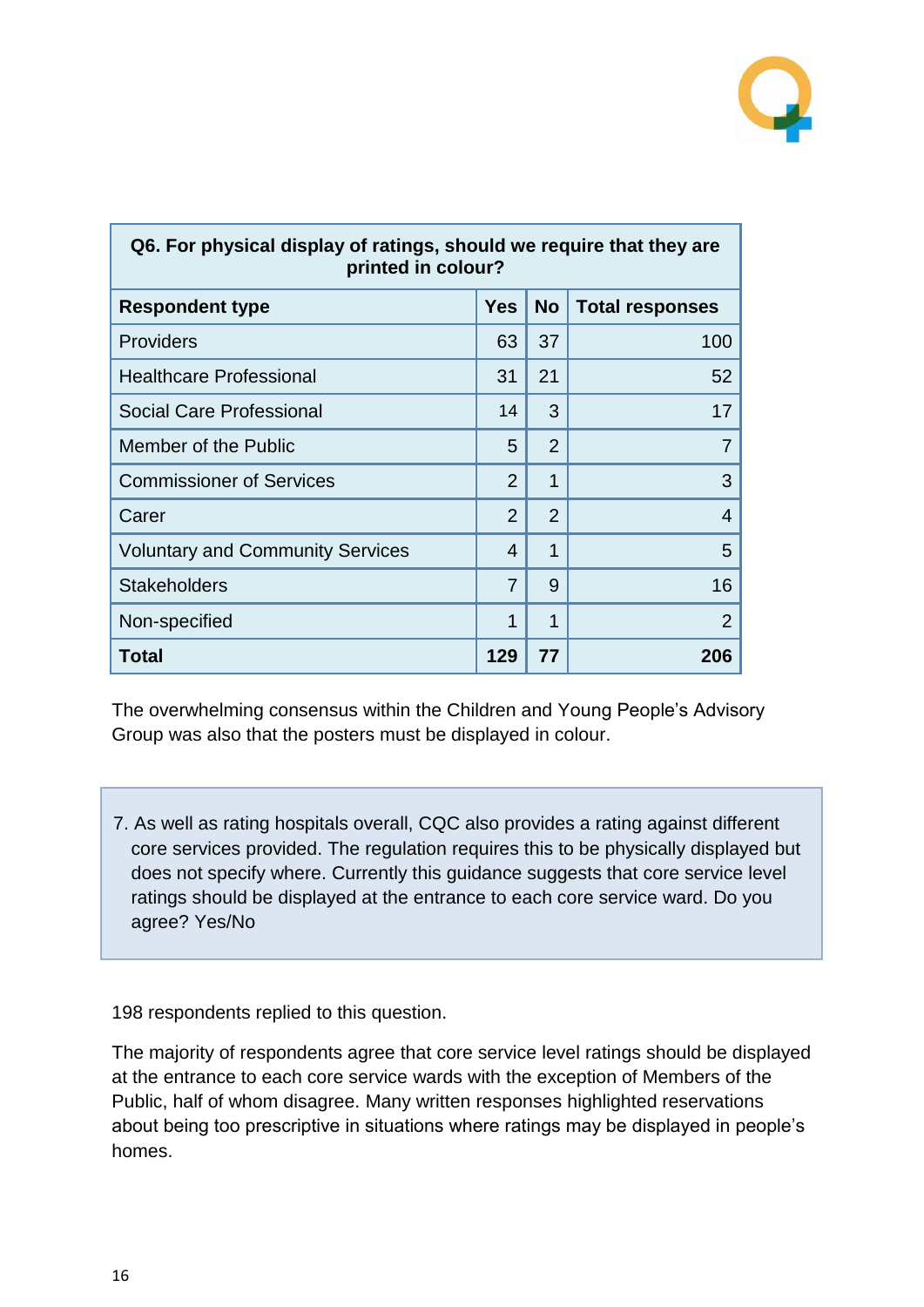

| 7. Do you agree that core service level ratings should be displayed at<br>the entrance to each core service ward? |                |                |                        |  |
|-------------------------------------------------------------------------------------------------------------------|----------------|----------------|------------------------|--|
| <b>Respondent type</b>                                                                                            | <b>Yes</b>     | <b>No</b>      | <b>Total responses</b> |  |
| <b>Providers</b>                                                                                                  | 80             | 20             | 100                    |  |
| <b>Healthcare Professional</b>                                                                                    | 30             | 20             | 50                     |  |
| Social Care Professional                                                                                          | 13             | 4              | 17                     |  |
| Member of the Public                                                                                              | 5              | 4              | 9                      |  |
| <b>Commissioner of Services</b>                                                                                   | $\overline{2}$ | 1              | 3                      |  |
| Carer                                                                                                             | $\overline{2}$ | $\Omega$       | $\overline{2}$         |  |
| <b>Voluntary and Community Services</b>                                                                           | 4              | $\Omega$       | 4                      |  |
| <b>Stakeholders</b>                                                                                               | 7              | $\overline{2}$ | 9                      |  |
| <b>CQC Staff Member</b>                                                                                           | $\Omega$       | 1              | 1                      |  |
| Non-specified                                                                                                     | $\overline{2}$ | $\Omega$       | $\overline{2}$         |  |
| Total                                                                                                             | 145            | 52             | 197                    |  |

#### Where should this information be displayed?

67 respondents answered this question:

- 18 Providers
- 15 Healthcare Professionals
- 6 Carers
- 4 African Caribbean Women
- 4 People of Somali Heritage
- 2 Members of a South Asian Women's Group
- 3 Social Care Professionals
- 3 People with Learning difficulties
- 4 Members of the Public
- 1 CQC Staff Member
- 4 Stakeholders
- 1 African Asylum Seeker/person living with HIV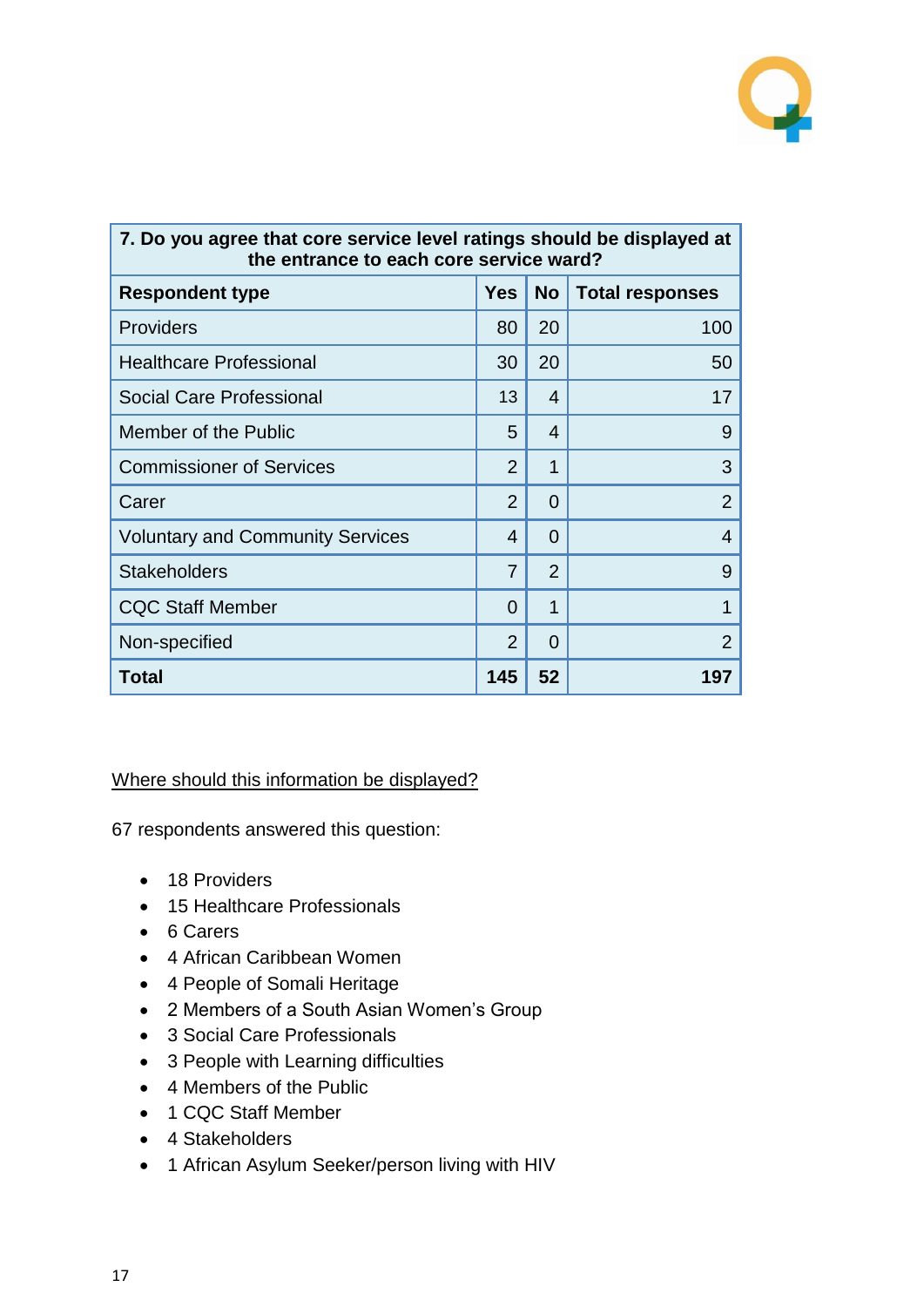

- 1 Commissioner of Services
- 1 Voluntary and Community sector representative.

More than a third of respondents felt that a prominent display in central areas was sufficient and some of these felt that the administrative burden for large trusts or for community services of displaying in every area in which a core service was delivered would be too great or, in some cases, impossible to achieve. Many respondents felt that websites were the most appropriate place to display information. In a number of the written/email submissions, respondents express a general answer, to this along with other questions, that stipulating the use of standard templates and the type, size and placement of display posters was over-regulation and that it is enough to make clear that ratings must be clearly and conspicuously displayed. A fair number of respondents don't agree with displaying ratings at all and although it is a legal requirement to do so - and these responses can't inform decisions or action - their responses have been included.

| Information should be displayed                      | No. of respondents |
|------------------------------------------------------|--------------------|
| 1. Visible location/notice boards/reception          | 25                 |
| 2. Website                                           | 10                 |
| 3. Shouldn't be displayed/pointless/don't agree with |                    |
| signage                                              | 5                  |
| 4. Alternative locations                             | 4                  |
| 5. Available when asked for                          |                    |

The key themes are displayed on the following table followed by example quotes for each theme.

#### Visible location/notice boards/reception area

- At the entrance and in waiting areas.
- I think one has to be careful not to overload staff with worries about displays at every conceivable location which might be relevant - this could be multiple displays for multiple areas. Staff would be better off working to make the trusts better and safer! I would suggest recommending displays in relevant large areas.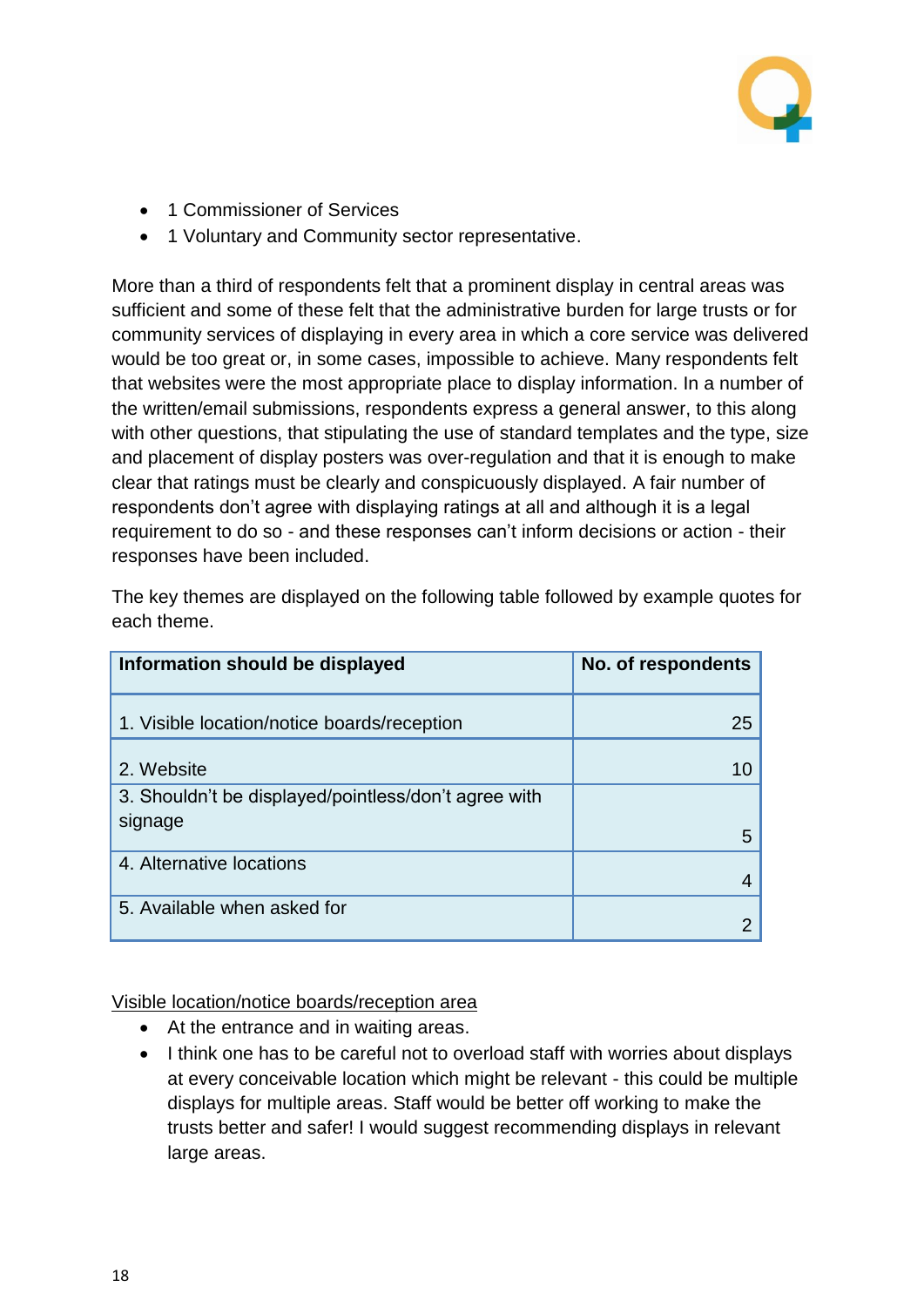

- The poster should be displayed clearly where is can be seen for example in a reception area of a waiting room. It needs to be where we can see it.
- Posters should be displayed in the reception/waiting /or Sign in areas.
- It should be the first thing you see. For example, at the entrance to a building or department; the reception area.

#### Shouldn't be displayed/don't agree with signage

- I do not agree with the detailed signage at all. Patients will judge their care purely by the criteria of the CQC inspection and I do not think that such an inspection can accurately reflect the quality of holistic care provided. I believe that an appropriate display would be that the provider has either satisfied the CQC as to the overall quality of care, or has not satisfied. The CQC is trying to be too 'fine-grained' in its ratings. Historical evidence clearly shows that there is a limit to the level of accuracy obtained by inspections.
- If the ambulance drops you at  $A \& E$  for an appropriate reason then I doubt seeing a notice will alter where you are seen or change anything. So pointless whatever size colour or location it is placed...assuming consciousness. If you are being looked after by a particularly good clinician but his location has failings then in my opinion his advice and care are denigrated by association. Not very useful!
- This is similar to displaying people in the public stocks and a simplistic scoring rating such as this should not be on public display.
- Should not be mandatory to display at all ridiculous.

#### Website

- A referral to the Trust's website for the detailed breakdown would be sufficient. Having to place posters that meet the DDA requirements in terms of readability all over the multiple sites of most Acute Trusts would be a significant administrative burden.
- Online it is ridiculous how much now needs to be displayed, to the extent that no one looks at it anymore: NHS FFT, CQC, own indicators, etc. The home webpage.
- On the hospital /GP/Care Home website homepage.

#### Alternative locations

- At the pharmacy especially those which are located within or next to the GP surgeries.
- On billboards in town centres.
- In the ambulances.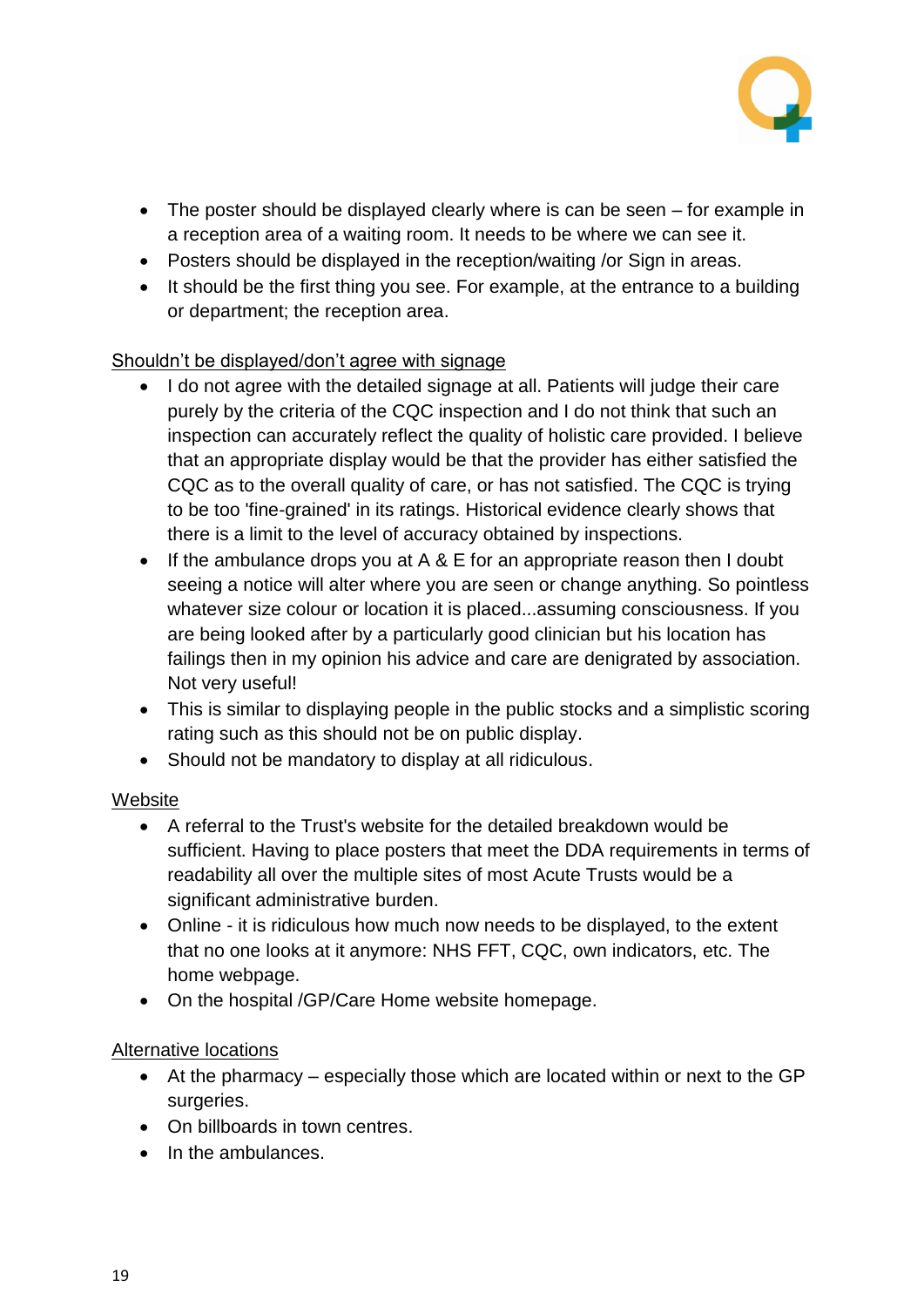

#### Available when asked for

- In an accessible place, should a member of the public ask for it.They are already bombarded with posters and leaflets due to regulation, taking up valuable space for other health associated literature.
- People should ask for it.

#### Other responses included:

- We are a community, mental health and social care provider which works out of 252 sites and community services providing multiple services it would mean 1000s of posters. It would therefore not be practical for us to display rating in every location that core services are provided. We agree that they can be displayed in the main entrance of in-patient units but for community services and social care this is not possible.
- Wherever the trust sees fit, not your responsibility to dictate to the trust where to hand a silly little poster which has no impact on the level of care they will provide. if the government funds the NHS properly everybody would get outstanding, the fact is it doesn't so they are being forced to make compromises.
- We already have some evidence relating to the usefulness and use of this type of information by patients and the public from the ward staffing boards and this feedback should probably be used to inform decisions about how to use and display additional information.
- In the private consultation booths.
- Blood testing areas.
- On your hospital appointment letter and on text reminders.
- Information should be shared in a way that reflects the communication needs of people who use services.
- In our view the most important aspect for displaying ratings is that service users, their families and carers can easily see and understand the rating awarded to a particular service, not whether they are displayed in a specified location, or in a particular format. Different formats will be required for different audiences, including for example people with learning disabilities, or visual impairments. Simply pinning a notice on a wall will not ensure that service users and their relatives have seen and understood what the information means.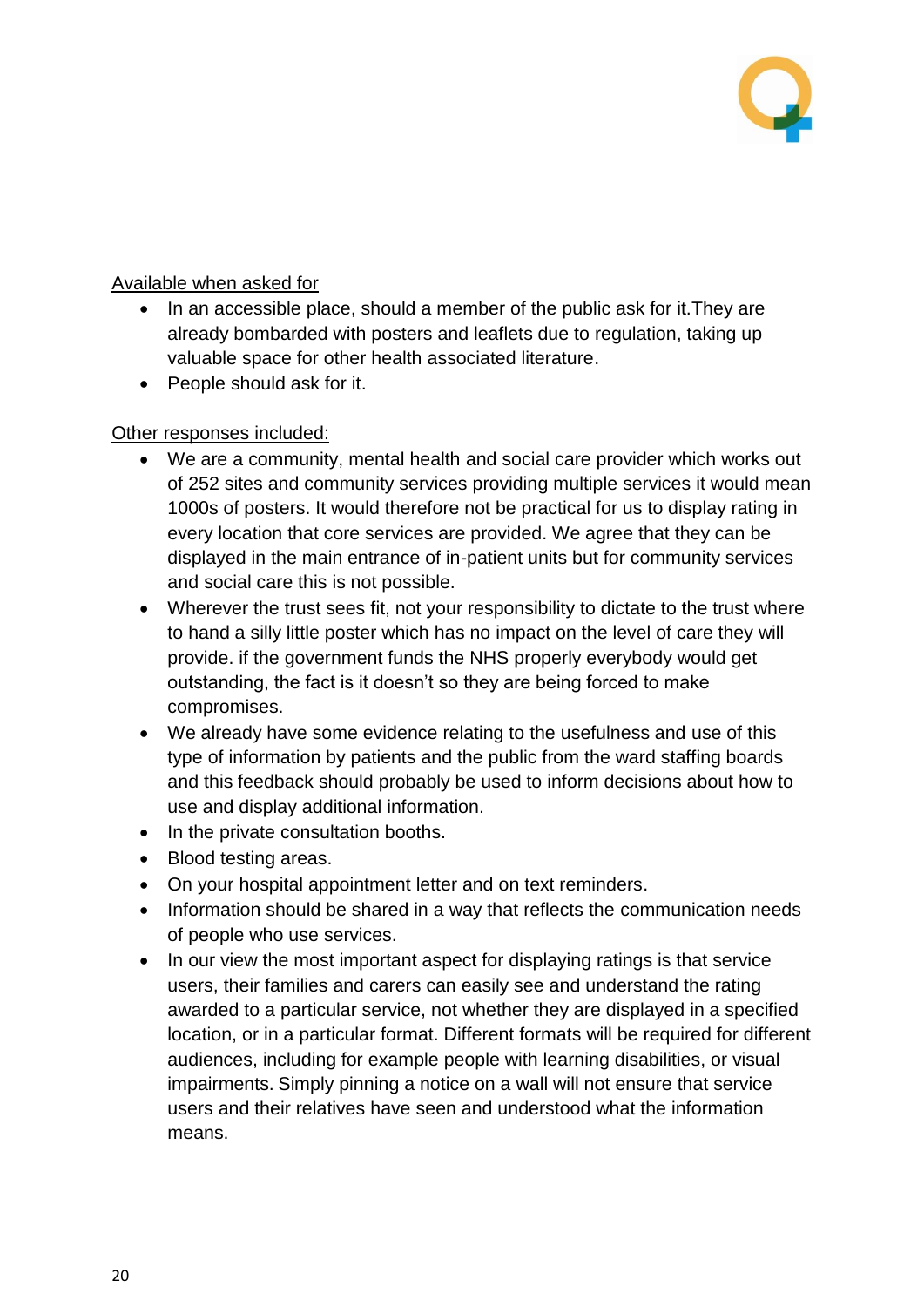

### <span id="page-20-0"></span>**Part B: Requirement to display ratings – proposed templates**

8a. Is there anything else CQC could provide to help providers meet this regulation? Yes/No

5 Stakeholders replied "no" by written response.

Suggestions of things CQC could provide came from written responses from 4 Stakeholders and from the Children and Young People's Advisory Group:

- A longer, 28 or 30-day window would give trusts sufficient time to respond.
- The current designs are not user friendly. People who are accessing health services will be carrying a heavy 'cognitive burden', which will reduce their information processing power. The templates proposed by CQC should be designed to mitigate this.
- It would be helpful if CQC provided some further quidance on how the ratings should be displayed on provider websites. For example, is there an expectation that the ratings should be displayed on the homepage? Should the rating be displayed in full on the website (which could prove challenging given the amount of information to be communicated via the templates)?
- A graphical display on the principle that one picture saves a thousand words.
- Could Providers have a link on their website that would take a customer to the relevant CQC rating for the provider service as oppose to displaying all of the information on the website?
- CQC could provide the physical display as a hard copy, this would answer complaints in regard to the duty to display the rating within five days – and would negate the possibility of an inspector taking issue with the quality of the display.
- I feel it would be of great advantage if CQC supplied the ratings complete with the final report, similar to how Environmental Health supply the rating after inspection of the kitchen, then it would be expected that the provider photocopy this for as many copies as required for their various entrances.
- Use of case studies and examples may help ensure that the range of different providers can apply the principles to their organisations.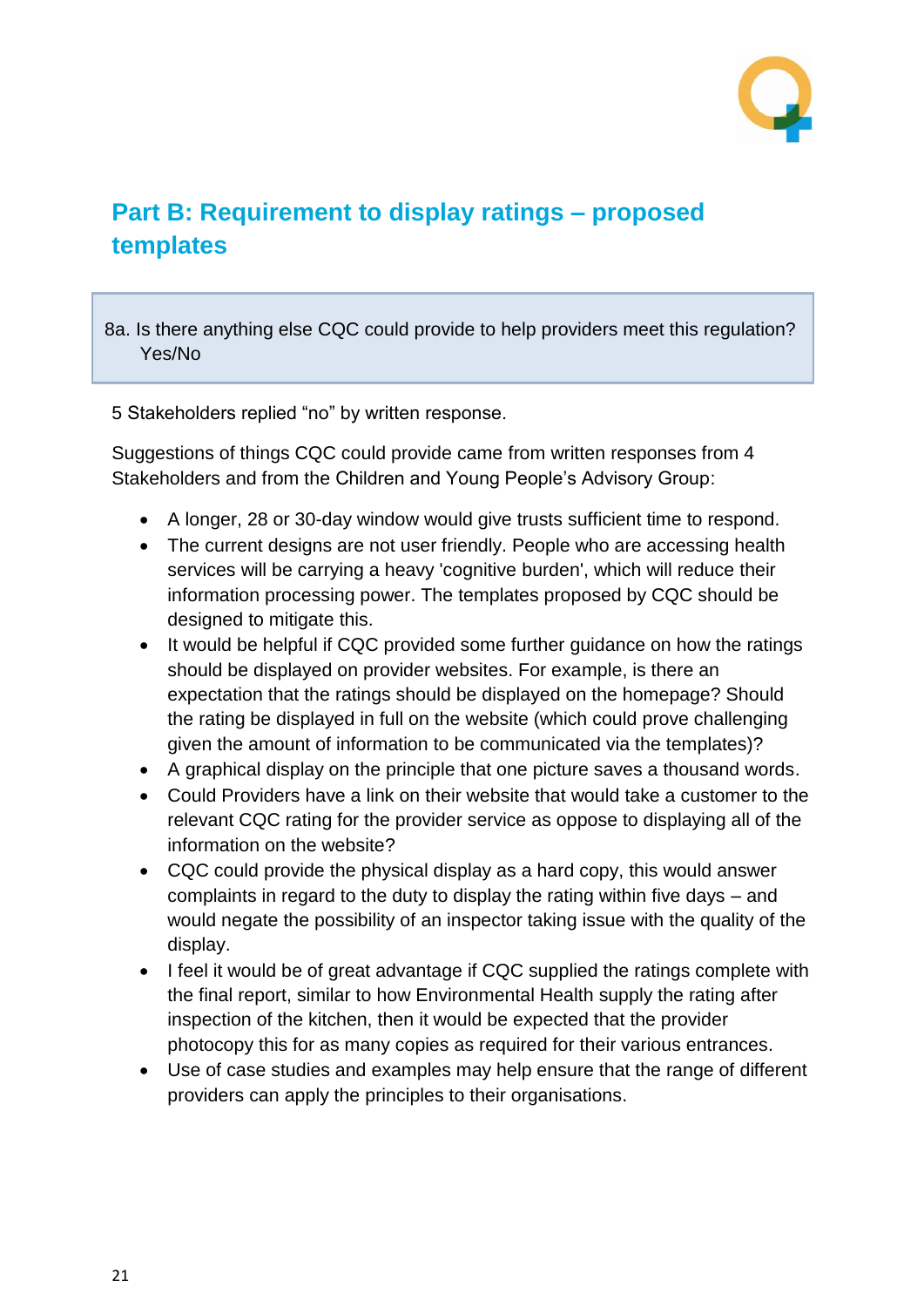

8b. Is there anything else CQC could include in the template posters to help providers meet this regulation? Yes/No

163 respondents replied to this question.

The majority across respondent types didn't feel there was anything else CQC could include in the template posters to help providers meet this regulation. The exceptions to this were voluntary and community service representatives, CQC staff members and those that didn't specify. For these three groups the respondents gave equal yes and no responses. However the numbers in these groups are too small to be representative.

| 8b. Is there anything else CQC could include in the template posters<br>to help providers meet this regulation? |                |                |                        |  |
|-----------------------------------------------------------------------------------------------------------------|----------------|----------------|------------------------|--|
| <b>Respondent type</b>                                                                                          | <b>No</b>      | <b>Yes</b>     | <b>Total responses</b> |  |
| <b>Providers</b>                                                                                                | 64             | 20             | 84                     |  |
| <b>Healthcare Professional</b>                                                                                  | 34             | 12             | 46                     |  |
| <b>Social Care Professional</b>                                                                                 | 8              | 6              | 14                     |  |
| Member of the Public                                                                                            | 4              | 1              | 5                      |  |
| <b>Stakeholders</b>                                                                                             | $\overline{2}$ | 1              | 3                      |  |
| <b>Commissioner of Services</b>                                                                                 | 3              | $\Omega$       | 3                      |  |
| <b>Voluntary and Community Services</b>                                                                         | $\overline{2}$ | $\overline{2}$ | 4                      |  |
| <b>CQC Staff Member</b>                                                                                         | 1              | 1              | $\overline{2}$         |  |
| Non-specified                                                                                                   | 1              | 1              | $\overline{2}$         |  |
| <b>Total</b>                                                                                                    | 119            | 44             | 163                    |  |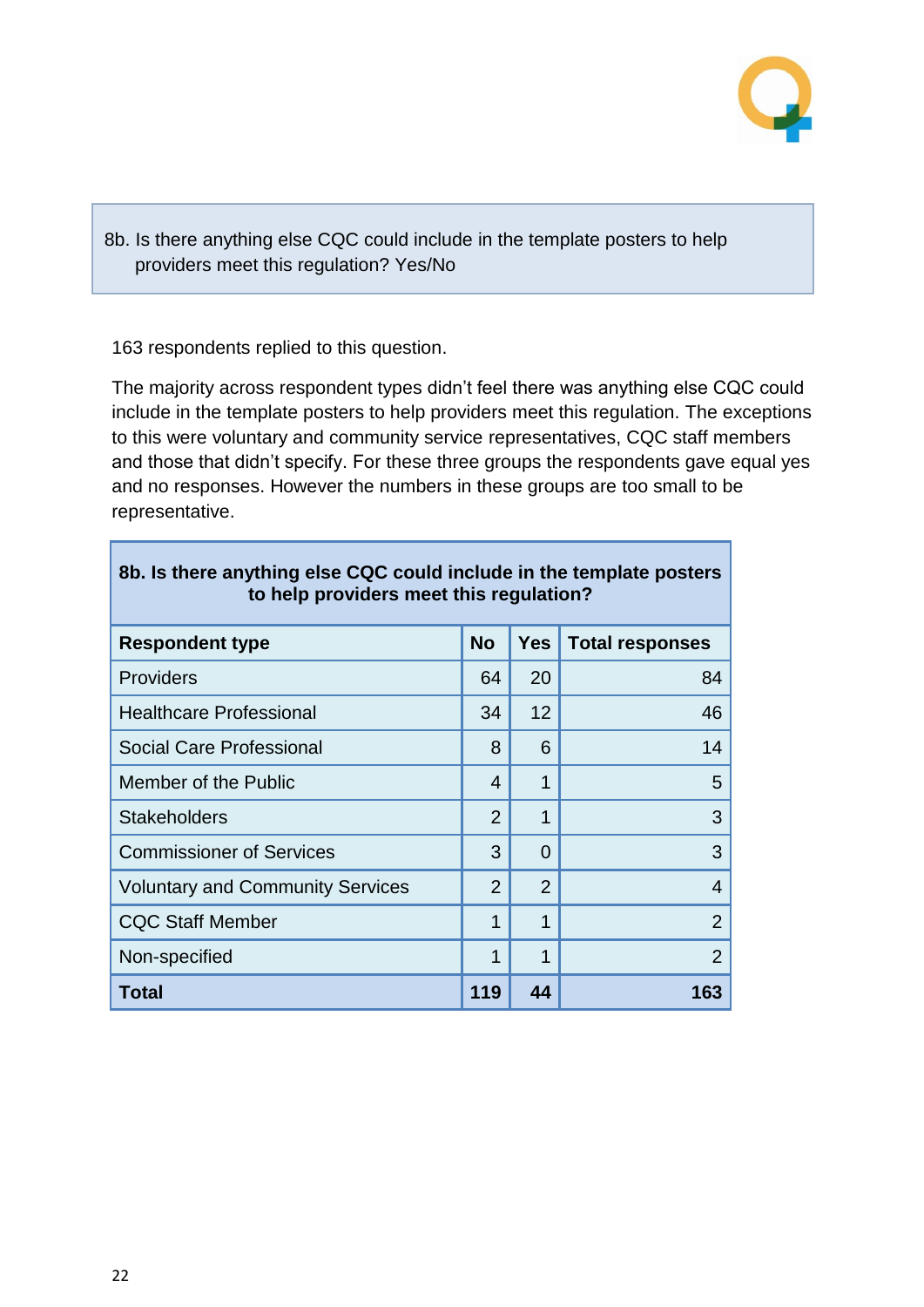

#### If yes, what?

48 respondents answered this question:

- 19 Providers
- 12 Healthcare Professionals
- 6 Social Care Providers
- 2 African Asylum Seeker/ person living with HIV
- 1 CQC Staff Member
- 1 Members of a South Asian Women's Group
- 1 Person with Learning Difficulties
- 2 Voluntary and Community Sector representatives
- 1 Member of the Public
- 2 Stakeholders
- 1 Non-specified.

Some respondents felt that it was important that the templates allowed room for providers to log improvements and/or plans to improve, especially where ratings are requires improvement or inadequate. This was especially bearing in mind that it could be many months since the inspection that lead to those ratings and a great deal could have changed in that time. Others felt there was a need to be clearer about exactly which areas the ratings apply to and to stress that the inspections and resulting ratings represent just a snapshot of the service at a particular time. It was also felt that the posters should include the date of the next inspection. Again, several respondents voiced their disagreement of the principle of displaying ratings at all and although this is a legal requirement and can't be changed, the comments have been included for reference.

The key themes are displayed on the following table followed by example quotes for each theme.

| Things to include                                                                                     | No. of respondents |
|-------------------------------------------------------------------------------------------------------|--------------------|
| 1. Place to log improvements/ plans                                                                   |                    |
| 2. The template is a snapshot/ doesn't apply to<br>everything. Clarify this/ specify exactly what the |                    |
| ratings apply to                                                                                      |                    |
| 3. The date of the next inspection/ review                                                            |                    |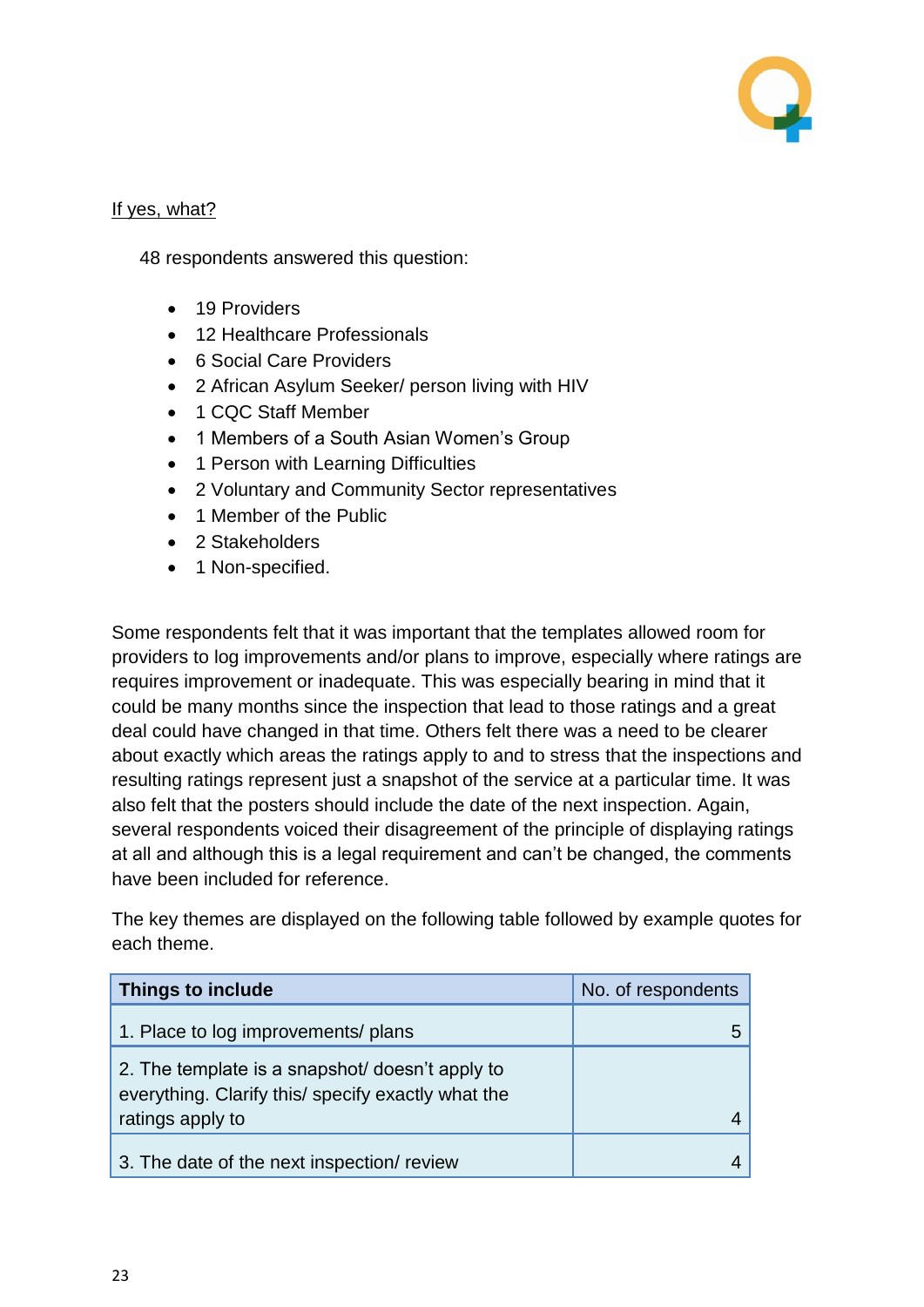

| 4. Keep it simple and accessible                |  |
|-------------------------------------------------|--|
| 5. No explanation of what safe/ effective means |  |

Place to log improvements/plans

- Provide a field to enable a provider to give an update on actions should any aspect of their delivery be found to require improvement or be inadequate.
- Links to action plans, the name of the responsible person for the organisation.
- Space for providers to include e.g. details of their improvement plans, links to further information, branding,

Keep it simple and accessible

- there should be an Easy Read template for people with learning difficulties at all services they might use, such as GP, hospital or clinic as well as supported living/care homes.
- Do NOT make them too cluttered. Best to have simple matrix with a star/tick/asterisk in the appropriate box.
- If a copy could be ordered in Braille or other languages at the cost of the provider this would be very helpful.

It's a snapshot/doesn't apply to everything. Clarify exactly what it applies to

- The prior ratings of the service as the inspection is a snap shot on the day and may not truly reflect the consistency of service delivery normally provided.
- A very high profile disclaimer making it perfectly clear that this was a snapshot of an inspection, that CQC have been known to get things wrong and space for the organisation to state clearly if the organisation agrees with the rating or not. To be honest this proposal is a farce and overblows CQC's importance.
- I think the CQC needs to very clearly point out that it does not primarily examine clinical outcome quality as much as the underlying competent resources, protocols and structures of care. Meaning that fantastic compliance is not a guarantee of fantastic clinical outcomes and those hard working heroes in poor environments can overcome the impediments to give excellent results. I think that unfortunately an association with a poor Mid-Staffs like organisation will be a killer entry on a CV and will mean that quality staff will avoid these institutions at all costs....Could this "ghettoise" care into elitist and failing. Naming and shaming always seems a good idea until those shamed pack up completely. Nicer to leave clinicians with dignity and encouragement. Name and shame if that doesn't work!!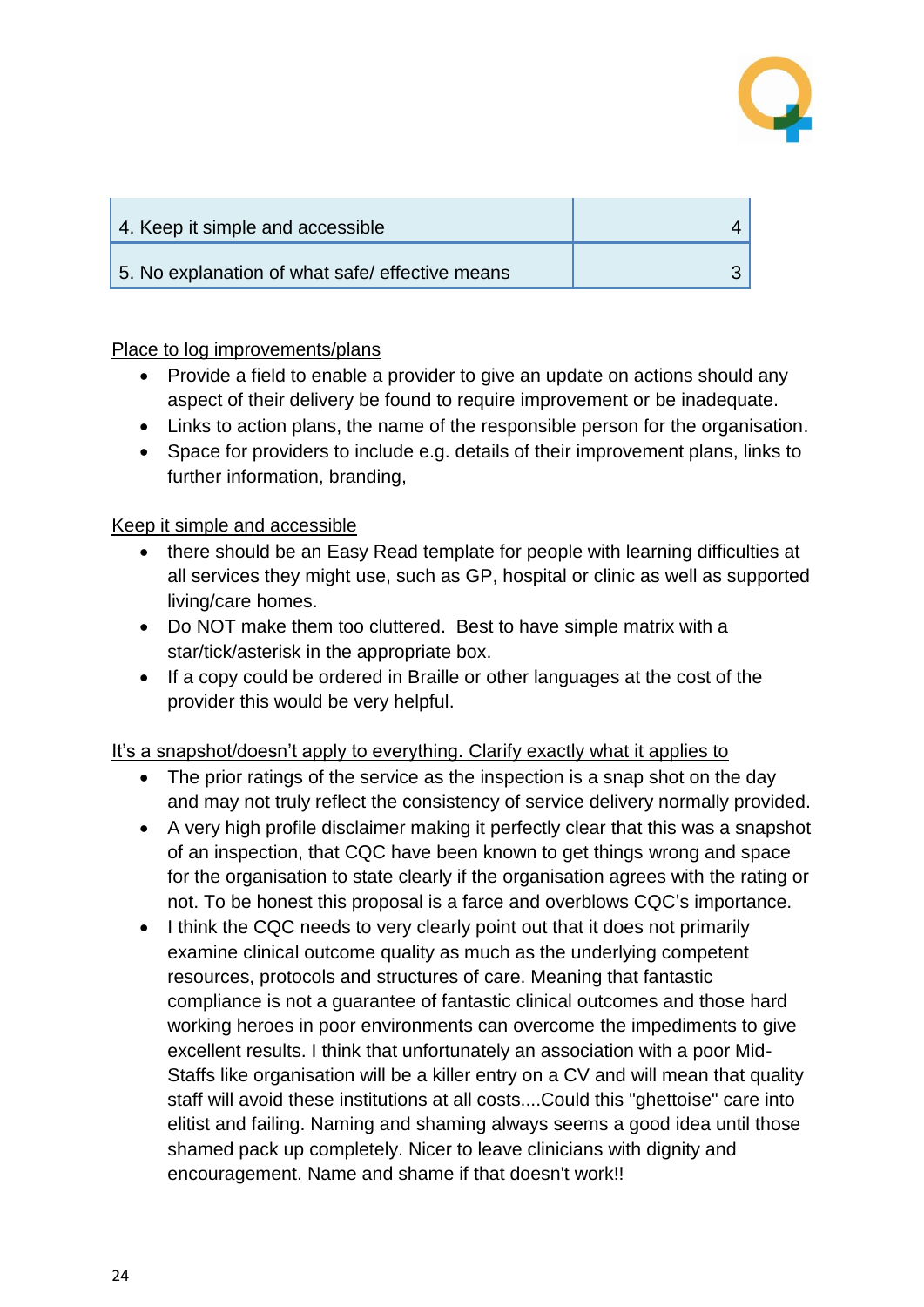

#### No explanation of what safe/effective means

- Some of the words on the poster needed to be explained...for example, what does 'safe' and 'caring' mean?
- Layout is good but the word "safe" without any additional information would be confusing for the lay person. It comes across as if the service isn't safe – needs some kind of explanation.
- No explanation on what is meant by safe or what effective means.

#### Date of next inspection

- Timescales need to be explained. When was the service rated? How current is it? When will the rating be updated?
- Posters should include the date of the inspection. The current posters state 'Rated on [5 January]'. Although the current guidance states this to be the date the report was published this may not be clear to the public and could mislead them to believe this is the date the inspection took place. The date of inspection and publication should be clearly differentiated.
- Date of inspection and date of review or next inspection.

#### Other comments included:

- Providers shouldn't have to display ratings
- Nothing, don't do it.
- Contact number and name of the responsible individual for that unit, so they can be contacted directly.
- Provide the displays in a printoutable version for providers on your website.
- If colour and CQC template is mandatory, posting a copy to the GP practice (who may not have a colour printer) would make things lots simpler If they also want to display something larger to celebrate their rating, they can.
- Using a star for outstanding implies that 'good' is suboptimal. I would suggest a green dot for outstanding should suffice.
- A template for inspected and assessed services which are not rated.
- We propose that the template for display could easily be included as the last page of the inspection report, i.e. generated by CQC itself so that it is populated with the data generated by the inspection including the rating.
- When looking at the Inadequate rated service poster, need a disclaimer or words to give assurance it is still ok to use and what action is being taken to improve.
- Contact details of CQC on the poster.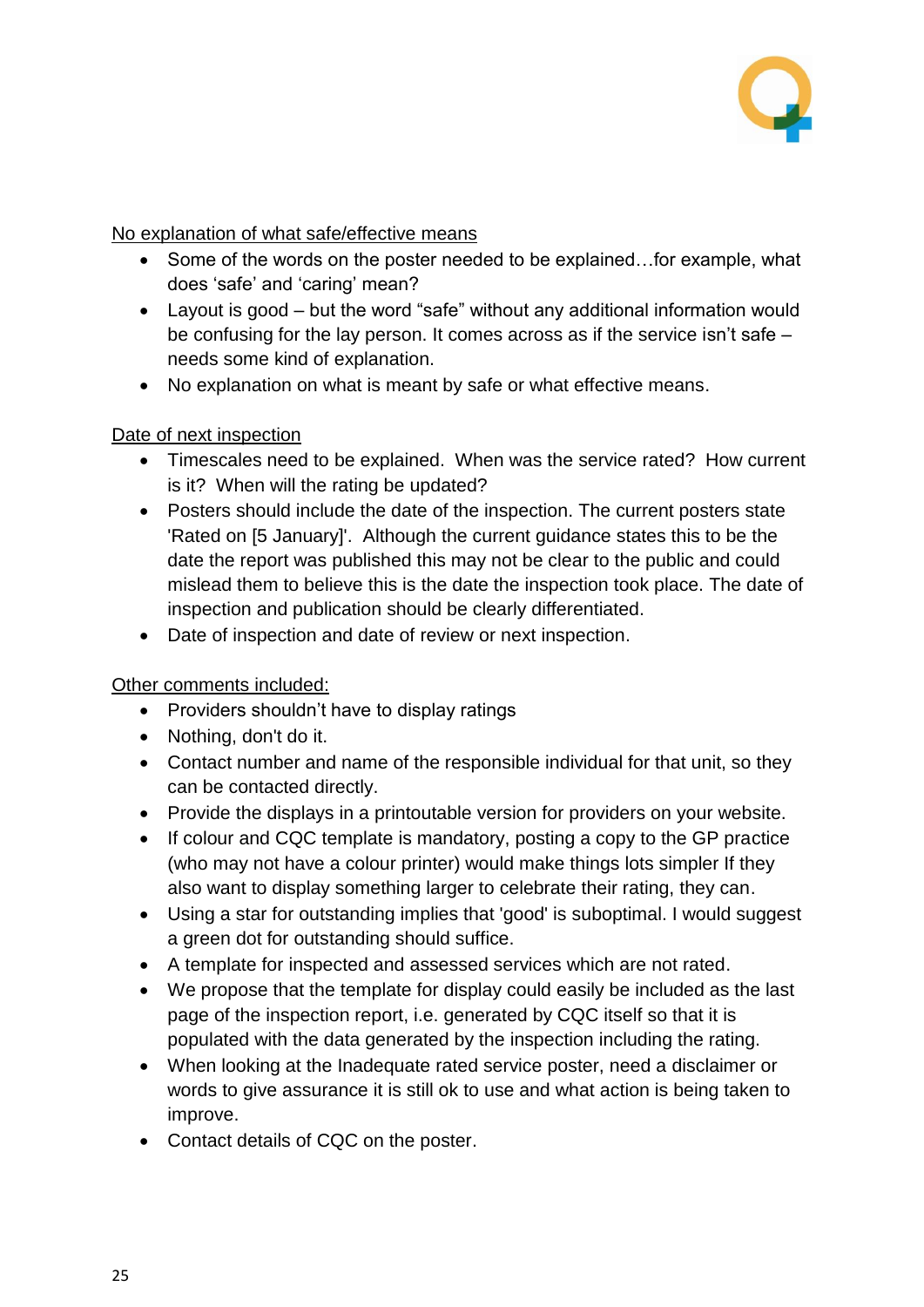

- 'Good' rating should be orange and not green better distinction between Outstanding and Good (i.e. having both green doesn't work).
- Make them available in different languages.
- 9. As well as rating GP practices overall, CQC also provides a rating against different population groups served by the practice – for example: older people, working age people, people with a long term conditions. Each population group in turn is rated on our five key questions (safe, effective, caring, responsive and well led). Currently the templates include the overall rating and signpost users to more detailed information to keep the main poster simple. What level of detail about population groups should be provided on the posters?

a) As much detail as possible – so that you know the answer to each of the five key questions for each population group/core service.

b) The overall rating for each population group/core service but not the detail of the five key questions for each one. A weblink could be provided to access more detail if required.

c) No detailed ratings for different population groups/core services – just the overall rating and key questions for the GP practice. A weblink could be provided to access more detail if required.

185 respondents replied to this question. Although the largest number – just over half of the total respondents - thought that the overall rating and key questions for the GP practice should be displayed, a significant number of respondents, almost a third of the total, answered b) the overall rating for different population groups but not the detail of the five key questions for each one. Overall, the majority felt that posters were not the place for detailed information as too much information would be confusing and would never be read. They felt that, though detailed information should be available, it would be better presented in other ways.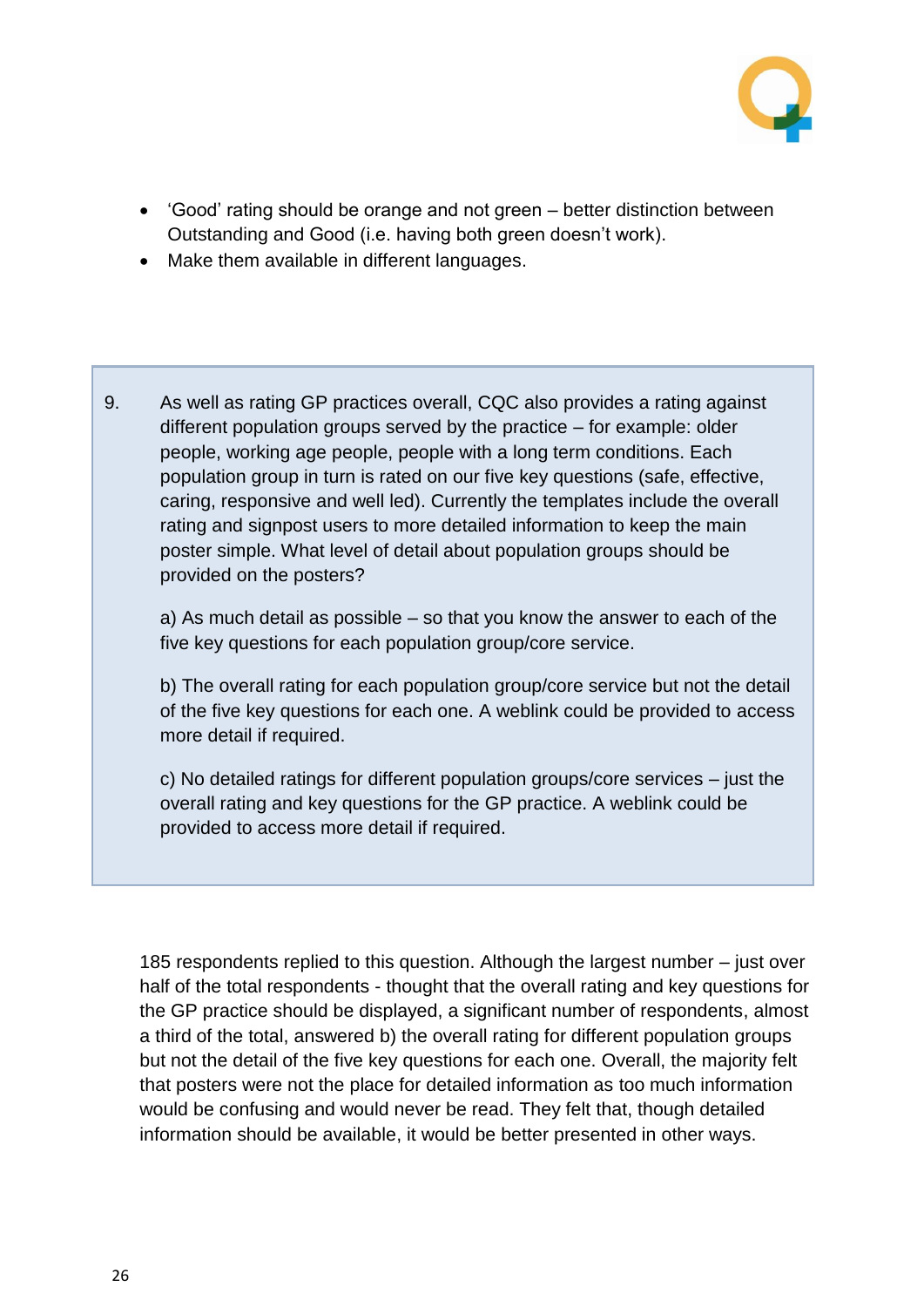

| 9. Level of detail about population groups |                |                |                |                        |
|--------------------------------------------|----------------|----------------|----------------|------------------------|
| <b>Respondent type</b>                     | A              | B              | $\mathbf C$    | <b>Total responses</b> |
| <b>Providers</b>                           | 10             | 22             | 38             | 70                     |
| Participants from POC                      | 10             | 16             | 10             | 36                     |
| <b>Healthcare Professional</b>             | 9              | 12             | 21             | 42                     |
| Social Care Professional                   | $\overline{2}$ | $\overline{2}$ | 10             | 14                     |
| Member of the Public                       | 1              | 1              | 3              | 5                      |
| <b>Stakeholders</b>                        | $\overline{0}$ | $\overline{2}$ | 3              | 5                      |
| <b>Commissioner of Services</b>            | 0              | 0              | 3              | 3                      |
| <b>Voluntary and Community Services</b>    | 1              | 1              | $\overline{2}$ | $\overline{4}$         |
| Carer                                      | 1              | 1              | 1              | 3                      |
| <b>CQC Staff Member</b>                    | 0              | 0              | $\overline{2}$ | $\overline{2}$         |
| Non-specified                              | 0              | $\Omega$       | 1              | 1                      |
| Total                                      | 34             | 57             | 94             | 185                    |

#### Why?

170 Respondents replied to this question. There were also related comments from participants in the Children and Young People's Advisory Group and ICOS (Polish Community Group) and from HAVSO (Somali Community Groups).

The main themes for each answer are displayed in the tables, followed by example quotes.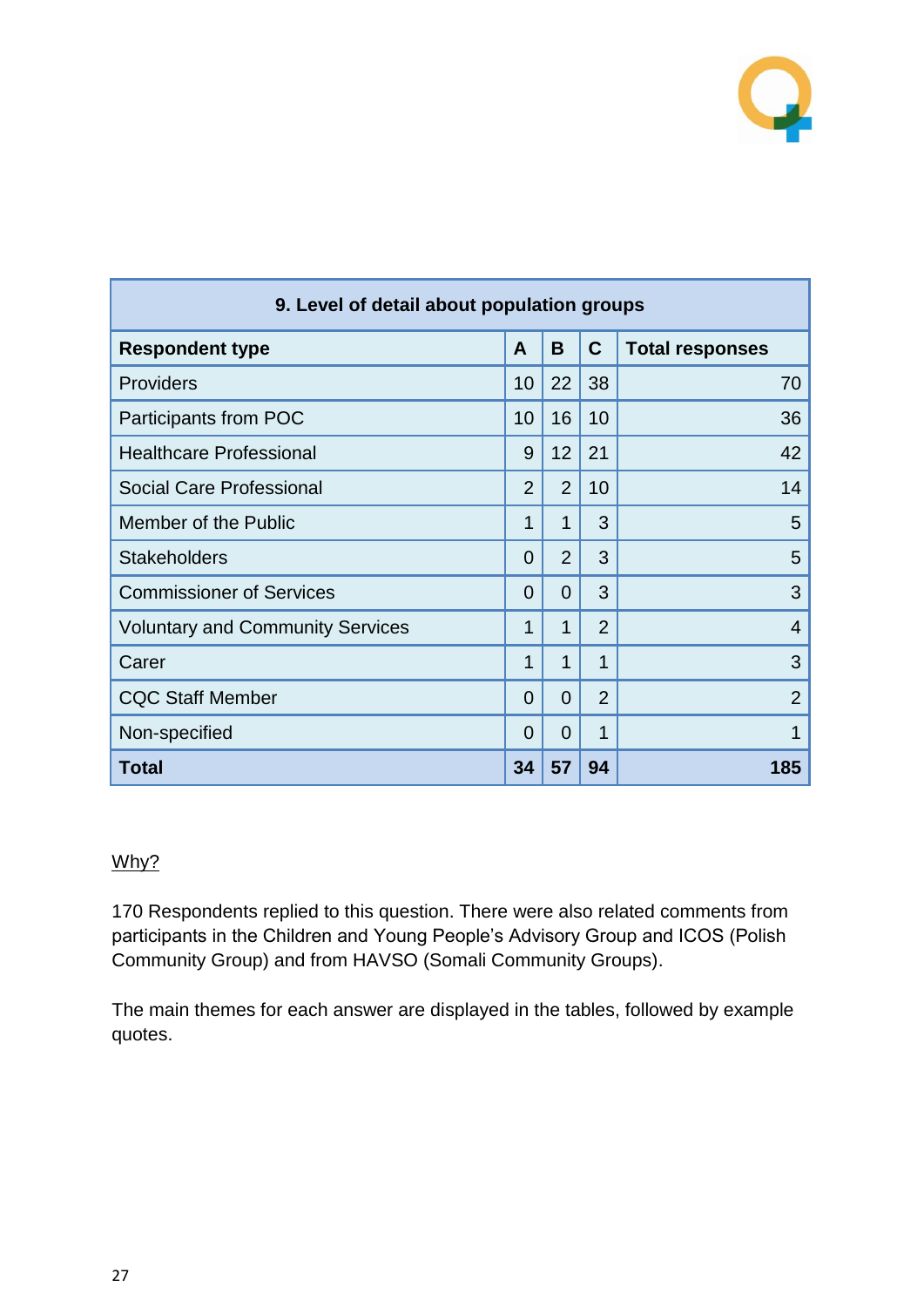

| Reasons for answer a)         | No. of respondents |
|-------------------------------|--------------------|
| 1. Informed choice            |                    |
| 2. Lack of computer access    |                    |
| 3. The more detail the better |                    |

#### To allow most informed choice possible

- To ensure that you are able to choose the best service for your population group/core service.
- All information shown fully in one place so easier to make informed choice.
- Clients need to know in as much detail as possible the ratings for each provider in order to make an informed decision.

#### Lack of computer access

- There are members of the population who don't have any computer access to check on weblink. Transparency is met if all details are included etc.
- Members of the public do not necessarily have internet access particularly older people.
- Not all people will be comfortable using the Internet or have access the information could be available ready printed (and large type) at reception for these people so they can peruse detail at home.

#### The more detail the better

- MORE DETAIL THE BETTER.
- Personally I would like to see as much information as possible.

#### Other answers include:

- Different age groups & their carers have different needs and expectations.
- You need to understand the needs and responses of a diverse range of population groups.
- Valuable to see how different population groups rate the service as there could be a wide variation from one group to another.
- Not sure what the answers mean if group detail is NOT present.
- This should be consistent with the rest of the services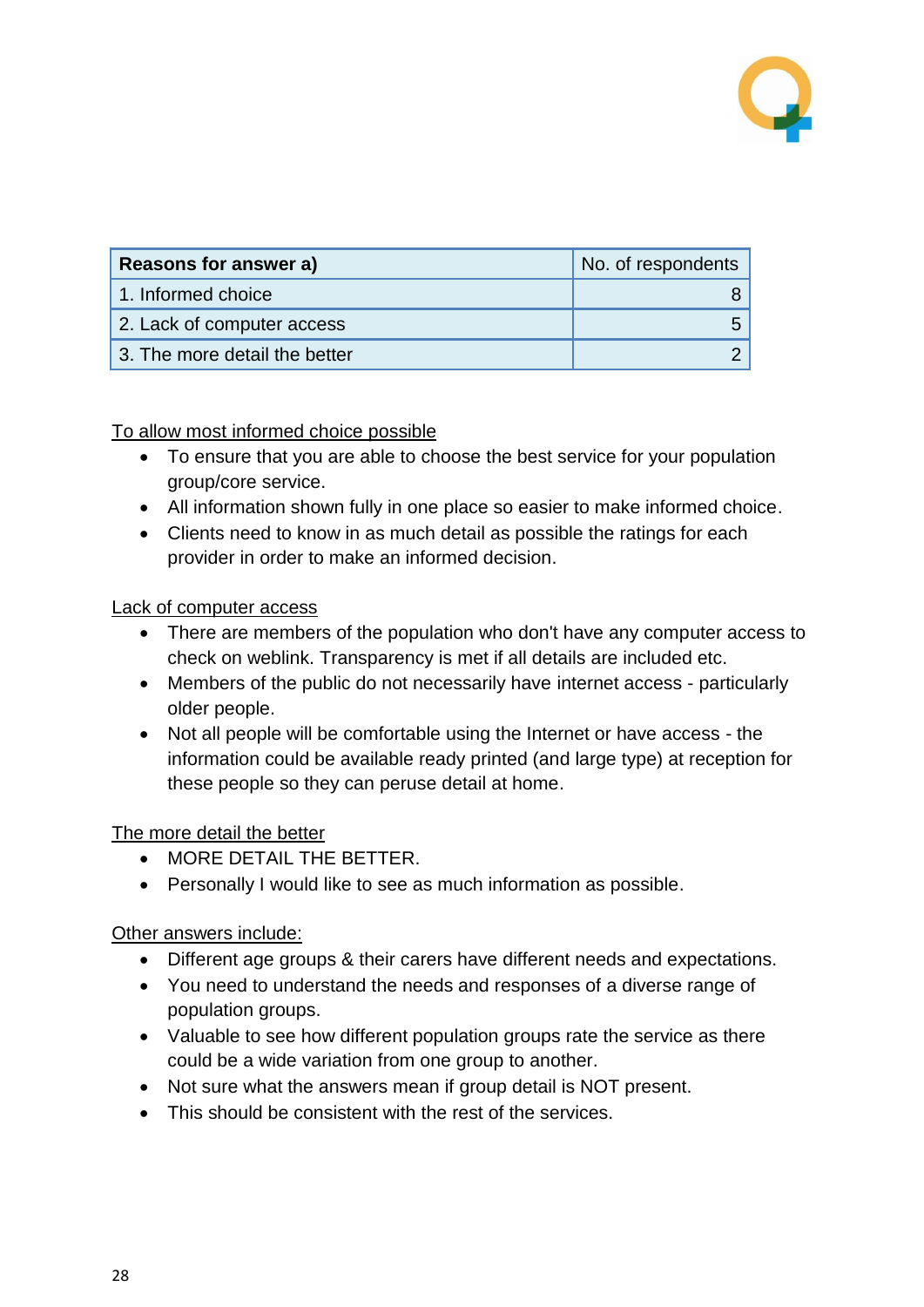

| Reasons for answer b)                                | No. of respondents |
|------------------------------------------------------|--------------------|
| 1. Needs to be simple but with more detail available | 15                 |
| 2. Too much information gets lost                    | 10                 |

Simple but with links to more detailed information

- The poster needs to be simple but offer the opportunity to get detailed information if needed.
- It is much better to keep the main poster simple with the just the overall rating.
- Signage needs to be clear but not over populated. A link to further reading would be useful for those with keen interest but not essential for wider public.

Too much information gets lost/is hard to assimilate

- With too much information the clarity of the message might be lost.
- It must be easy to read and understand.
- Too much information does not always capture people's attention.

Other answers included:

- I believe it would be on a need to know basis as long as the overall ratings was published.
- The overall ratings are clearly displayed in a user friendly format. However, be aware that not everyone has the inclination or opportunity to access more detailed information online.
- If there is a significant fluctuation between the population groups then more detail could be useful to the service users, however if there is no fluctuation I agree it would be better to display only the overall summary so as not to dilute the information.
- Gives individuals the option of the amount of information they want to access, it is also more person specific.
- We recommend that the overall rating for each population group but not the detail of the five key questions is displayed on the poster template. Although it is important to understand how well a specific population group is being served, there is a risk that too much information will dilute the immediacy of the poster, while those who are keen to know more can enquire. However, it is important that the CQC signposts the public to further information. We suggest that GP's surgeries and health care centres could stock leaflets with extra detail for those that enquire, along with making them easily available on your website.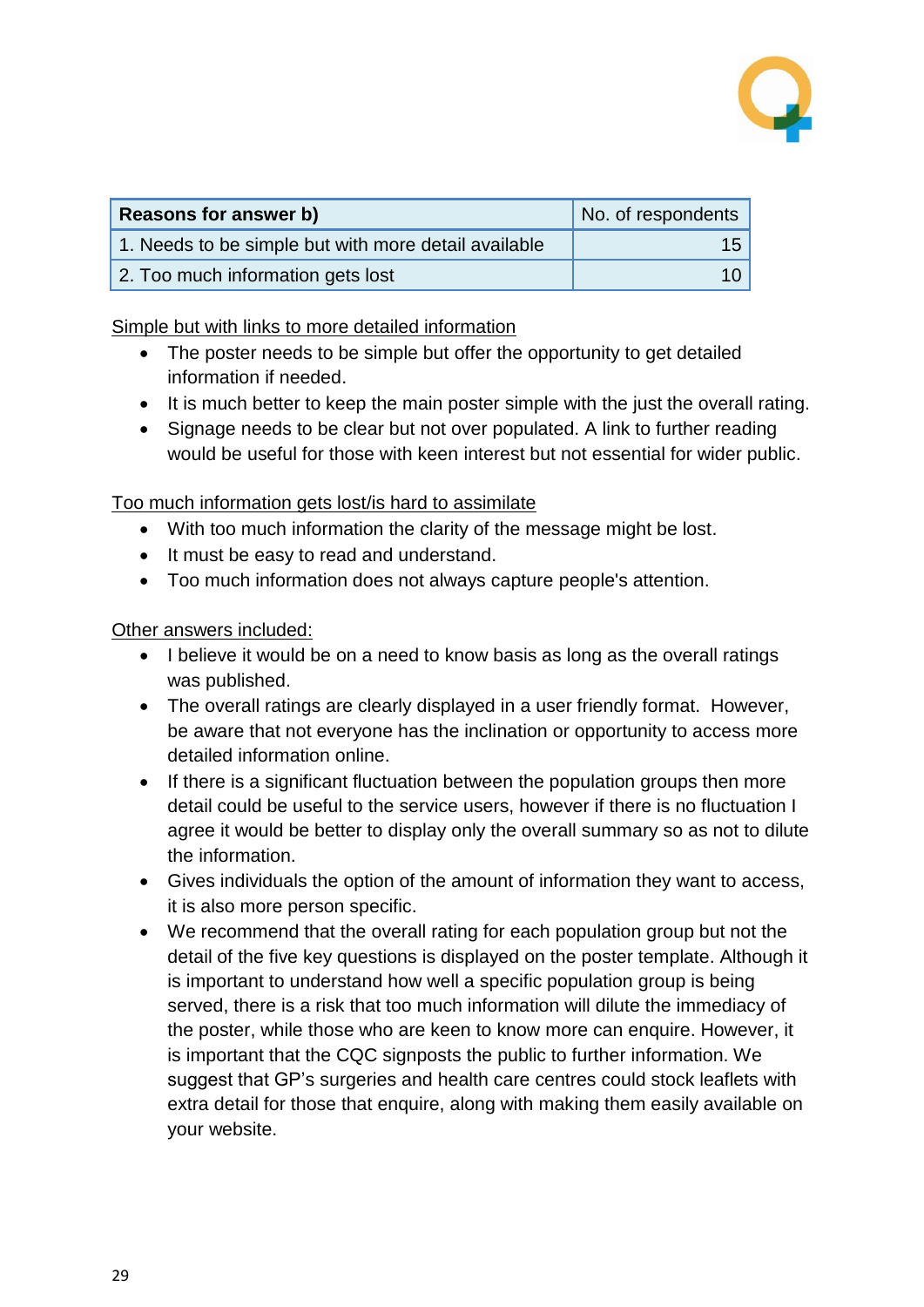

| <b>Reasons for answer c)</b>                          | No. of respondents |
|-------------------------------------------------------|--------------------|
| Too much information is confusing. Briefer is clearer |                    |
| People won't read too much info, Already too much     |                    |
| info in GPs                                           |                    |
| People just want an overview                          |                    |
| Should not be a display at all                        |                    |

Too much information is confusing. Briefer is clearer

- It is unnecessary and an overkill. It needs to be kept simple to make it meaningful.
- Sometimes, too much info can be overwhelming. A poster provides a snap shot.
- I find too much information overwhelming and just like to see an overall RAG rating.

People won't read too much info, already too much info in GPs

- A snapshot is all that is required. GP practices have many posters and this will be competing for attention.
- Firstly, waiting rooms are already subsumed with public information notices; secondly, by and large, the public do not read what's on the notice board (!), and thirdly, people who do want the detail would be better off reading it elsewhere rather than standing in front of a notice board.
- Bombarding individuals with information is often as useful as offering none. Key facts which are easily understood often works best.

Should not be a display at all

- No need to display at all.
- The display is totally unnecessary. The less required the better. No display should be the default.

People just want an overview

• Patients coming to the waiting room will want to have an overall view of the service and, if they are interested will ask for more detail. A smaller template can be added to the waiting room screen but more detail would be lost in that medium.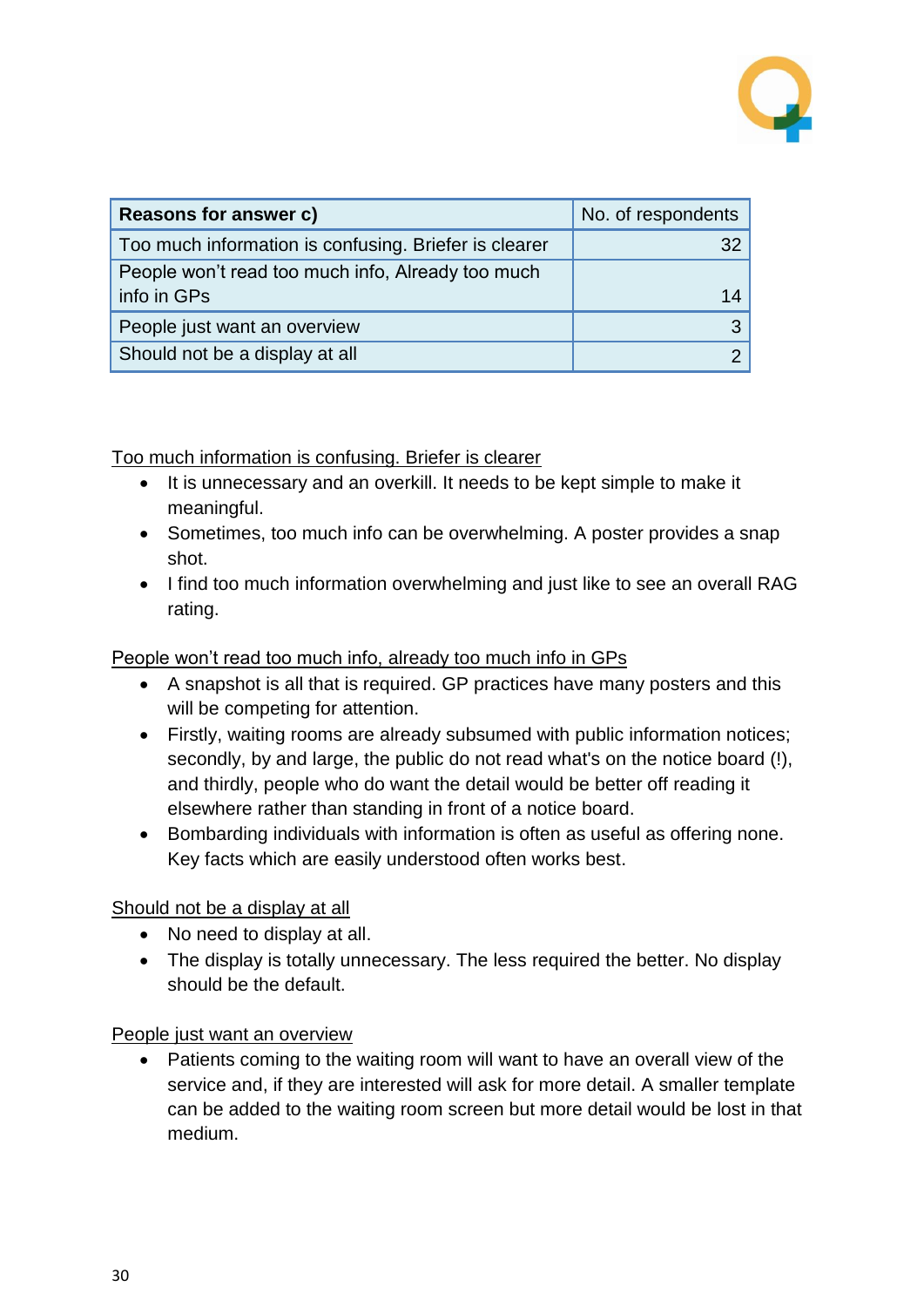

 Families usually sign up to the same practice and do not want to consider moving around due to feedback in each area that may newly apply to them, they want overall confidence in the service delivery.

Other answers included:

- See question 7. Less is more. The CQC will inevitably have a somewhat inconsistent inspection regime and providers will be 'labelled' with a rating for some things that are highly subjective.
- I'm just past 60, still ski (including couloirs) and beat teenagers at badminton. I don't want geriatric services or staff who think they need to cope with my infirmities... in reality I will probably be fitter and if the recent views of A&E staff on the TV are widespread I will be less tubby. Think...family, community not ageist social divisive nonsense please... the clue is NATIONAL health service.
- Far too much detail is offered on the 5 areas.
- Difficult to break down what about ethnic minorities they receive well documented poor care - does this rating help them?
- Score in relation to different population groups then they can get that information from your website and/or the GP practise directly.
- Because some practices don't have the usual range of patients, e.g. students/prisons/nursing homes and it could look negative to have grey/blank spaces in many boxes where actually the conditions clearly don't apply.
- However not a weblink as that is difficult to write down or remember what about a QR reader square - sorry I am sure it has a proper name.

10. FOR GPs only: If we did not proceed with 'A)' would you find additional templates useful to help you to display the more detailed breakdown if you chose to? What format would this ideally take?

18 respondents replied to this question.

- 9 said posters would be helpful
- 5 responded no
- 2 said a leaflet would be helpful
- 1 said they'd like to have options available
- 1 said: We use an electronic screen whenever possible so that the waiting room is not too cluttered with posters. Leaflets would be a good option and we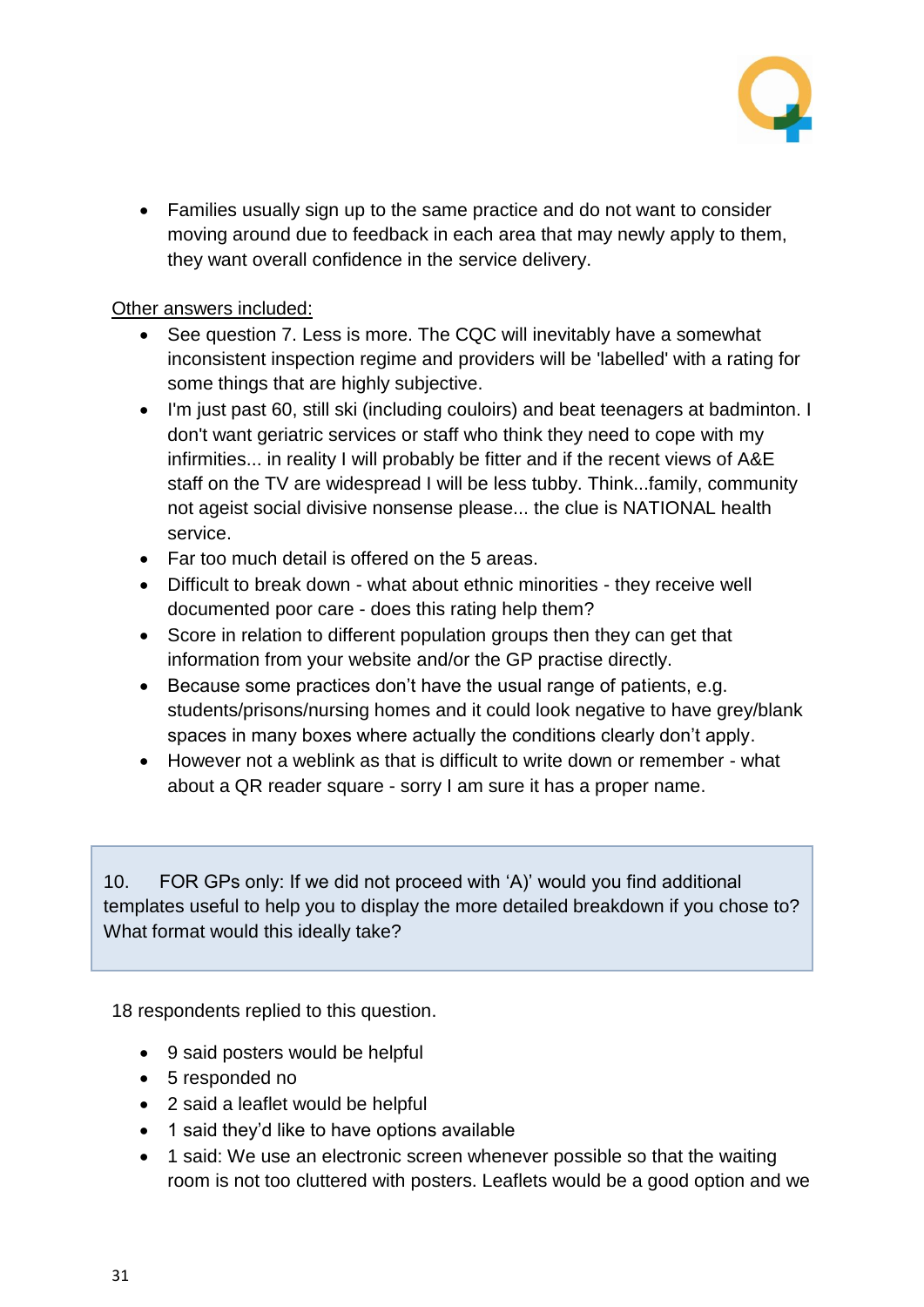

could include them with new patient packs etc. Templates have to be attached to our website and therefore electronic formats are preferable for that. If we have an electronic version we can print it if we needed to although A4 is as large as we would want.

11. As well as rating hospitals overall, CQC also provides a rating against different core services provided – for example urgent and emergency services, maternity, children's services, surgery, etc. Each core service in turn is rated on our five key questions (safe, effective, caring, responsive and well led). Currently the templates include the overall rating and signpost users to more detailed information to keep the main poster simple. What level of detail about core services should be provided on the posters?

a) As much detail as possible – so that you know the answer to each of the five key questions for each core service.

b) The overall rating for each core service but not the detail of the five key questions for each service. A weblink could be provided to access more detail if required.

c) No detailed ratings at core service level – just the overall rating and key questions for the location. A weblink could be provided to access more detail if required.

179 respondents replied to this question. The responses were fairly evenly spread between answers b and c with fewer respondents thinking that as much information as possible should be provided on the posters. Overall, the majority felt that posters were not the place for detailed information as too much information would be confusing and would never be read. They felt that though detailed information should be available it would be better presented in other ways.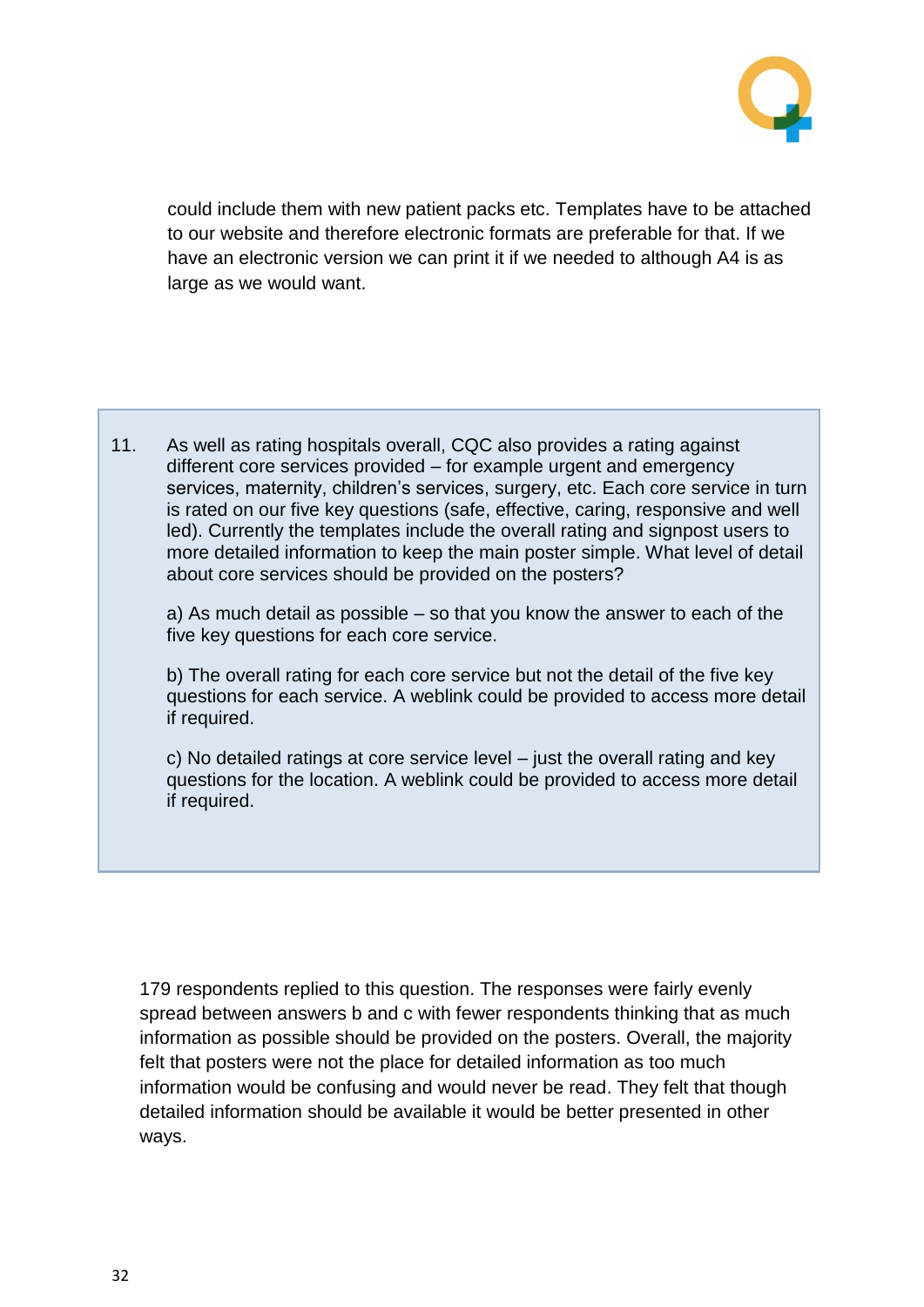

| 11. Level of detail about core services? |          |                |             |                        |
|------------------------------------------|----------|----------------|-------------|------------------------|
| <b>Respondent type</b>                   | A        | B              | $\mathbf C$ | <b>Total responses</b> |
| <b>Providers</b>                         | 8        | 26             | 35          | 69                     |
| Participants from POC                    | 15       | 17             | 6           | 38                     |
| <b>Healthcare Professional</b>           | 8        | 11             | 19          | 38                     |
| Social Care Professional                 | 5        | 3              | 6           | 14                     |
| Member of the Public                     | 1        | 3              | 0           | $\overline{4}$         |
| <b>Stakeholders</b>                      | 0        | $\overline{2}$ | 3           | 5                      |
| <b>Commissioner of Services</b>          | 1        | 1              | 1           | 3                      |
| <b>Voluntary and Community Services</b>  | 0        | $\overline{2}$ | 1           | 3                      |
| Carer                                    | 1        | 0              | 1           | $\overline{2}$         |
| <b>CQC Staff Member</b>                  | 1        | 0              | 1           | $\overline{2}$         |
| Non-specified                            | $\Omega$ | $\Omega$       | 1           | 1                      |
| <b>Total</b>                             | 40       | 65             | 74          | 179                    |

#### Why?

100 Respondents replied to this question.

| Reasons for answer a)                          | No. of respondents |
|------------------------------------------------|--------------------|
| 1. Hospitals very varied/have many departments |                    |
| 2. Informed choice                             |                    |
| 3. Not everyone has internet access            |                    |

Hospitals very varied/have many departments which perform differently

 Service across hospital departments can vary quite a bit, so this could potentially be interesting information - more so than the population groups mentioned in the above question. If I was due to go into hospital I would like to know that the hospital I am going to is providing adequate service in that area.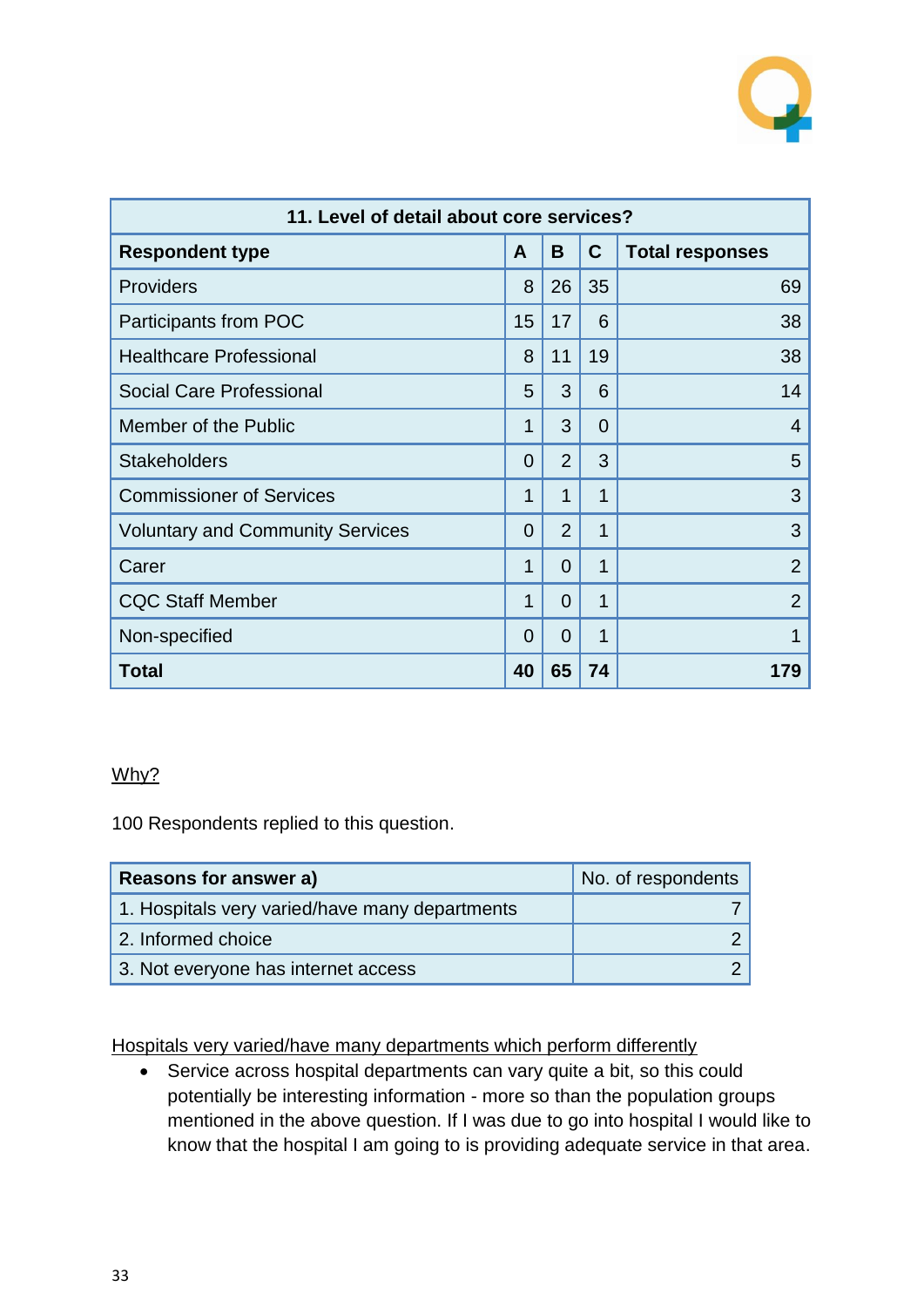

• From my experience, service users are more interested in the services which they require, rather than initially looking at their ratings. Should they need to or wish to gain information about those ratings, this should be clearly indicated as to where or how that information is available. This will ensure that poster information remains clear, uncomplicated and specific.

#### To make informed decisions

- Same as above you cannot make decisions without all the relevant information.
- To enable a broader information process, which in turn enables and empowers individuals to make informed decisions. E.g., if a rating of "inadequate " I would want to know what the key factors had been to contribute to that rating.

#### Not everyone has internet access

- Not all people will be comfortable using the Internet or have access the information could be available ready printed (and large type) at reception for these people so they can peruse detail at home .
- As much detail as possible as we are being clear about what we are telling people celebrating good practice etc. some people will not have access to a web link.

#### Other answers included:

- For this I think users really can understand the relevance to their care and experience and would wish to know.
- For a hospital it is good to have as much info as possible.
- The posters are too simple they all look the same.
- Needs improvement/inadequate for issues such as Safe/medical care needs details to put the correct message across to those using or choosing the service.
- It is important that patients have confidence in the service & the two most important ones to them are safe and caring. It could be detrimental to patients & lead to worry unnecessarily if a service is ok for these two but poor in other areas.
- Detail can't reliably be simplified and still provide comparison between providers.
- I would like to see as much information as possible as I do not feel the hospitals are transparent enough.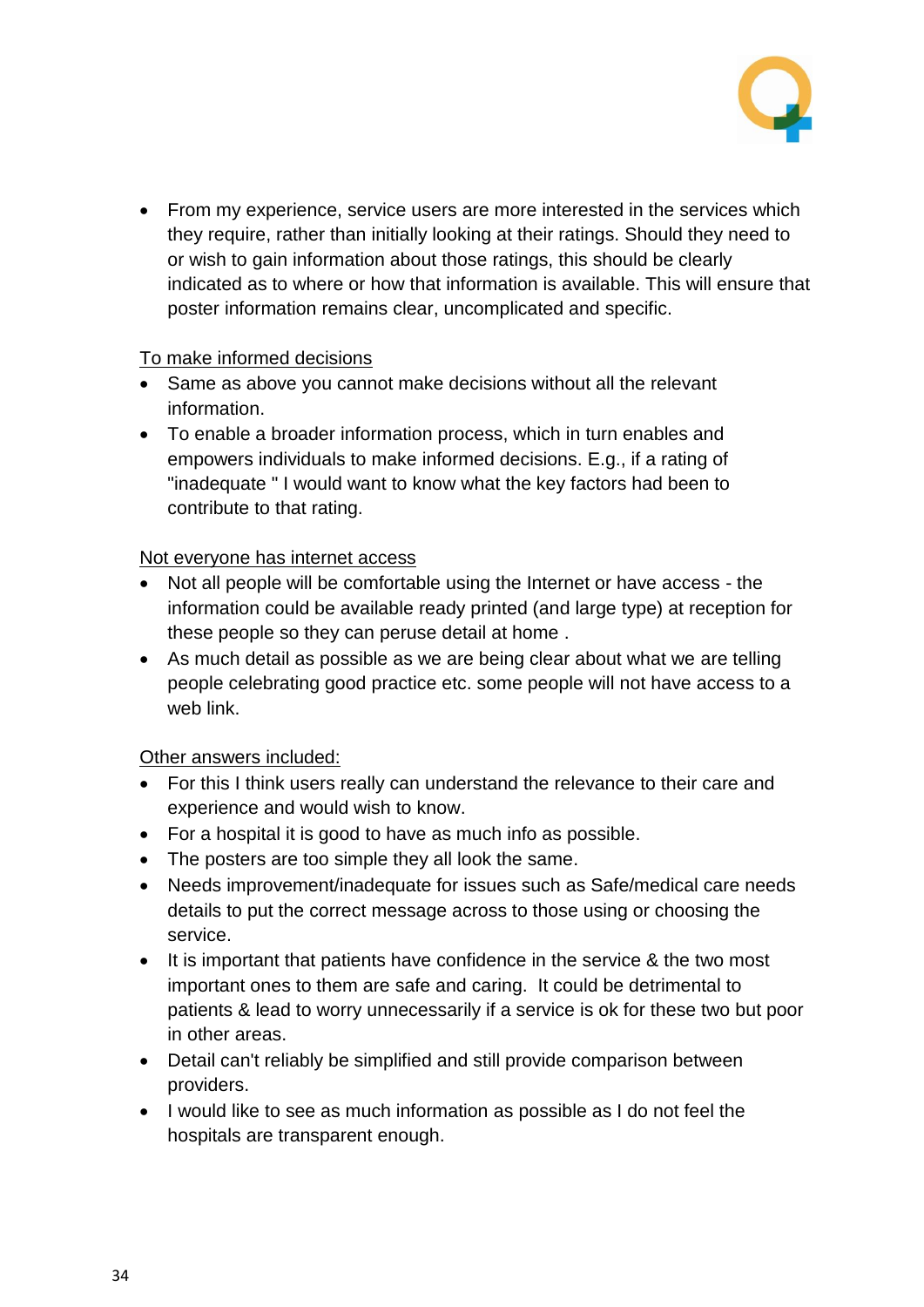

- People might want the information there and then, rather than having to leave the hospital to research online before coming back.
- In the spirit of openness and honesty around service user information.
- People deserve to be informed at first glance. You could have a separate poster for the more detailed information?

| Reasons for answer b)                  | No. of respondents |
|----------------------------------------|--------------------|
| 1. Too much info is confusing          |                    |
| 2. Simple but with access to more info |                    |
| 3. Simplicity/ clarity                 |                    |
| 4. Need to know about your own care    |                    |

Too much information is confusing

- Too much information will lose impact.
- Again too much information may confuse people but options should be given for more details if wished.
- With too much information the clarity of the message might be lost.
- I think people would be interested in the overall rating for the core service that is relevant to them personally but to include too much information about all the detail to the five key questions would just lose the impact of the message.

#### Simple but with access to further info

- The current template, showing the Overall Rating is sufficient. Those who want to check in more detail or want more information can use the link.
- The poster needs to be simple but offer the opportunity to get detailed information if needed.
- Signage needs to be clear but not over populated. A link to further reading would be useful for those with keen interest but not essential for wider public.

#### Simplicity/clarity

• Keep it simple.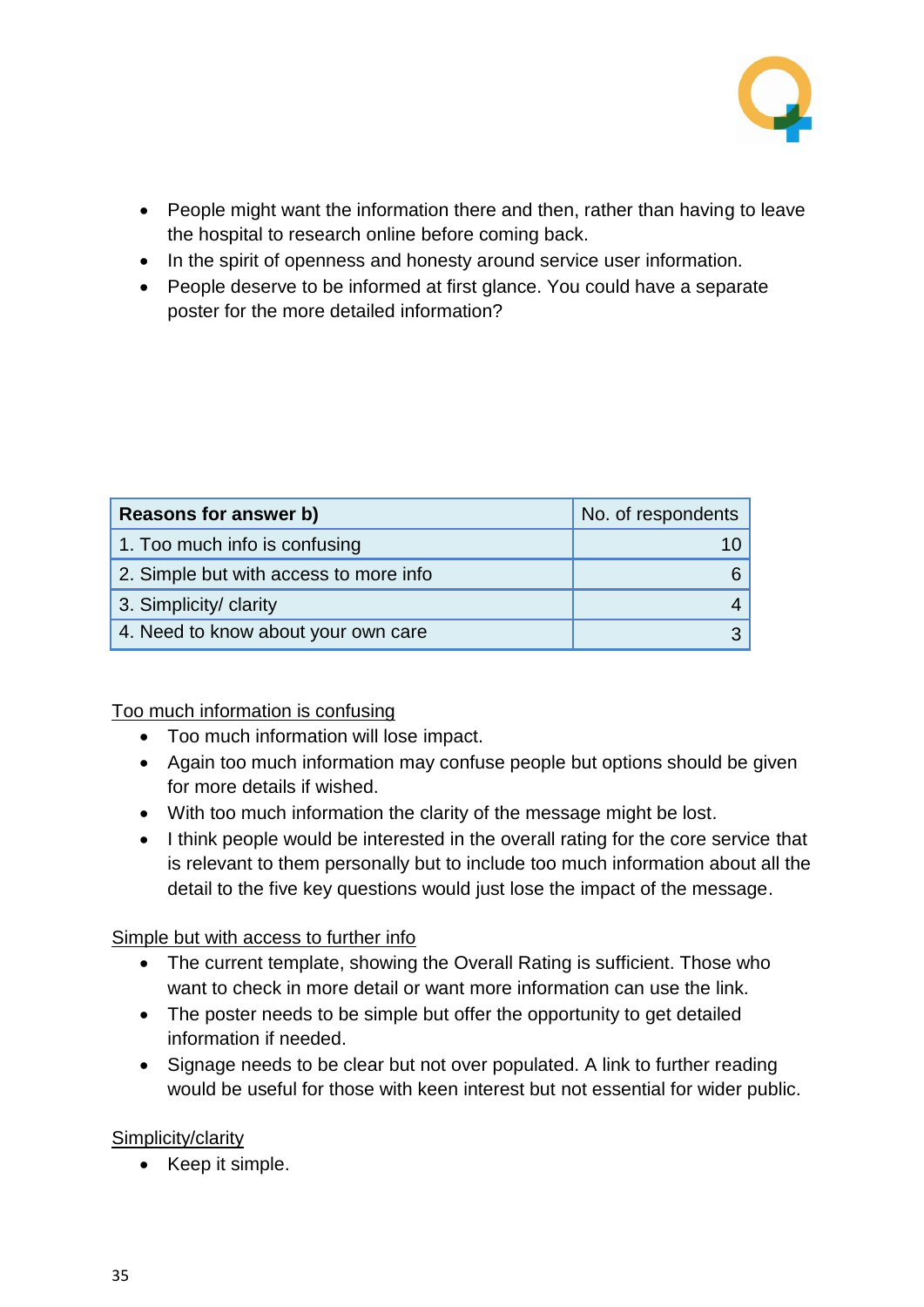

- It is much better to keep the main poster simple with the just the overall rating.
- For clarity and ease of use.
- Keep it simple.

#### Need to know about your own care

- Information about the space you are receiving treatment in is all that is needed at this point in your accessing the service.
- The quality of care in any one hospital can be very different depending on not only specific core service but also individual wards and so an overall rating for each core service could be of interest to the public but a detailed breakdown is unnecessary on an information poster when if you are really interested the information is available elsewhere.

#### Other answers included:

- I believe it would be on a need to know basis as long as the overall ratings was published.
- We believe option (b) will raise service user awareness and provide the level of information which can be understood and easily interpreted. It will also provide a consistent approach across NHS organisations.
- A simple overall rating for each core service should be at the entrance and more detailed rating at the entrance for each particular core service and their waiting areas (but not all core services will have waiting areas.
- All info to be available should an individual wish to access the information.
- Particularly important if the overall rating is requires improvement or inadequate as enables public to see granularity of core services which may be rated more favourably.
- Individuals may be more interested in departments they are visiting rather than overall, they may also base this on personal experience, therefore rather than giving the impression that the whole hospital is inadequate it may show some departments excel.
- This will help patients and their families compare different Trusts.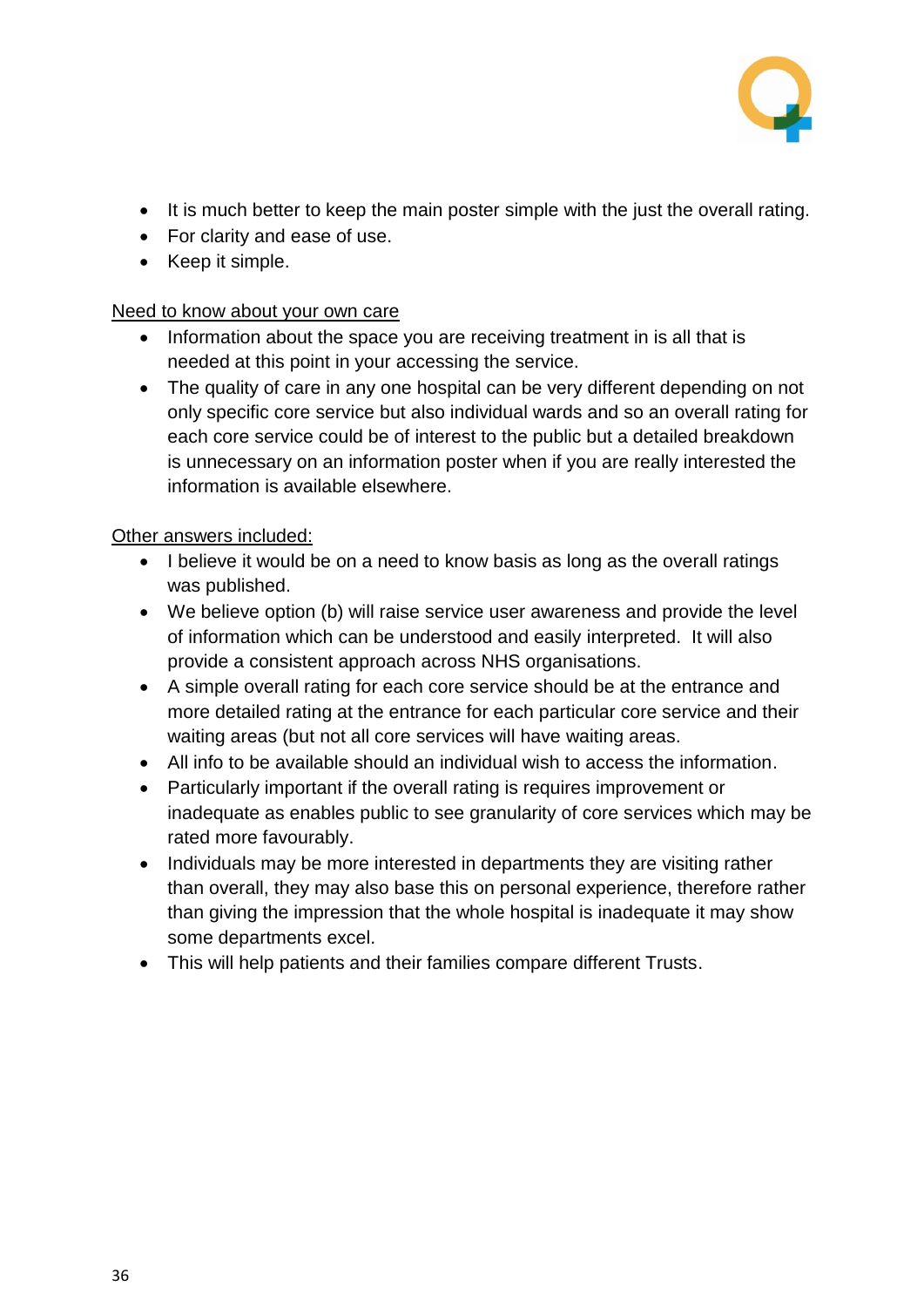

| Reasons for answer c)                             | No. of respondents |
|---------------------------------------------------|--------------------|
| Too much information is confusing/loses impact    |                    |
| Simple but with more information available        |                    |
| Keep it simple                                    |                    |
| People won't read too much info, Already too much |                    |
| info in GPs                                       |                    |
| Too late once you're there                        |                    |

#### Too much info is confusing/loses impact

- Too much info is confusing, and people just want an 'at a glance' answer.
- The more information on the poster, the less impact it will have. Links or QR codes to the detail would be more effective.
- It is important that the posters are accessible as possible and crowding the poster with too much information can cause confusion.

#### Simple but with more info available

- Clear and concise is better. If people are interested they can follow the link or ask staff.
- Acute Trusts have multiple locations and services. Having to print this information off in a readable format would be costly and time consuming. People in a hospital (patients or visitors) tend to be there for longer periods and are more inclined to go onto their smart phone for greater detail. A smart bar code scan icon could be included on posters to let people scan it with their smart phone and go straight to that detail.
- It is important that the posters are accessible as possible and crowding the poster with too much information can cause confusion. However, it is essential that other materials are provided with this extra information (e.g. leaflets) and is clearly displayed for individuals to take home if they want to, in as many different formats as possible.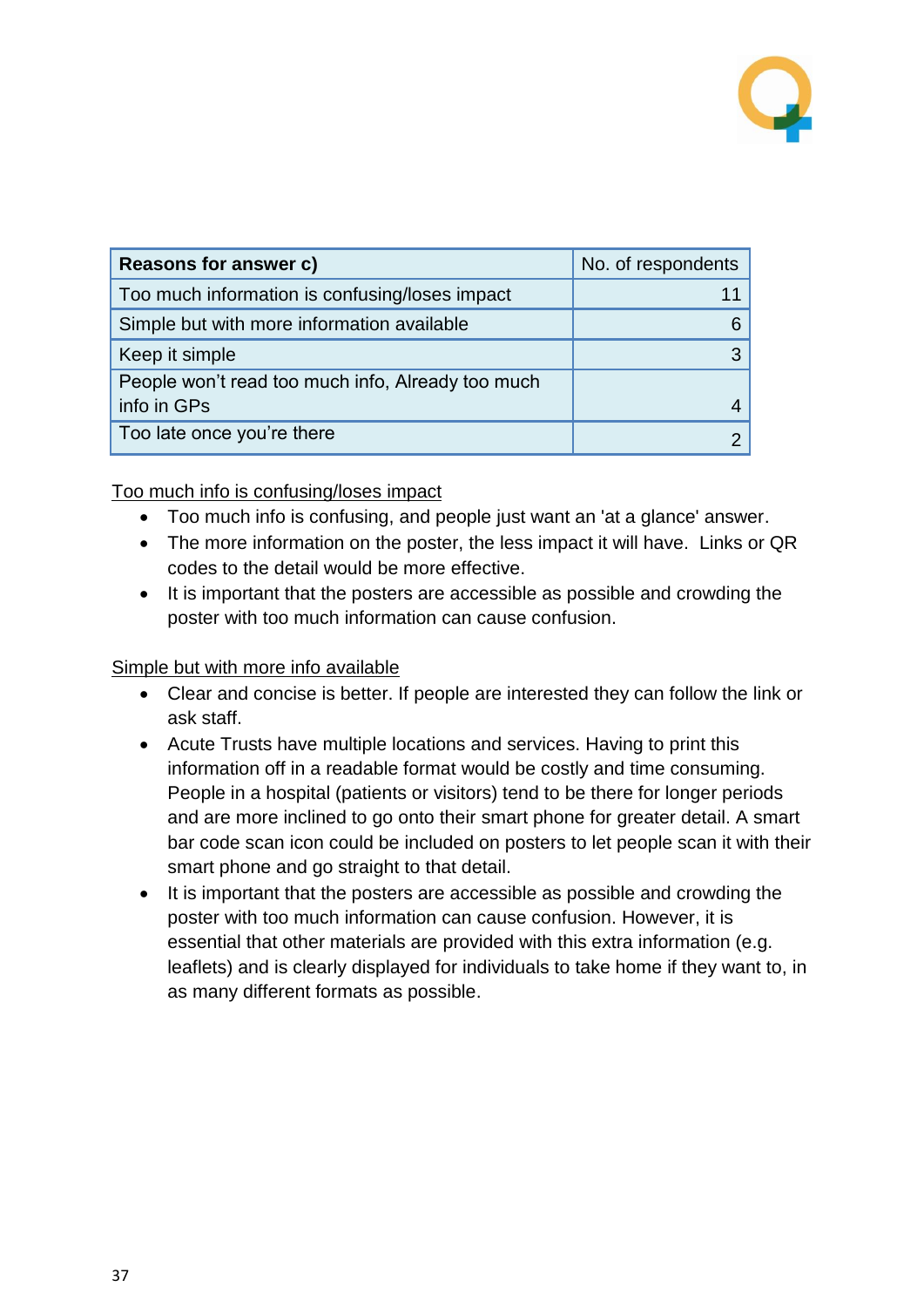

#### People won't read too much info

- The templates are clear and I think will draw people's attention they will be ignored by the public if there is too much detail.
- People would not read if too much information displayed.
- No one will read it, you have about 3 secs as people walk past to get their attention.

#### Keep it simple

- Information rarely read so keep it simple.
- To keep it simple.
- We think it is best to keep it simple and easy to understand.

#### Too late once you're there

- Totally illogical unless there are people who as a matter of choice migrate from one department to the next. If you are a child or octogenarian then the maternity rating is a sign you won't need to read. If you're having a baby then you are not going to choose A&E instead of maternity just because it has a better rating. Equally a bit late to shop around at the maternity door!! Just not practical sense.
- Patients and visitors are concerned about their healthcare when they attend and can look up the detail if they are interested when they are feeling less concerned.

#### Other answers included:

- It needs to be clear and not confusing.
- There is no reason why separate posters cannot be displayed in the relevant departments stating the ratings for that specific department, in addition to a large display board in a general area displaying all the posters together as a useful summary.
- As a community provider we deliver services from over 99 sites, some of which are shared with other trusts - whose rating will be displayed? How can confusion for patients be prevented. Overall rating in main sites with detail provided on website is appropriate.
- I think it gets difficult to see how this will work in terms of where these ratings are displayed (entrance to service) in relation to the overall rating and key questions for that location. Will it be easy for patients, their family and friends and members of the public to understand the boundaries of these different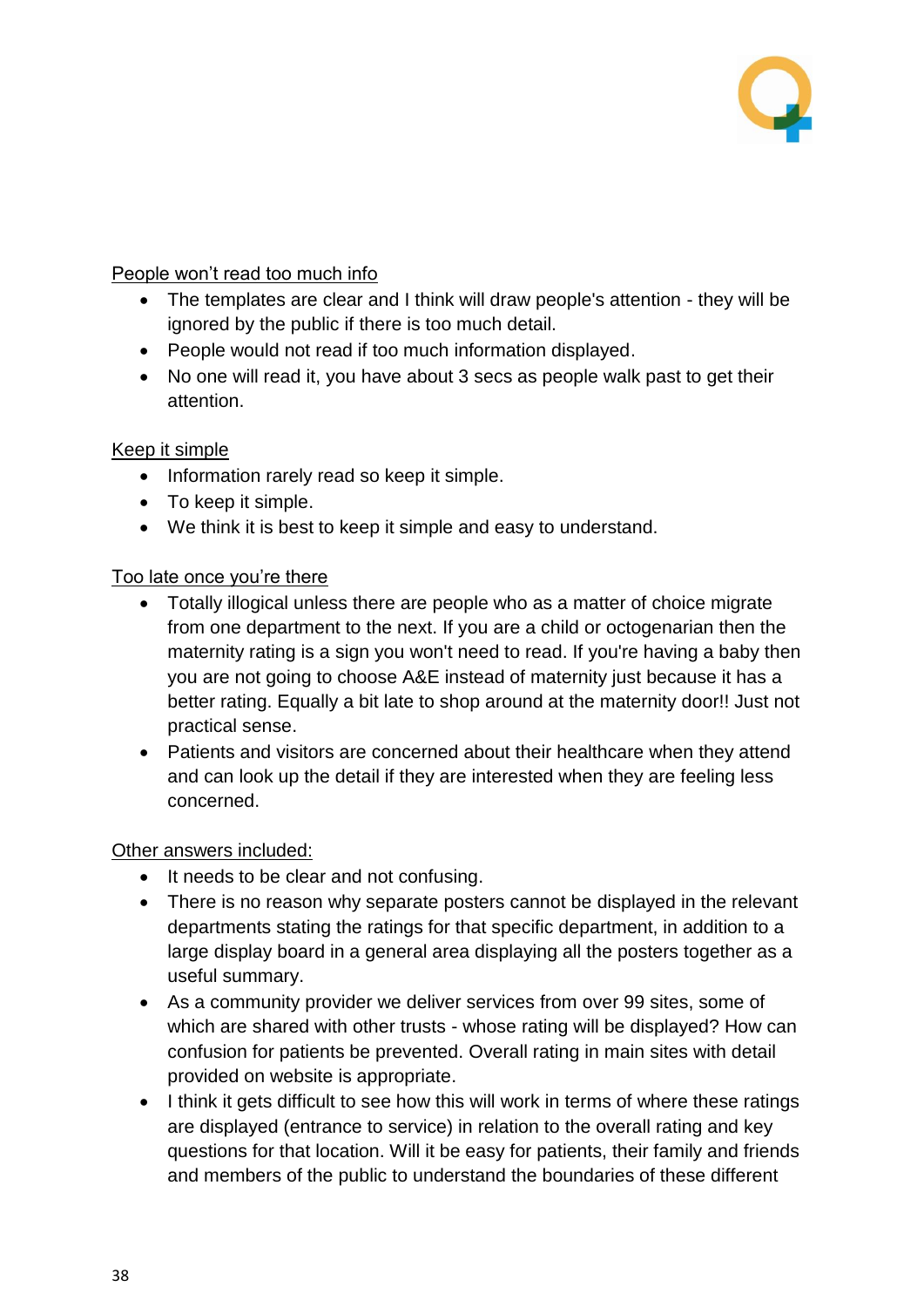

rating and what it means if they or someone they know have to receive care from that particular hospital?

| Comparison answers: level of detail about population groups vrs level of detail<br>about core services |                |                |                |                |                |                          |
|--------------------------------------------------------------------------------------------------------|----------------|----------------|----------------|----------------|----------------|--------------------------|
|                                                                                                        | Pop            | <b>CS</b>      | Pop            | <b>CS</b>      | Pop            | $\mathsf{CS}\phantom{0}$ |
| <b>Respondent type</b>                                                                                 | A              | A              | B              | B              | $\mathbf C$    | C                        |
| Providers                                                                                              | 10             | 8              | 22             | 26             | 38             | 35                       |
| Participants from POC                                                                                  | 10             | 15             | 16             | 17             | 10             | 6                        |
| <b>Healthcare Professional</b>                                                                         | 9              | 8              | 12             | 11             | 21             | 19                       |
| <b>Social Care Professional</b>                                                                        | $\overline{2}$ | 5              | $\overline{2}$ | 3              | 10             | 6                        |
| Member of the Public                                                                                   | 1              | 1              | 1              | 3              | 3              | $\overline{0}$           |
| <b>Stakeholders</b>                                                                                    | 1              | $\overline{0}$ | $\overline{2}$ | $\overline{2}$ | $\overline{2}$ | $\overline{2}$           |
| <b>Commissioner of Services</b>                                                                        | 0              | 1              | $\Omega$       | 1              | 3              | 1                        |
| <b>Voluntary and Community Services</b>                                                                | 1              | 0              | 1              | $\overline{2}$ | $\overline{2}$ | 1                        |
| Carer                                                                                                  | 1              | 1              | 1              | $\overline{0}$ | 1              | 1                        |
| <b>CQC Staff Member</b>                                                                                | 0              | 1              | $\Omega$       | $\Omega$       | $\overline{2}$ | 1                        |
| Non-specified                                                                                          | 0              | $\overline{0}$ | 0              | $\Omega$       | 1              | 1                        |
| Total                                                                                                  | 34             | 40             | 57             | 65             | 94             | 74                       |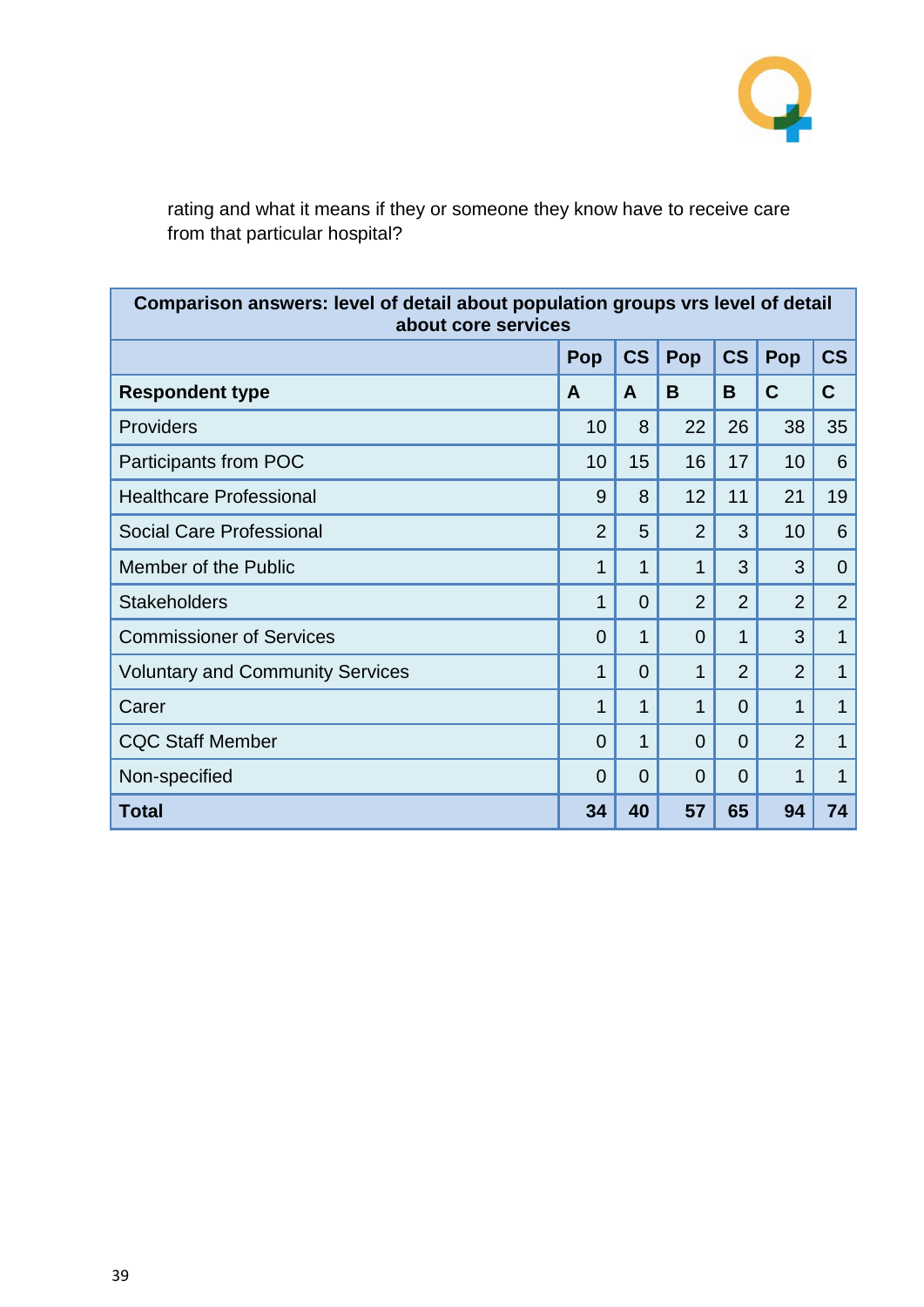

48 respondents replied to this question. There was a great deal of variety in the responses and much repetition of opinions voiced in previous questions, however three main themes occurred in the respondents' feedback: support for the posters and their use, lack of support for the idea of using posters and concerns about ensuring the posters' accessibility for all care users. These themes, along with example quotes are displayed below.

| <b>Feedback on posters</b>                 | No. of<br>respondents |
|--------------------------------------------|-----------------------|
| 1. Support the posters/their design        |                       |
| 2. Do not support the posters/their<br>use |                       |
| 3. Accessibility                           |                       |

Support the posters/their design

- They are clear and easy to see and the colours are using a system people understand and can identify easily.
- We think they are clear and appropriately attractive.
- I like the design of the posters they need to be printed in Colour for the full affect.

#### Do not support them/their use

- We do not support the use of template posters and believe providers should be allowed to do what is appropriate whilst also demonstrating that they are transparent.
- I think the poster is a bad idea, just another way of demonizing trusts, and scaring patients into losing faith in the NHS.
- Our service will not use them. We will comply with the regulation. We will display the overall rating in a legible way in an accessible area.

#### Accessibility

- Easy read templates for ratings for providers of Learning Disability Services would be helpful to ensure all service users understand the ratings.
- The CQC should consider the impact of the coloured templates on people with dyslexia, colour blindness and other visual impairments.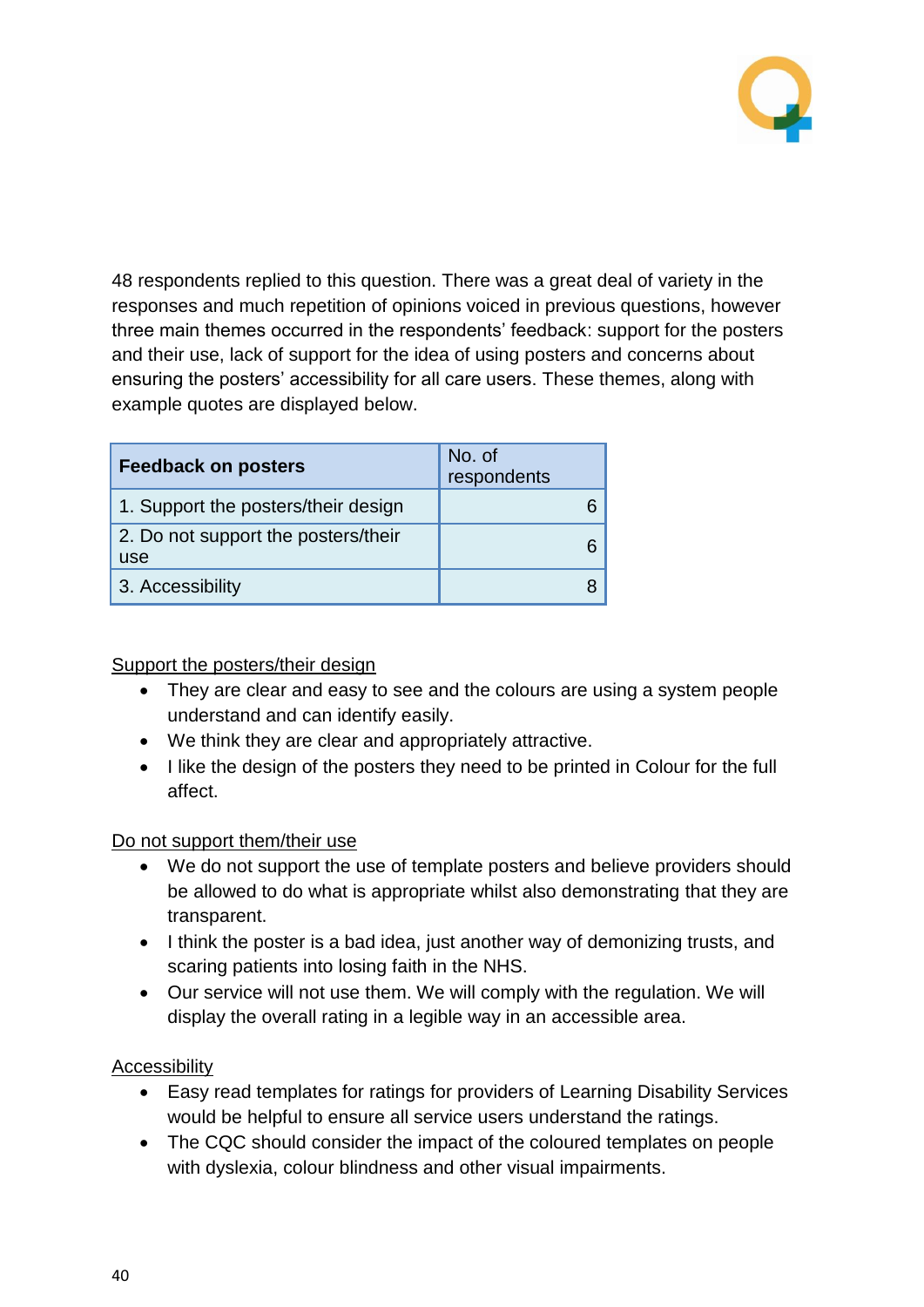

 As previously mentioned, we would recommend that the template narrative offers service users the option to have a copy of the poster(s) in a different language, LARGE PRINT, braille or on audio, on request. Language options should be the most commonly used languages within the local populations.

#### Other answers included:

- I think it is a great idea to have the posters in one style and a fixed design. The logo of the organisation must be printed on all posters. I also think it would help for people to see the name of the service and who the owner is, especially with big companies, who often hide behind smaller organisations, when it is actually owed by a big multinational organisation.
- As small as possible please, microscopic if possible.
- Please can they be A4 size a lot of printers are for this size only. The colour is important (traffic light system easy to understand).
- There is a need for consistency of decisions. There was a rating system some years ago but it was abolished. Now, we are going back again to the same system. There are far too many unnecessary changes to health and social care for no good reasons. What we need is help in delivering efficient and a good level of care by the provision of adequate resources rather than all this POLITICAL tinkering.
- They are a little drab. Something more eye catching might help.
- You need to be aware that smaller homes do not have reception desks and lobbies and therefore Inspectors need to be aware of the impact these posters have on these spaces. Website updates may also be a challenge for some providers who are relying on either a separate department or outsourcing and the time and cost for this.
- They should not be too detailed but contain what grades were achieved in which areas.
- Something about what CQC does at the top of the poster.
- We were also wondering if there should be some sort of certificate issued that is recognisable nationally and that carries a signature and/or stamp to make this official. This would ensure providers would not be subject to fraud/abuse.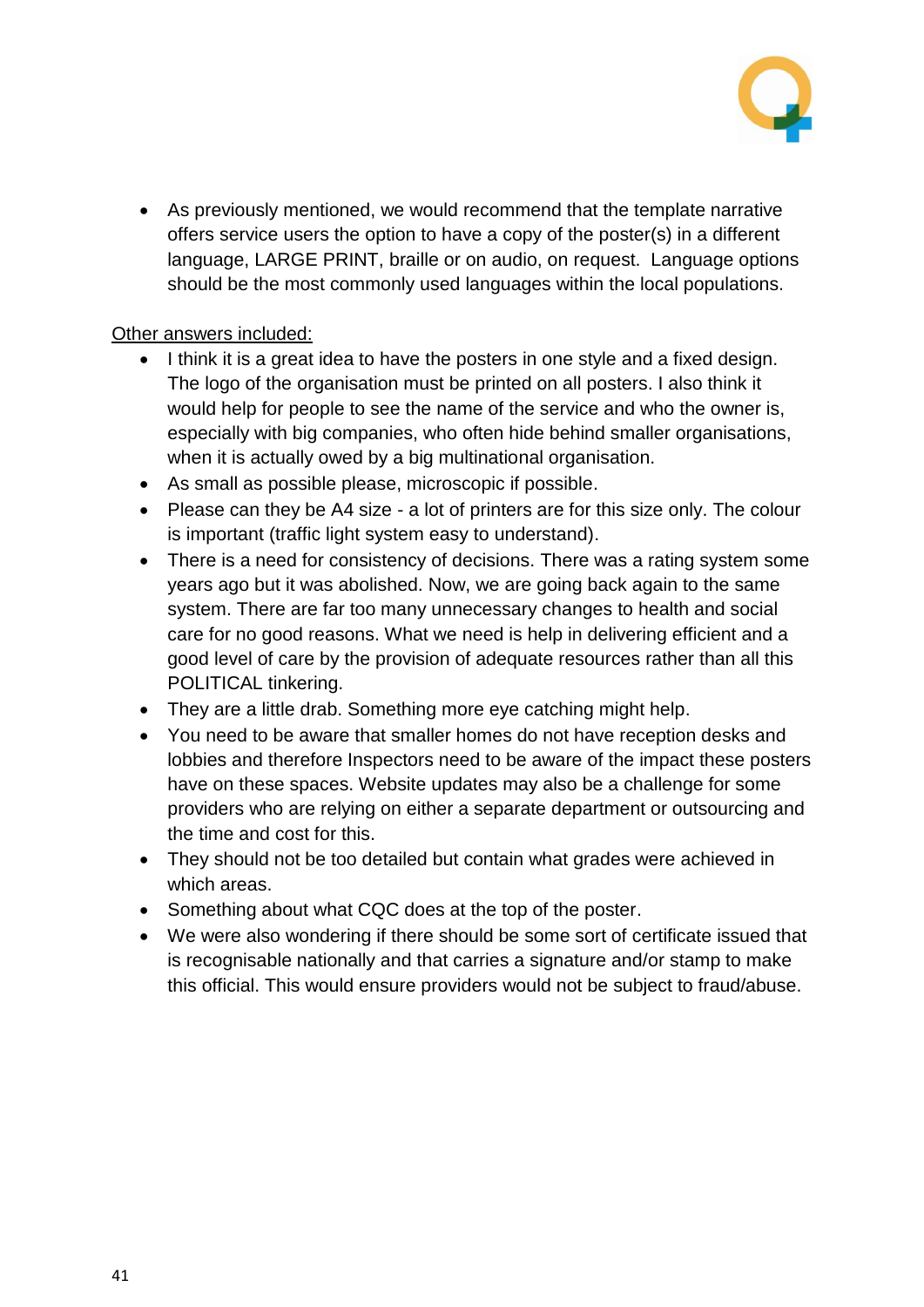

## <span id="page-41-0"></span>**Part C: Minor changes to other provider guidance**

13. Is it clear what providers should do to meet the requirements outlined? Yes/No

105 respondents replied to this question. Most of those who answered think it is clear what respondents have to do to meet the requirements outlined.

| Q13. Is it clear what providers must do to meet the requirements<br>outlined? |                |                |                        |
|-------------------------------------------------------------------------------|----------------|----------------|------------------------|
| <b>Respondent type</b>                                                        | <b>Yes</b>     | <b>No</b>      | <b>Total responses</b> |
| <b>Providers</b>                                                              | 44             | 8              | 52                     |
| <b>Healthcare Professional</b>                                                | 13             | 5              | 18                     |
| <b>Social Care Professional</b>                                               | 13             | 1              | 14                     |
| Member of the Public                                                          | $\overline{2}$ | 1              | 3                      |
| <b>Commissioner of Services</b>                                               | 1              | $\Omega$       | 1                      |
| <b>Stakeholders</b>                                                           | 6              | $\overline{2}$ | 8                      |
| Carer                                                                         | $\overline{2}$ | $\Omega$       | $\overline{2}$         |
| <b>Voluntary and Community Services</b>                                       | 4              | $\Omega$       | 4                      |
| <b>CQC Staff Member</b>                                                       | $\Omega$       | 1              | 1                      |
| Non-specified                                                                 | $\overline{2}$ | $\Omega$       | $\overline{2}$         |
| <b>Total</b>                                                                  | 87             | 18             | 105                    |

If no – please briefly outline what is not clear and, where possible, specify which regulation your comment applies to.

10 respondents answered this question. The responses were too few and too varied to identify themes. Answers given included:

 Guidance might be fine but what is the logic flow of the system benefit. How do we see a guaranteed improvement? Will compliance become more important than care? For those exercising choice your web site provides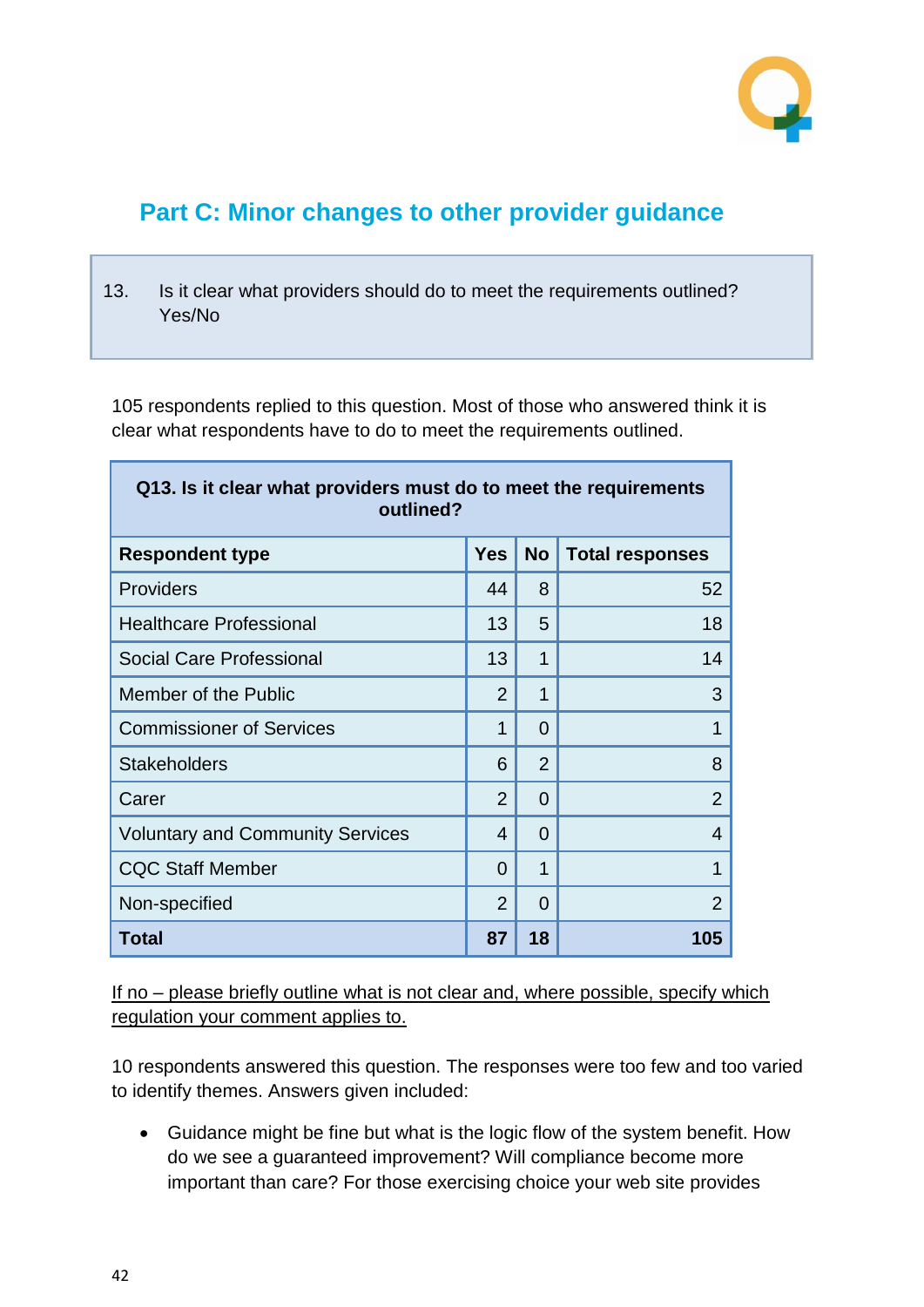

advanced information but once you have reached your doctor or hospital ward then I cannot see how in reality you can change your fate.

- It is all too wordy and not in plain English. Having to read so much ads to the burden of bureaucracy that is clogging up care but will continue to fail to remove poor practice.
- Too much legal jargon. Needs to be in lay terms. Perhaps breaking this advice down and relating it specific to each sub-section of healthcare will assist providers in fully understand these requirements.
- Documents can easily be too detailed. A dot point overview of specific changes and how it impacts 'you' needs to be clearer and concise then launch into the details. See for example bank letters on changes to their T&C.
- Contention arises in regard to regulations surrounding how providers should display ratings (Regulation 20A), further to this the five day turn around period will be difficult to comply with for providers, particularly those operating a small, medium sized enterprise.
- The notifications guidance is unclear. E.g. Regulation 12 Statement of Purpose states that CQC should be notified of any changes. It would be helpful to have examples of what constitutes a 'change'? If we update our website and weblinks are included in the Statement of Purpose do we have to notify CQC? Regulation 18 Notification of other incidents states that notifications will now go to CQC via the 'NHS Commissioning Board Authority'. NHS trust notifications have until now been submitted via NRLS. Clarity on the process for submitting notifications to CQC would be helpful.
- Regulation 19 (fees) is not sufficiently clear about all the requirements that providers of dental services will need to demonstrate if they are to be assessed as fully compliant with the regulation.
- Recruitment issues e.g. GP's and loss of immigration for DR's to come and train here - every practice bar 1 has a vacancy in this CCG - by stating high patient numbers per GP are you really solving underlying problem or are you creating more of a rod for it to be pressurised and removed to something else
- This is clear, but will we be getting a rating? At the moment we have an inspection report, which is displayed at the main entrance, stating we have met all of the standards. Thank you.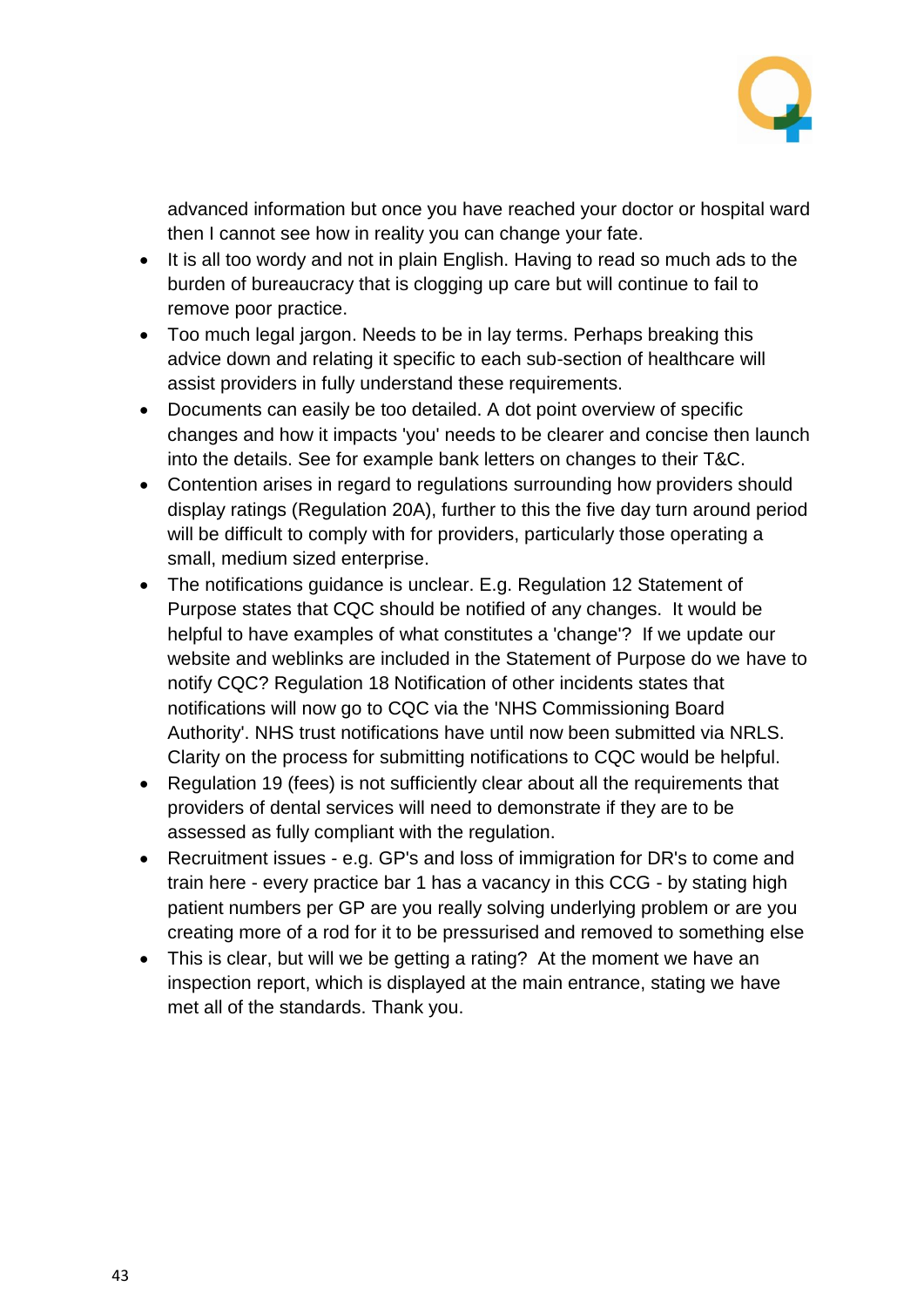

14. Is there anything missing from the guidance on these specific regulations? Yes/No

103 respondents replied to this question. The overwhelming majority feel that there is nothing missing from the guidance on these specific regulations.

| Q14. Is there anything missing from the guidance on these specific<br>regulations? |                |                |                        |
|------------------------------------------------------------------------------------|----------------|----------------|------------------------|
| <b>Respondent type</b>                                                             | <b>Yes</b>     | <b>No</b>      | <b>Total responses</b> |
| <b>Providers</b>                                                                   | 7              | 46             | 53                     |
| <b>Healthcare Professional</b>                                                     | 3              | 14             | 17                     |
| <b>Social Care Professional</b>                                                    | $\mathfrak{D}$ | 12             | 14                     |
| Member of the Public                                                               | $\Omega$       | 3              | 3                      |
| <b>Commissioner of Services</b>                                                    | 0              | 1              |                        |
| <b>Stakeholders</b>                                                                | 3              | $\overline{4}$ | 7                      |
| Carer                                                                              | 0              | $\overline{2}$ | $\overline{2}$         |
| <b>Voluntary and Community Services</b>                                            | $\Omega$       | 4              | 4                      |
| <b>CQC Staff Member</b>                                                            | 0              | 1              | 1                      |
| Non-specified                                                                      | 0              | 1              |                        |
| Total                                                                              | 15             | 88             | 103                    |

If yes – please briefly outline what is missing and, where possible, specify which regulation your comment applies to.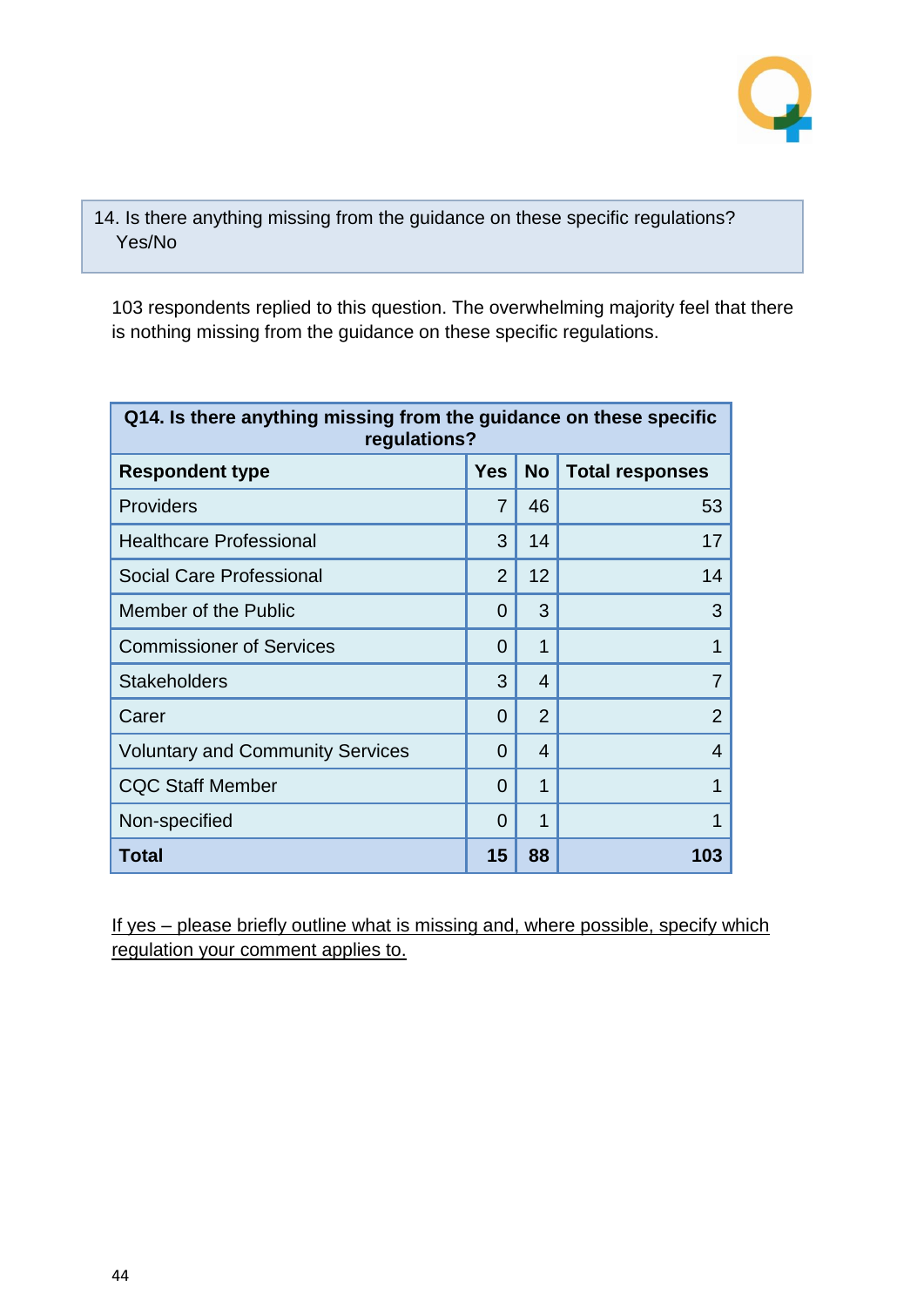

#### 7 respondents answered this question.

Again the responses were too few and too varied to identify themes. They are included below:

- What will be achieved and what the parameters of success will look like. Will the posters just sit there pre, post and subject to revision. Will we layer them on the walls with the 2014, 2015 and then 2016 poster until the walls disappear?
- See earlier comments on mixed site. Are you offering problems or solutions? Or don't you care regarding problems?
- What happens where the admin base of a service is an open plan office where it isn't easy to display the information? How does this apply to Shared Lives Schemes? Where we are trying to reduce the use of paper and move to electronic ways of working can we store the information electronically to use in publications e.g. Newsletters.
- Why don't dentists have to display ratings?
- Options, your proposed changes in making it a requirement to display ratings could damage a business that does provide good safe care to vulnerable people, the public do not fully understand that requires improvement is not all bad, especially following years of inconsistent inspections and guidance interpreted differently by Inspectors. This consultation questionnaire is also written in such a way that prevents people from raising their concerns, each question deliberately leads and that is unfair and unjust. I totally agree that all care should be good to excellent, but a care home that may have one minor issue on the day of inspection then has to live with that rating until next inspected, this is totally unfair to a business and to the people using the service who are involved in the way their care home is managed.
- See NHS providers' comment on clarity.
- A comparison the old and new would have been helpful; and could ensure clarity of understanding and would be of particular value to existing staff who are knowledgeable about the former standards and have expression a wish to know where there are changing expectations.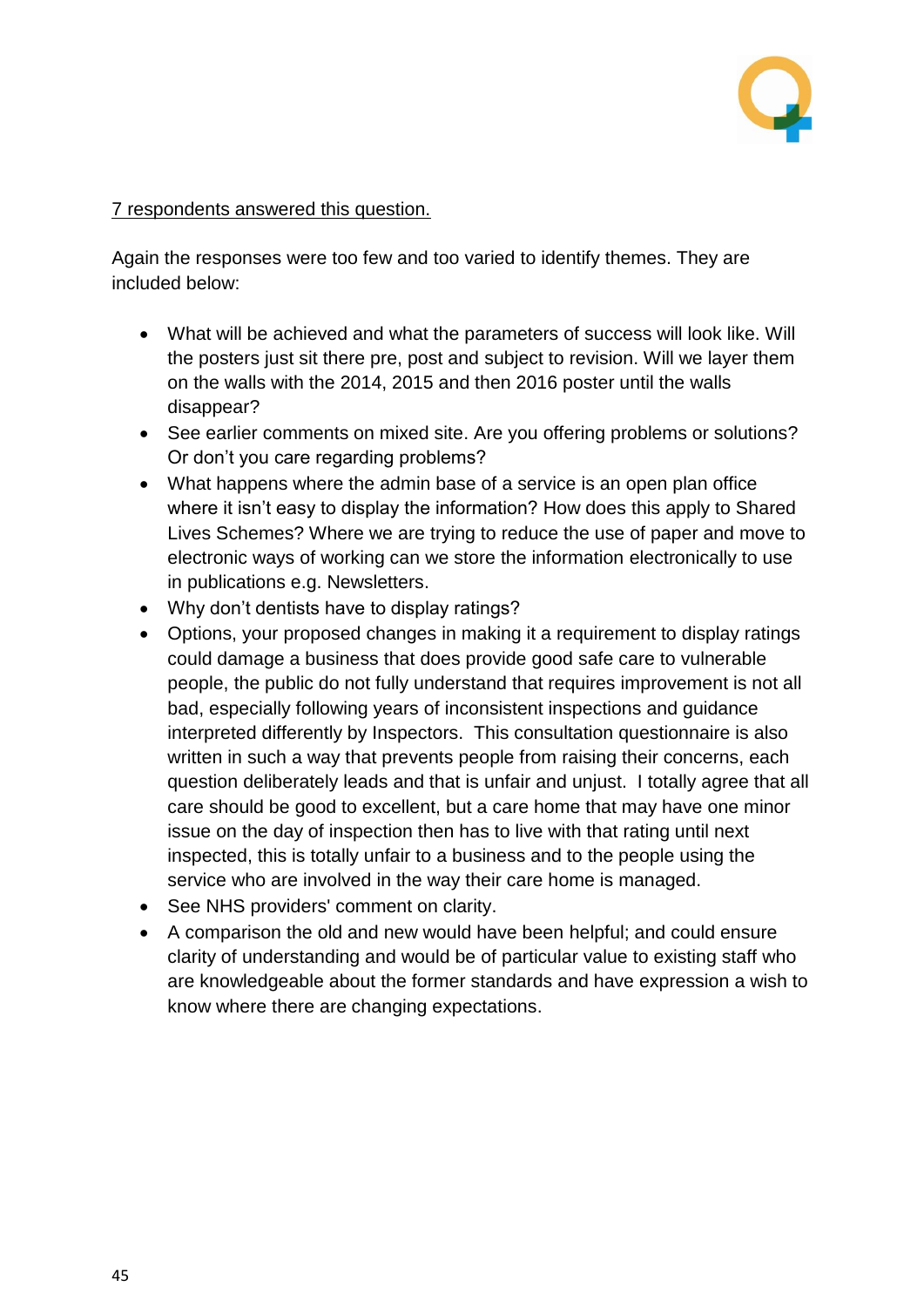

#### 15. Is there anything that should be taken out of this guidance? Yes/No

100 respondents replied to this question. The overwhelming majority of these did not think that anything should be taken out of this guidance.

| Q15. Is there anything that should be taken out of this guidance? |            |                |                        |
|-------------------------------------------------------------------|------------|----------------|------------------------|
| <b>Respondent type</b>                                            | <b>Yes</b> | <b>No</b>      | <b>Total responses</b> |
| <b>Providers</b>                                                  | 4          | 47             | 51                     |
| <b>Healthcare Professional</b>                                    | 3          | 13             | 16                     |
| <b>Social Care Professional</b>                                   | 1          | 13             | 14                     |
| Member of the Public                                              | 0          | 3              | 3                      |
| <b>Stakeholders</b>                                               | 1          | $\overline{7}$ | 8                      |
| Carer                                                             | 0          | $\overline{2}$ | $\overline{2}$         |
| <b>Voluntary and Community Services</b>                           | 0          | 3              | 3                      |
| <b>CQC Staff Member</b>                                           | 1          | $\Omega$       | 1                      |
| Unspecified                                                       | 1          | 1              | $\overline{2}$         |
| <b>Total</b>                                                      | 11         | 89             | 100                    |

If yes – please briefly outline what should be removed and, where possible, specify which regulation your comment applies to.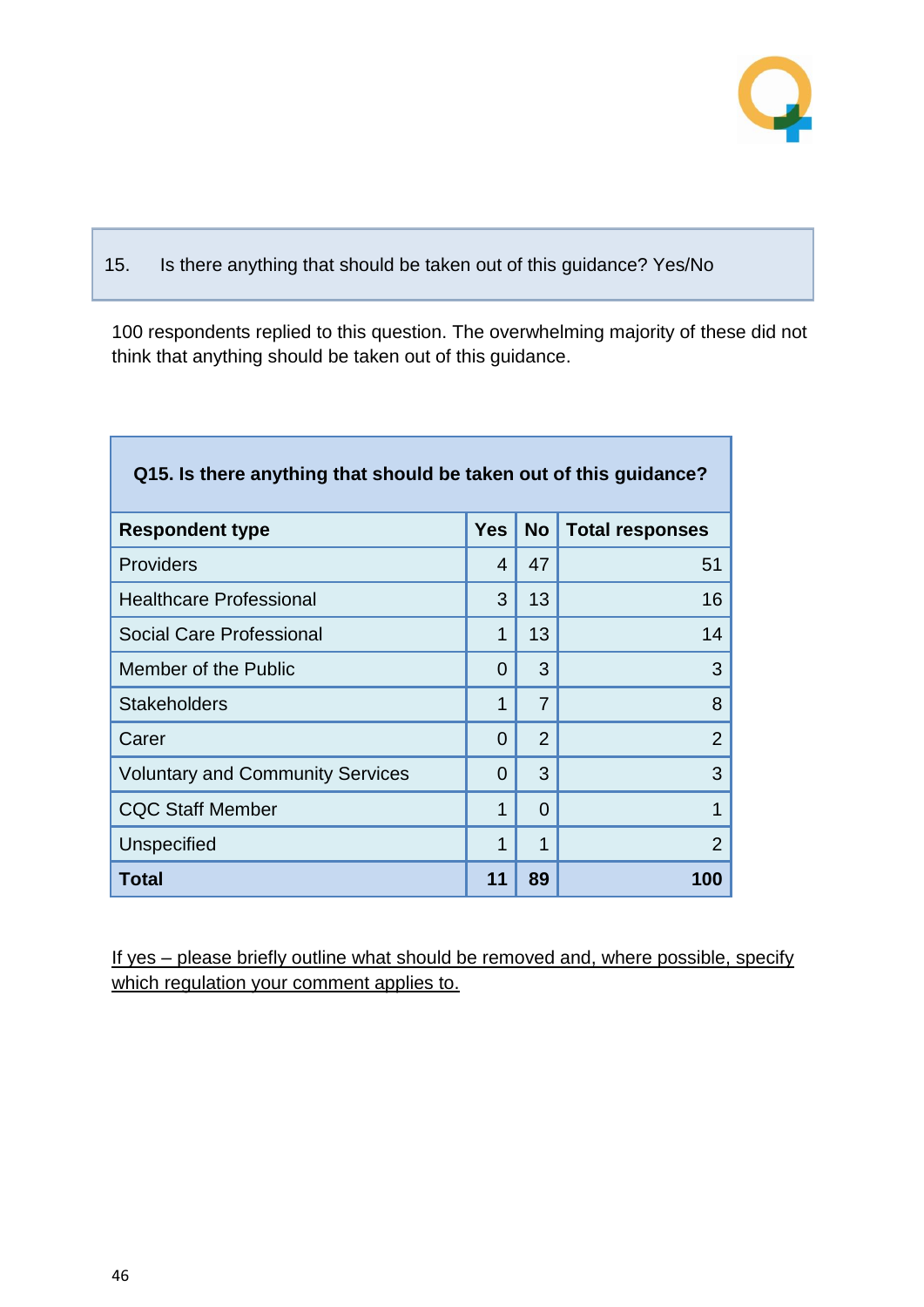

#### 7 respondents answered this question.

Again the responses were too few and too varied to identify themes. They are included below:

- I would love someone from CQC to drop me an email explaining how this seemingly good idea (best employee of the month style)will work in practice or be assessed in practice over time. It's always easy to invent a system and create another layer of wall paper. The difficult job is the removal....then you really get to see the cracks. I think similar posters are used in fast food outlets but that's not necessarily a recommendation for quality.
- The requirement to display results.
- It is unfair to expect a home to display an inadequate or needs improvement rating if CQC fail to return to re-inspect within a reasonable time period, as is the case now. If a home is judged inadequate, a re-inspection should take place within 4 weeks and if needs improvement within 3 months. CQC then need to make a commitment to issue the revised report within 2 weeks of the inspection and publish on the website within 24 hours of feedback received.
- Yes the requirement to display as this was not in the original plans.
- The definitions of psychological harm on page 54 include pressure sores and injuries that cause pain for more than 28 days. This section needs revision.
- For large Trusts, five working days to turn around a large number of posters is not possible. With 252 sites, plus community locations each with multiple services this could mean 1000's of posters within 5 days. The website can be actioned within 5 days.
- Believe that the easiest impact of rag red, amber, green is the easiest to understand impact and message.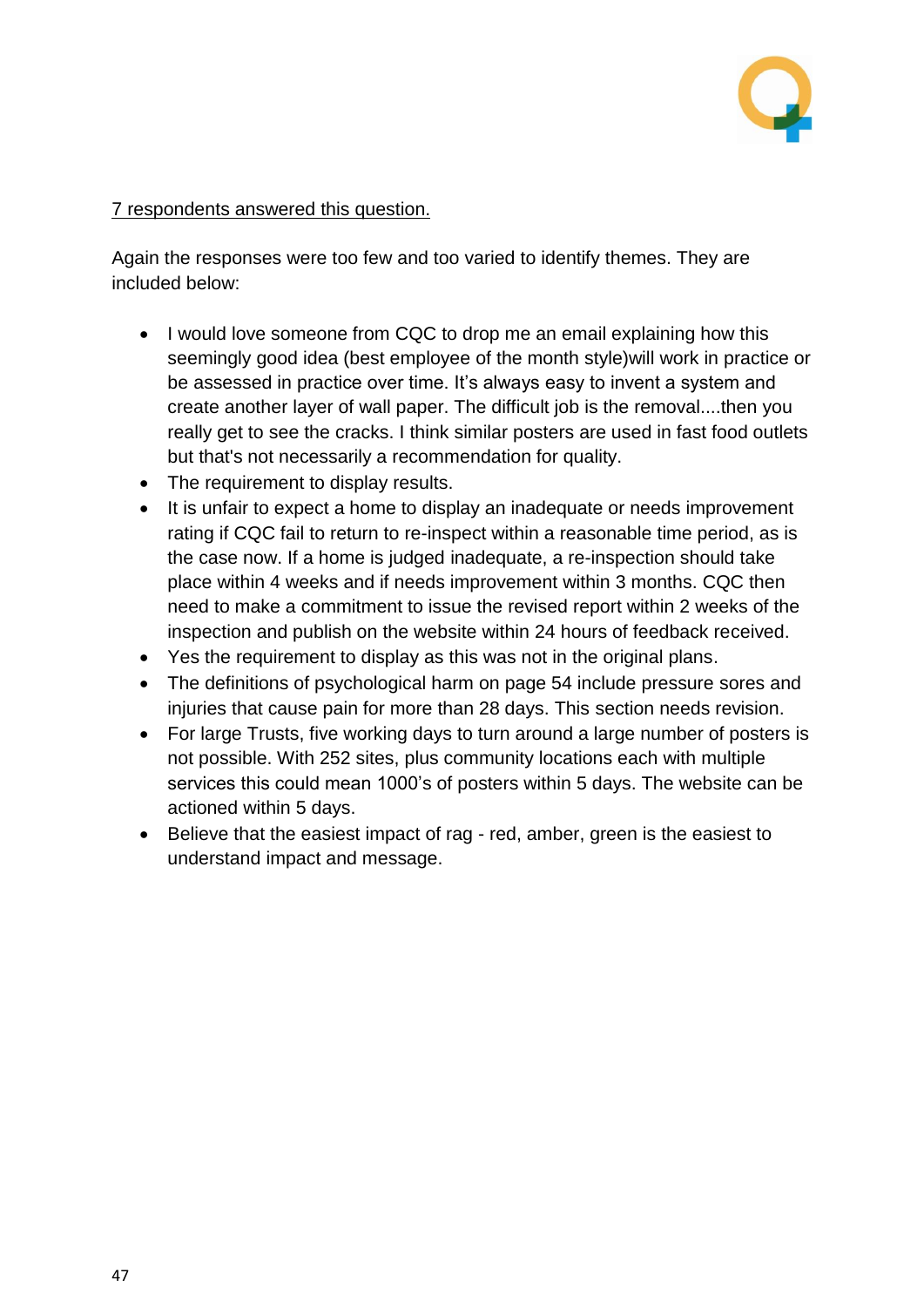

# <span id="page-47-0"></span>**4. Display of ratings posters evaluation Public Online Community**

#### **Summary**

Respondents were asked to evaluate the display of ratings posters for 'good' and 'requires improvement' for the different service levels. There were 44 responses.

A majority of respondents thought that the posters were clear. Respondents thought the posters for services rated 'good' were clearer than for services rated 'requires improvement'. Respondents preferred a poster with just the overall rating and not all the details.

1. Are the posters for 'good' clear? Yes/No

|                               | <b>Yes</b> | <b>No</b> |
|-------------------------------|------------|-----------|
| Hospital                      | 43         |           |
| <b>Trust</b>                  | 43         |           |
| Core service in a<br>hospital | 43         |           |
| Care home                     | 42         |           |
| <b>GP Practice</b>            | 42         |           |

2. Are the posters for 'requires improvement' clear? Yes/No

|                               | <b>Yes</b> | <b>No</b> |
|-------------------------------|------------|-----------|
| Hospital                      | 39         |           |
| <b>Trust</b>                  | 39         |           |
| Core service in a<br>hospital | 39         |           |
| Care home                     | 38         |           |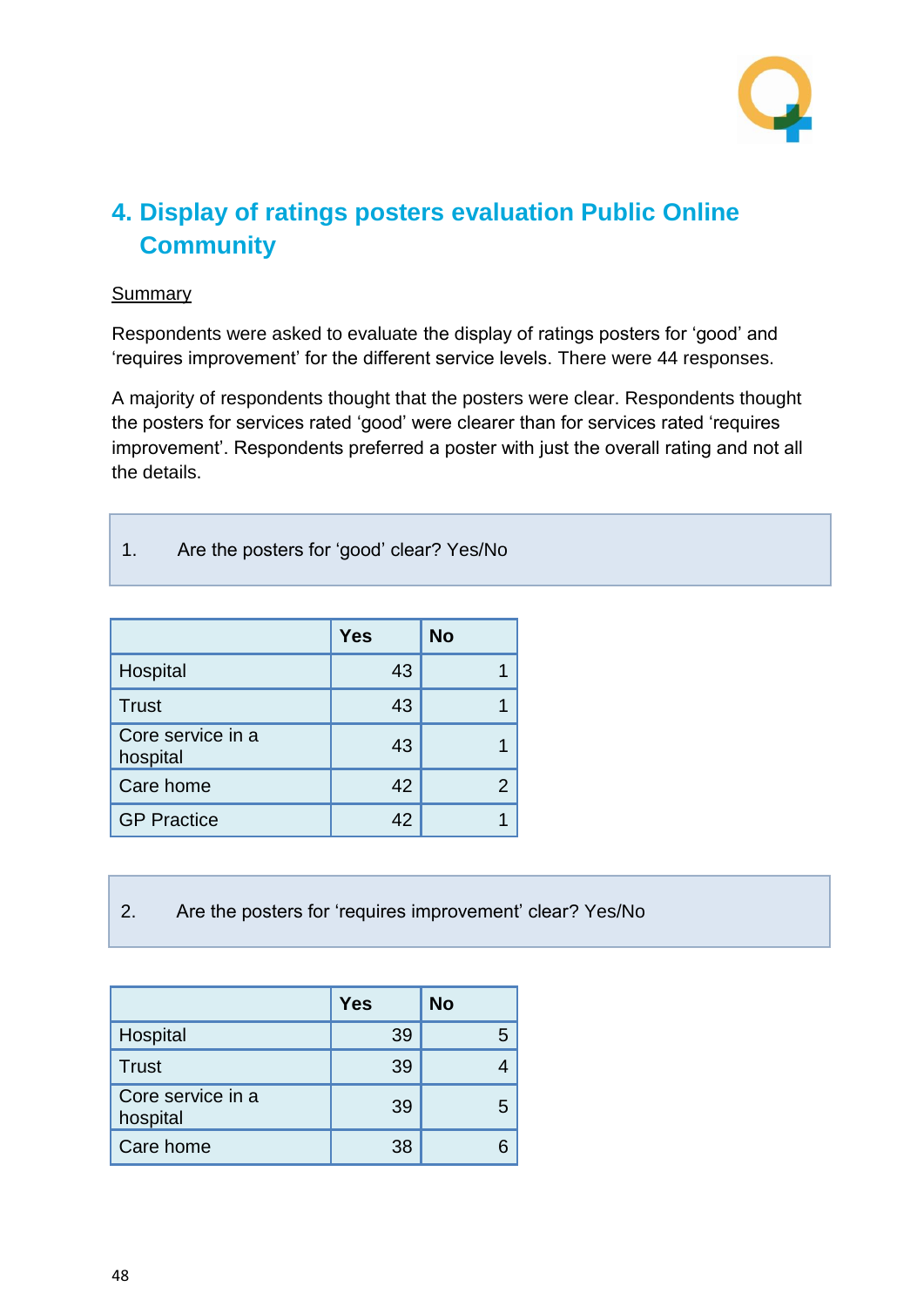

| <b>GP Practice</b> |  |  |
|--------------------|--|--|
|--------------------|--|--|

#### 3. Which poster format is clearer?

|                | Overall rating and key question<br>level only | <b>Fuller ratings</b><br>option |
|----------------|-----------------------------------------------|---------------------------------|
| Hospital       | 26                                            |                                 |
| GP<br>Practice | 18                                            | າາ                              |

4. What level of detail about population groups should be provided on the posters?

5. Why?

6. What level of detail about core service should be provided on the posters?

7. Why?

These answers have been incorporated into Question 9 and 11 of the webform responses section.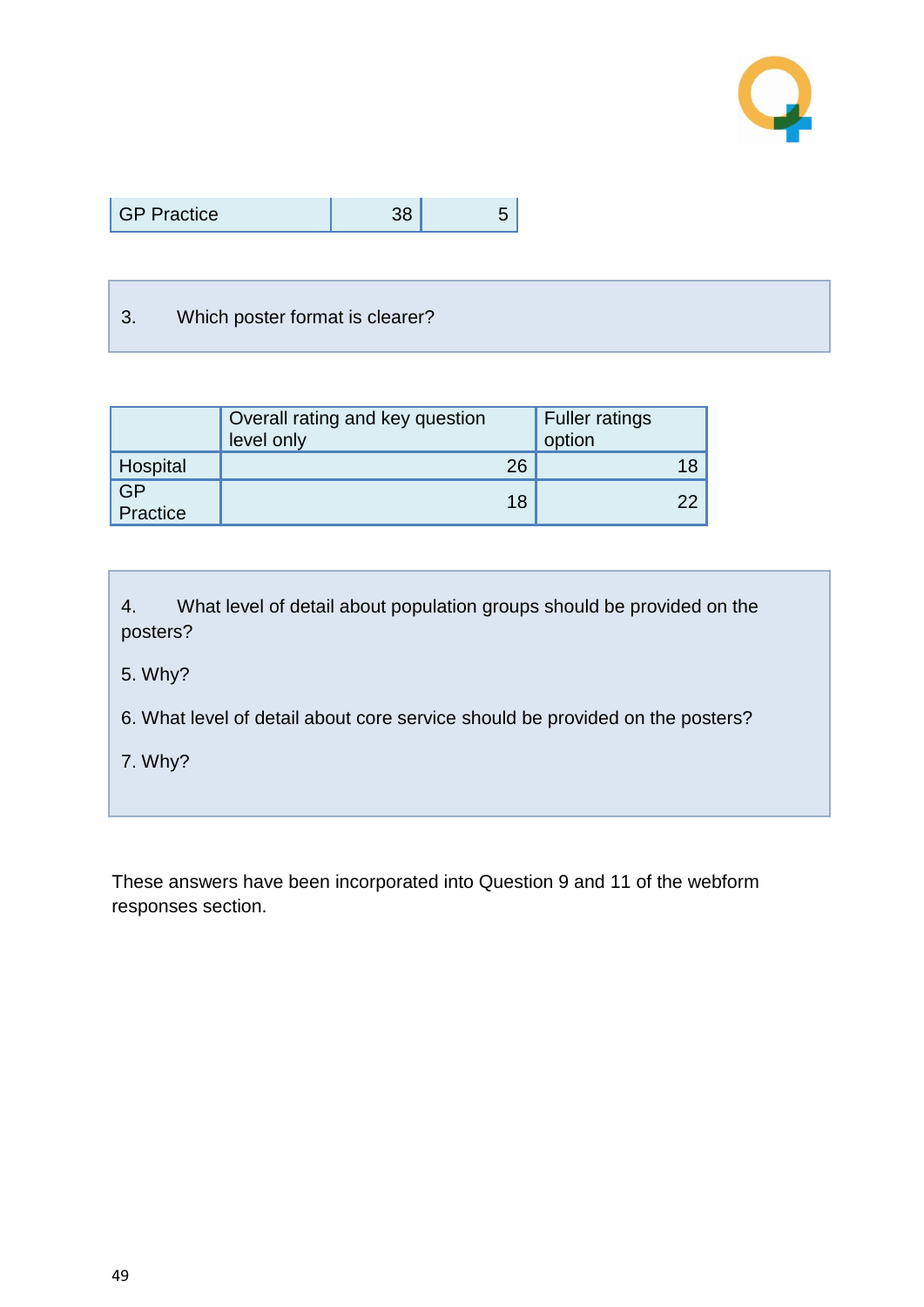

### <span id="page-49-0"></span>**5. Questions & Answers from the live Q&A on the requirement to display ratings (Monday 9 February)**

44 participants asked questions on the live Q&A.

1. Website questions

Several asked questions about the display of ratings on websites and the use of widgets. Respondents wanted details on what information would be available on widgets and whether the use of them would meet the requirement to display ratings. Also whether use of the CQC widget was mandatory or whether organisations could use their own solutions. One participant suggested that if the widget isn't ready in time, the requirements should be suspended until it is ready to save organisations having to make changes twice.

One participant questioned whether they would need to display ratings for all CQC registered sites on their website.

Questions also addressed the format of display on websites and on whether the location of the information on the CQC website would remain "static" and, if not, how they would be kept informed of location changes.

#### 2. Adult Social Care Provider Questions

Some participants addressed the difficulties of ensuring ratings are displayed to everyone who uses their service for multi-site providers or in domiciliary care situations.

One asked whether re-inspection times could be brought down for those with por ratings, stressing that often changes are made very quickly after inspection but re-inspection can take up to a year.

Another participant questioned whether old ratings would be converted to the new system or whether the new system only applies to inspections post 1<sup>st</sup> October.

#### 3. Healthcare Provider Questions

Many expressed concern about having to display poor ratings before given a chance to improve or after improvements have been made, asked whether it was possible to display the fact that rating are being challenged, or asked whether reinspections would be quicker for those with poor ratings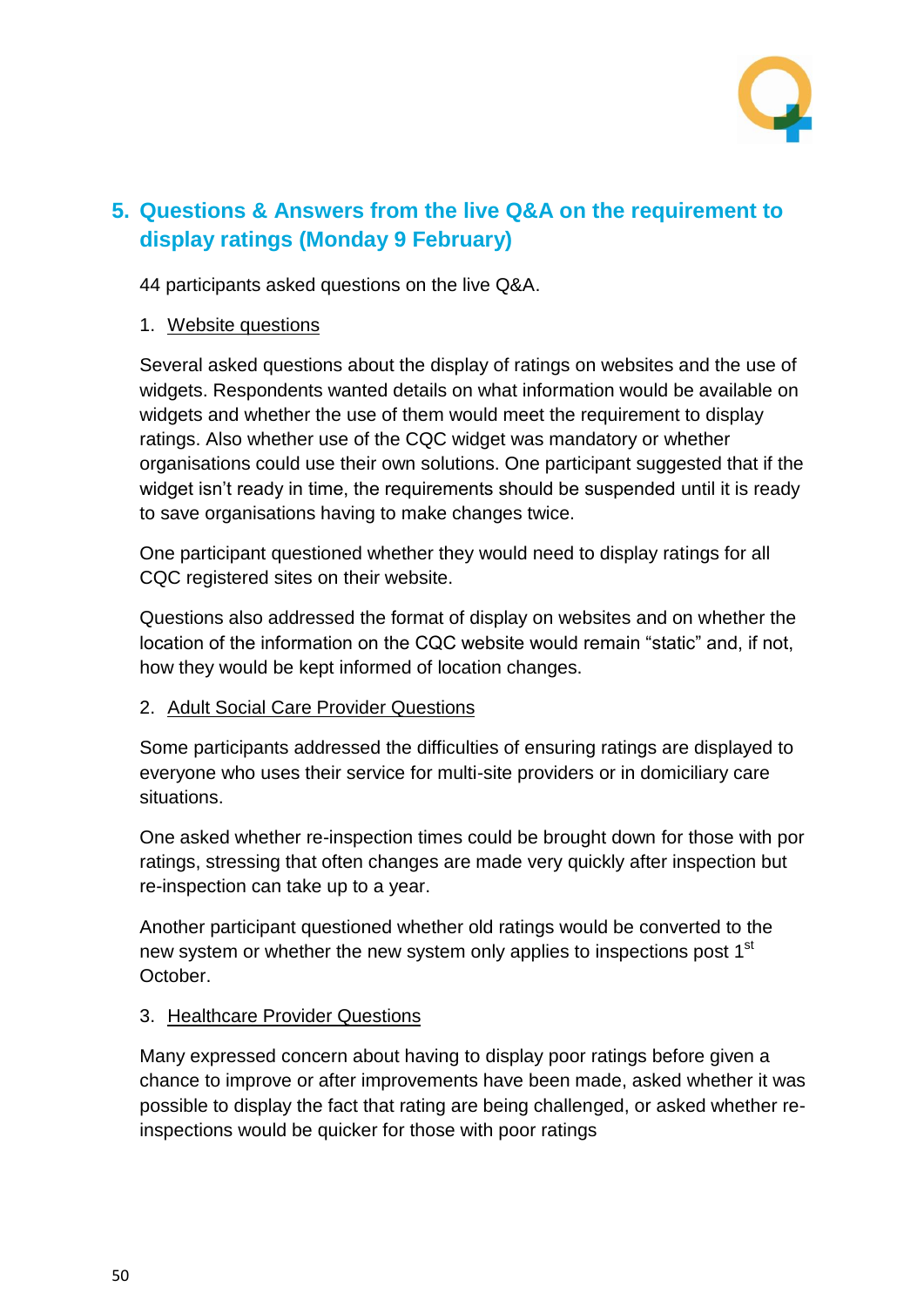

Several participants asked about the templates: whether there would be a standard template for displaying ratings, whether consideration had been given to accessibility in the design of the templates, whether CQC would be providing the posters themselves and whether they could use their own templates or add further information to the standard templates.

Several participants questioned whether the requirement to display ratings applied to inspection under the old rating system/whether old inspection ratings would have to be converted to the new system.

Two participants expressed support for the proposal on the display of ratings.

One participant felt that 5 days was too short a time for multi-site locations to meet the requirements.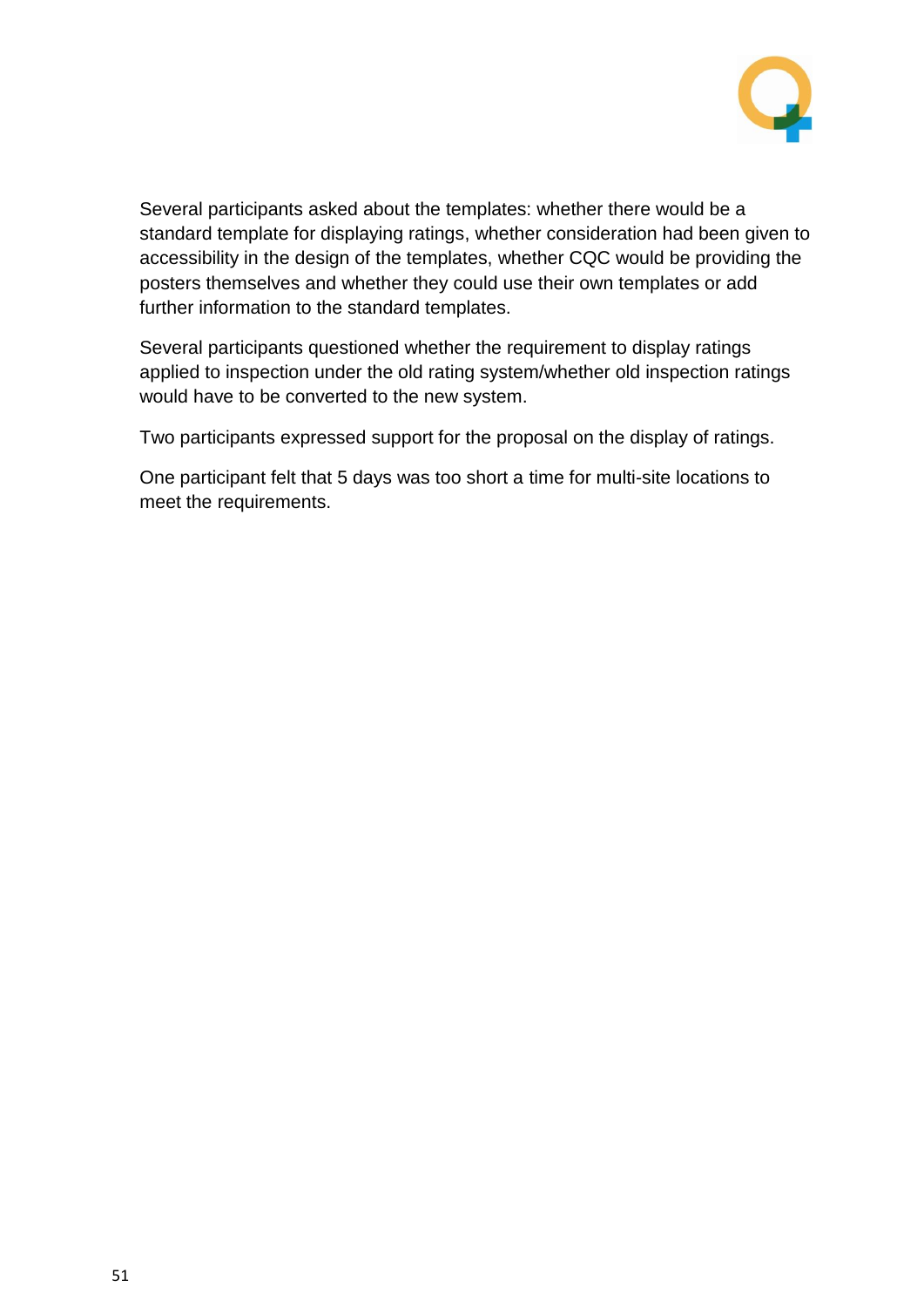

### <span id="page-51-0"></span>**6. Widget user testing**

Five users each took part in 1 hour individually moderated sessions.

The consultants involved in the user testing assigned four levels of severity to issues identified with the widget in these sessions.

- Serious Major user experience issues that stop users from completing tasks and would likely lead them to abandon the site.
- Significant Issues that interrupt task progress or are detrimental to the user's experience.
- Minor Smaller issues that irritate or distract users but do not impact progress.
- Positive something of note.

#### **There were no serious issues to report.**

#### **Five significant issues were identified:**

1. Widget appearing (and being overlooked) like an advertisement.

#### **Quotes**

- "It looks like an intrusion, like Google showing ads. I tend to not pay close attention to it... it looks like an advertisement, the 'requires improvement' stands out in orange, too much so and that it's like an ad."
- "I think this is a really good idea but I wouldn't have clicked there… it didn't catch my eye."
- "It feels that the positioning of it is not too good. I would also expect to find more information on other pages."
- "The smaller one, I could easily go past it…it looks like an advert. Looking at a service, I would want to see it there regardless as it's helpful.
- "It looks like an advert.. it's like one of them popups, the orange colour is not as vibrant as the red, which is a lot more popup-like."

Recommendation

• Further consideration required to reduce the chances of being overlooked as an Ad.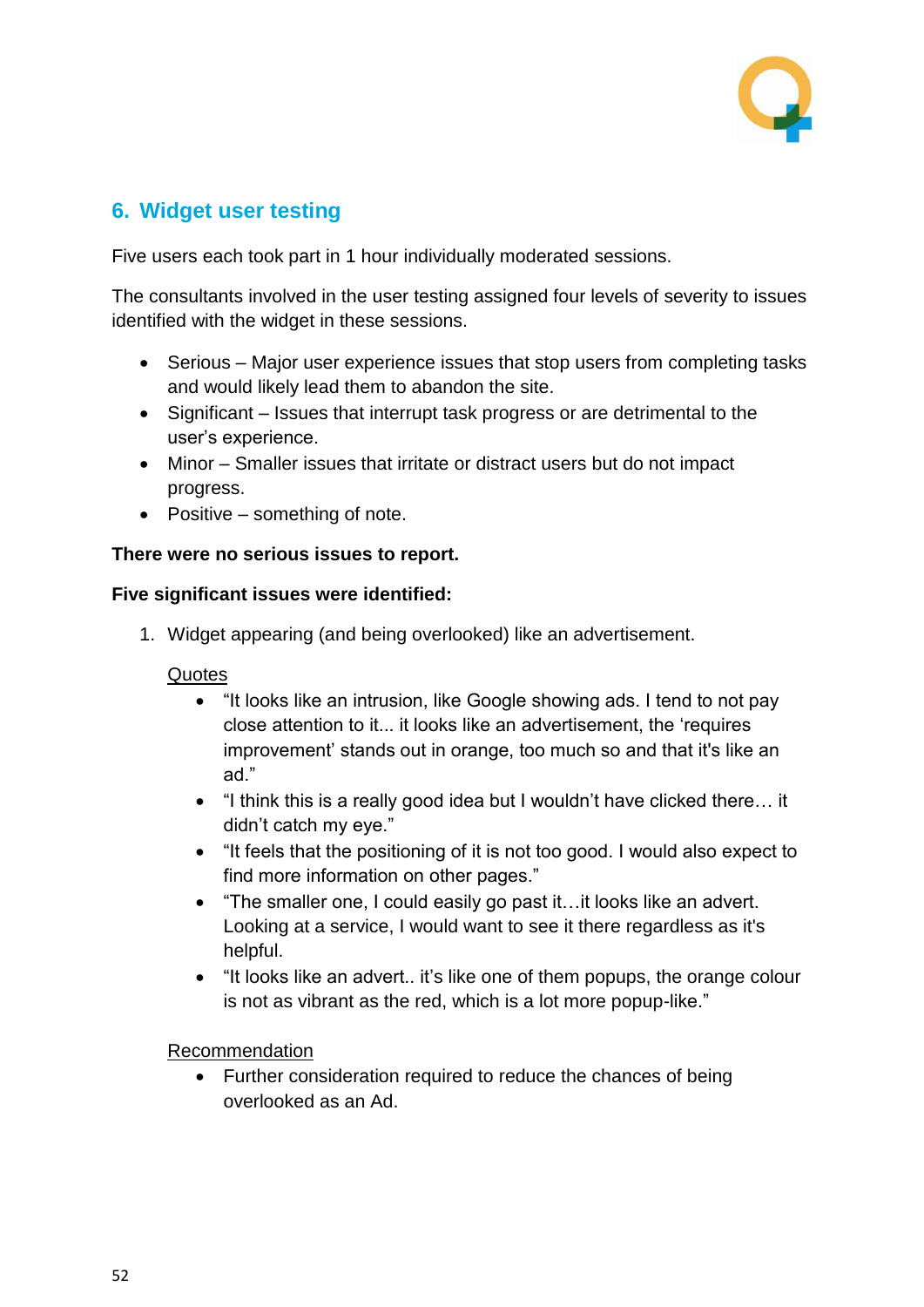

2. Hospital Widget. The 'Click for Key' went unnoticed in these sessions and was only spotted after heavy prompting. The key only describes the grades not the criteria.

#### Quotes

- "I'd like to know what 'requires improvement' means [within report]."
- "It [widget] should be more prominent and I would also want to see a response from the organisation itself." "I didn't notice that at that time, I guess it gives you a bit more in depth information as to what the icons mean… it needs to be a bit more user friendly."
- "I'm clicking on the word 'safe', it doesn't tell me 'what does it mean by safe'?"
- "Okay that's interesting but it [the Key] was too small for me to see it'.. I didn't see it."

#### Recommendations

- Improve the prominence of this key. Each grade can have a roll-over linking to the key within the report that follows in order to reinforce the definitions being used.
- Define your criteria and ensure it is clearly visible to those that wish to read it.
- 3. The red line marks the bottom of the screen.

Participants were looking for information to help them rate the Trust and were side-tracked by the information in front of them. Most not scrolling down until prompted.

#### Quote

 "If the site is going to be honest, that should be higher up, it's good for them but not good for the patient."

#### Recommendation

 To recommend that all institutions required to display the widget do so above the fold to improve the prominence of the CQC widget.